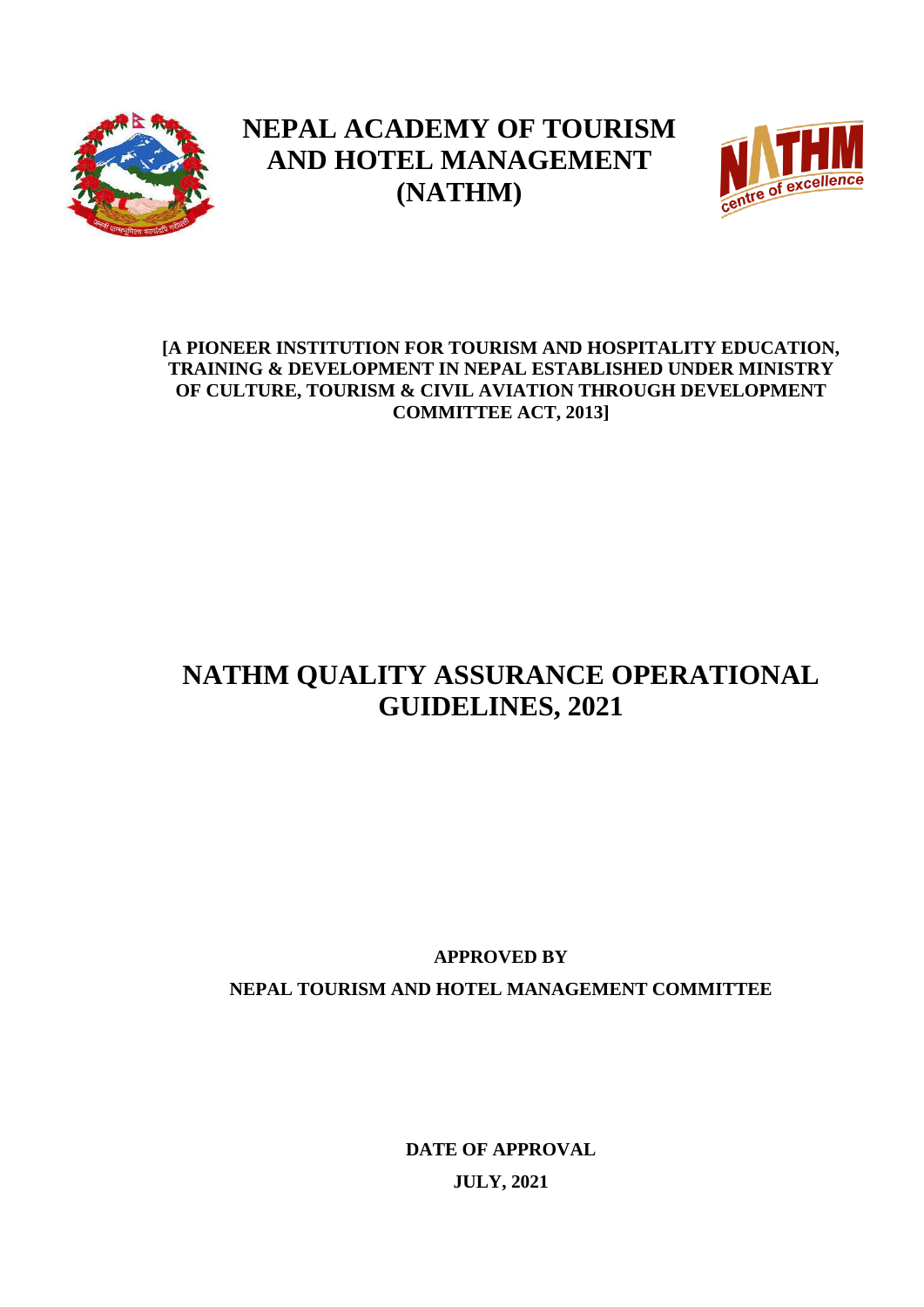#### **PREFACE**

Nepal Academy of Tourism and Hotel Management (NATHM) was established in 1973, by Government of Nepal as Hotel Management and Tourism Training Centre (HMTTC) with support of UNDP and ILO, with the prime objective of producing skilled workforce for the then nascent tourism and hospitality industry of Nepal. After introducing Bachelor of Hotel Management (BHM) program for the first time in Nepal in 1999, erstwhile HMTTC was renamed as NATHM. The academy then launched Bachelor of Travel and Tourism Management (BTTM) program in 2003 and then realizing the demand of higher-level human resources in growing tourism and hospitality industry, the academy launched Master of Hospitality Management in 2011. All the academic programs at NATHM are affiliated to Tribhuvan University. Apart from the academic programs of undergraduate and graduate level, NATHM provides myriads of short-term trainings in tourism and hospitality including Tourist Guide, Trekking Guide, River Guide, Food Production, Food and Beverage Service, Barista etc.

Till date, NATHM has produced 56072 graduates and according to the study conducted by the academy has showed that 95% of graduates are either employed or selfemployed. The graduates of NATHM are employed in tourism and hospitality across the globe and Nepalese Tourism and Hospitality industry keep NATHM graduates in first priority.

NATHM has already established itself as premium brand in tourism and hospitality education and it aims to bring students from SAARC and BIMSTEC region. In order to enhance this brand image and to gain the trust as excellent educational institute, there is strong need to get Quality Assurance and Accreditation (QAA) from University Grant Commission (UGC), Nepal.

National Education Policy, 2076 of Nepal has also provisioned Quality Assurance and Accreditation QAA as one of the prerequisites of higher education institutions for imparting quality education whereby quality assurance (QA) system compliance has been recognized as a defining feature of the universal higher education systems today.

More recent policy development on the country has been made it mandatory for all higher education institutions (HEIs) to participate in the mission of QAA with provision of several intrinsic as well as extrinsic reward and benefits to the institutions participating in this process.

Thus, NATHM has documented the 'Quality Assurance Operational Guidelines 2021' as an academy-wide guiding document to proceed onto the process of institutional compliance and certification of the delivered quality status of the institution.

It is the main document governing quality assurance initiatives at all strategic as well as functional levels of operation of the institution. The document has been developed in six distinctive sections to provide with holistic vision and functional procedures in transforming the overall institutional system practices in compliance with the defined requirements of quality assurance.

The valued internal members and external stakeholders of the institution will find this document instrumental not only in the process of quality assurance, but also for sustainable institutional management and development.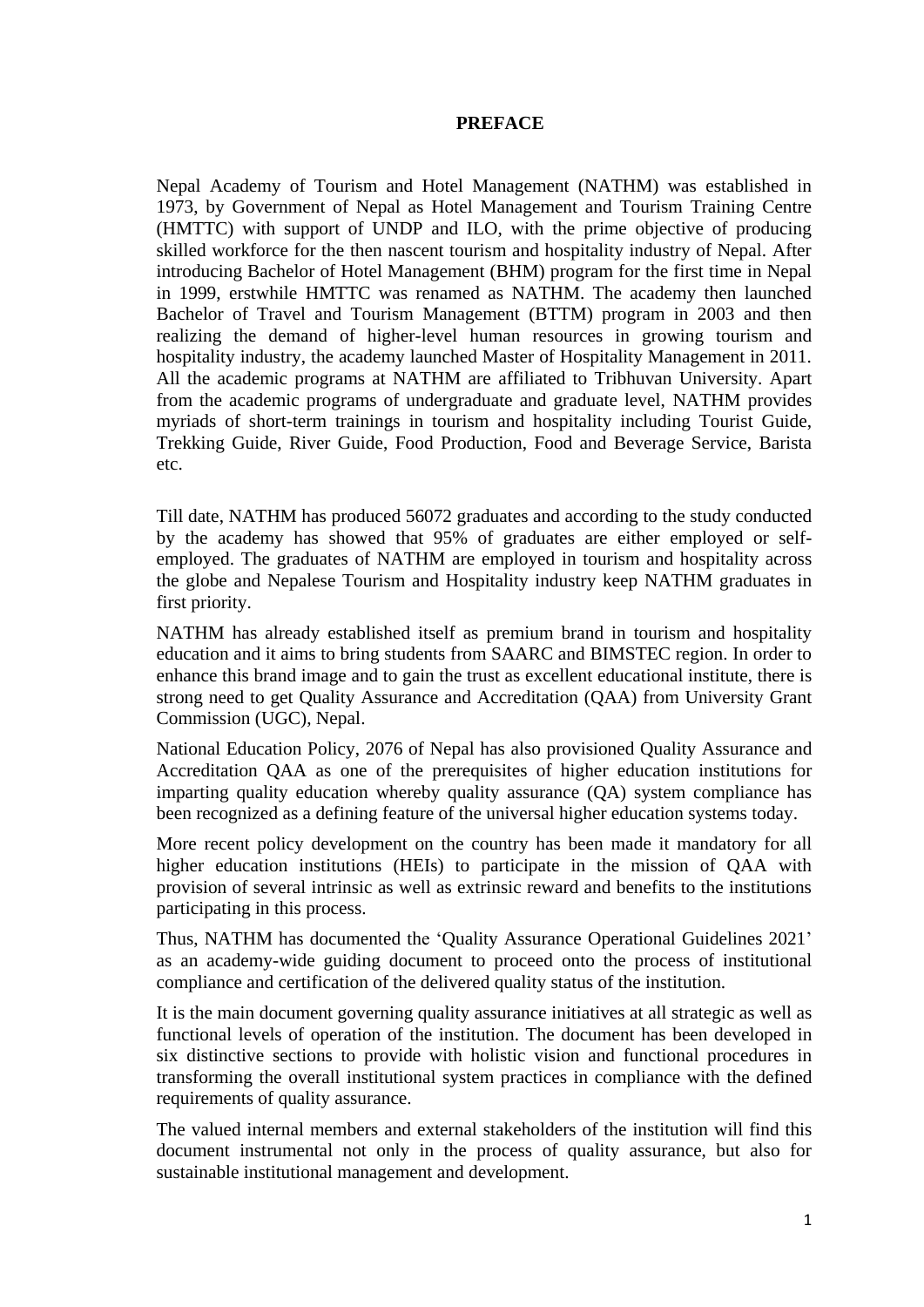| <b>TABLE OF CONTENTS</b> |
|--------------------------|
|--------------------------|

| SECTION III: QUALITY COMPLIANCE & ASSURANCE  |  |
|----------------------------------------------|--|
|                                              |  |
| SECTION IV: STRATEGIC PRIORITIES FOR QUALITY |  |
|                                              |  |
| SECTION VI: CODE OF ETHICS & DISCLOSURE43    |  |
|                                              |  |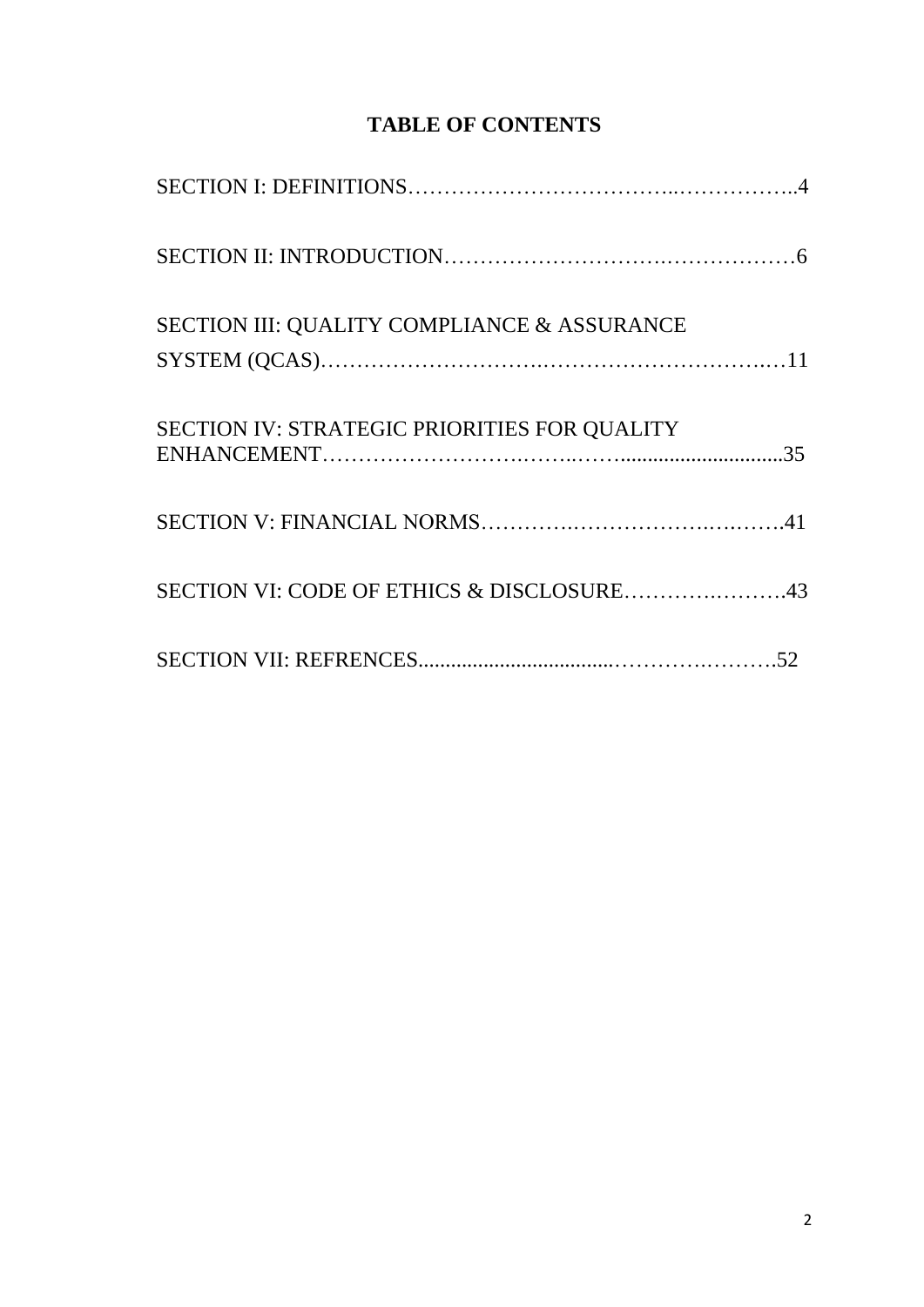# **LIST OF ABBREVIATIONS**

| <b>BHM</b>    | <b>Bachelor of Hotel Management</b>                          |
|---------------|--------------------------------------------------------------|
| <b>BTTM</b>   | <b>Bachelor of Travel and Tourism Management</b>             |
| <b>COE</b>    | <b>Center of Excellence</b>                                  |
| <b>ED</b>     | <b>Executive Director</b>                                    |
| <b>EMIS</b>   | <b>Education Management Information System</b>               |
| <b>GESI</b>   | Gender Empowerment and Social Inclusion                      |
| <b>HAN</b>    | Hotel Association of Nepal                                   |
| HEI           | <b>Higher Education Institution</b>                          |
| <b>HEQAAC</b> | Higher Education Quality Assurance and Accreditation Council |
| <b>HOD</b>    | Head of Department                                           |
| <b>ICT</b>    | <b>Information Communication Technology</b>                  |
| <b>IQA</b>    | <b>Internal Quality Assurance</b>                            |
| <b>IQAC</b>   | <b>Internal Quality Assurance Committee</b>                  |
| LoI           | Letter of Intent                                             |
| <b>MEAL</b>   | Monitoring, Evaluation, Accountability and Learning          |
| <b>MHM</b>    | Master of Hospitality Management                             |
| <b>MOCTCA</b> | Ministry of Culture, Tourism and Civil Aviation              |
| <b>NATHM</b>  | Nepal Academy of Tourism and Hotel Management                |
| <b>NATTA</b>  | Nepal Association of Tour and Travel Agents                  |
| <b>NTB</b>    | Nepal Tourism Board                                          |
| <b>PRR</b>    | Peer Review Report                                           |
| <b>PRT</b>    | Peer Review Team                                             |
| QA            | <b>Quality Assurance</b>                                     |
| QAA           | <b>Quality Assurance and Accreditation</b>                   |
| QAC           | <b>Quality Assurance Committee</b>                           |
| QAAD          | Quality Assurance and Accreditation Division                 |
| QASC          | <b>Quality Assurance Sub-Committee</b>                       |
| <b>QCS</b>    | <b>Quality Compliance System</b>                             |
| <b>SAT</b>    | Self-Assessment Team                                         |
| <b>SAARC</b>  | South Asian Association for Regional Cooperation             |
| <b>SDG</b>    | <b>Sustainable Development Goals</b>                         |
| <b>SSR</b>    | Self-Study Report                                            |
| <b>TAAN</b>   | Trekking Agencies Association of Nepal                       |
| <b>TADA</b>   | <b>Travel and Daily Allowance</b>                            |
| <b>TQM</b>    | <b>Total Quality Management</b>                              |
| <b>TQMS</b>   | <b>Total Quality Management System</b>                       |
| <b>UGC</b>    | <b>University Grants Commission</b>                          |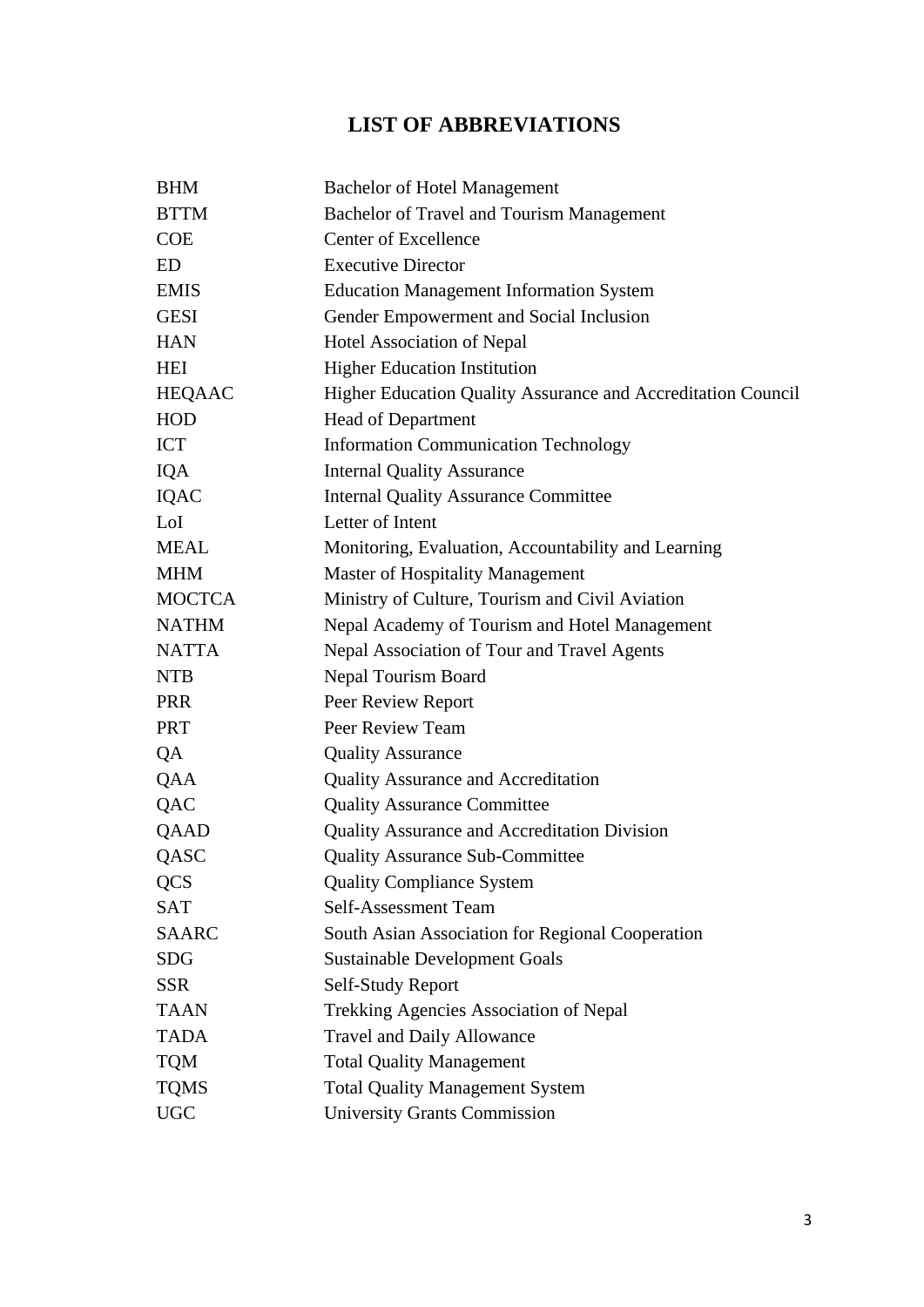# **SECTION I DEFINITIONS**

For simplicity of the understanding among the users of the document, following operational definitions have been established:

- 1.1. 'Institution' or 'Academy' should be referred to as Nepal Academy of Tourism and Hotel Management (NATHM) established under 'Development Committee Act, 2013' of Nepal Government.
- 1.2. 'Board' should be referred to as 'Nepal Tourism and Hotel Management Committee' as provisioned under the 'Development Committee Act, 2013'.
- 1.3. 'University' should be referred to as 'Tribhuvan University'.
- 1.4. 'Instructor/Faculty' should be referred to as the teaching staff working in 'Technical Service' level six through level 10 as defined in 'NATHM Employee Service Regulations, 2061 (2005)'.
- 1.5. 'Officer' should be referred to as the administrative staff working in 'Administrative Service' level six through level 10 as defined in 'NATHM Employee Service Regulations, 2061 (2005)'.
- 1.6. 'Executive Committee (EC)' should be referred to as the core management committee of NATHM under the Chairmanship of the Executive Director and representation of all head of departments and accounts officer.
- 1.7. 'Internal Quality Assurance Committee (IQAC)' should be referred to as the institution level committee formed at NATHM to oversee the accomplishment of quality assurance (QA) related preparatory functions and processes of the 'Academy' as a higher education institution (HEI).
- 1.8. 'Self-Assessment Team (SAT)' should be referred to as the three-member committee formed to undertake the quality assurance related self-assessment research and innovation functions and preparation of self-study report (SSR) of the Academy.
- 1.9. 'Academic Management Committee (AMC)' should be referred to as the institution level standing committee formed at NATHM to oversee overall academic administration and management functions of the Academy.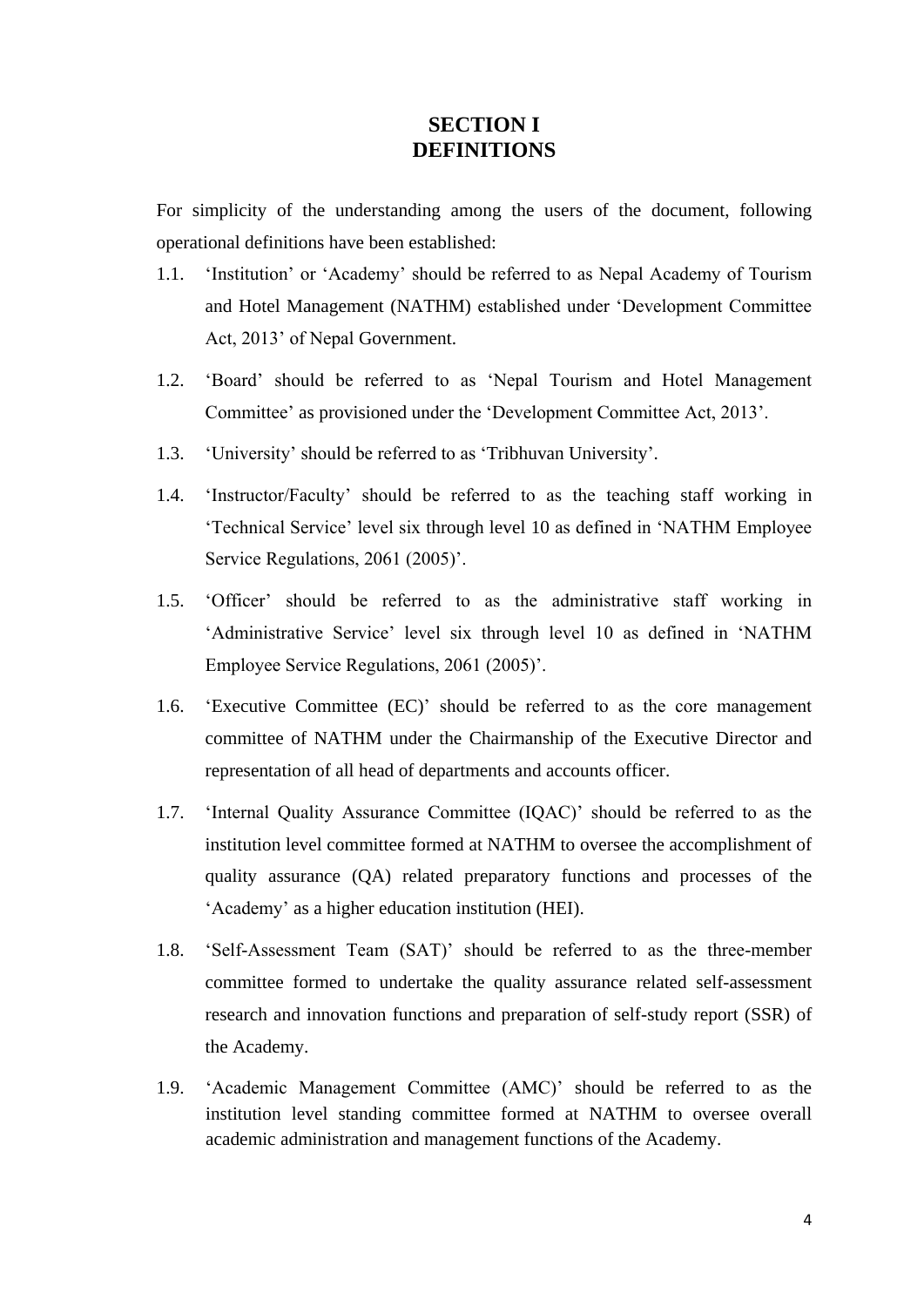- 1.10. 'Training, Outreach and Extension Service Management Committee (TOESMC) should be referred to as a responsible entity of NATHM with functional specializations of managing training, outreach and extension services of the Academy.
- 1.11. 'Procurement Management Committee (PMC)' should be referred to as the functional specialized committee of the Academy looking after effective management and administration of procurement function.
- 1.12. 'Construction and Maintenance Management Committee (CMMC)' should be referred to as the focal working committee of the Academy with functional specialization in facilitating construction and maintenance functions within the Institution.
- 1.13. 'Integrated Marketing Communications Committee (IMCC)' should be referred to as the focal working committee to look after integrated communication and sustainable institutional development and promotion related functions of the Institution.
- 1.14. 'Learning Resource Management Committee (LRMC)' should be referred to as the designated working committee with defined responsibility to look after the effective management of libraries, laboratories, demonstration museums, and any other type of teaching-learning resources of the Academy.
- 1.15. 'Student Counseling and Career Support Committee (SCCSC)' should be referred to as the focal working committee with defined responsibility to coordinate and effectively manage the students counseling and career placement services of the Institution.
- 1.16. 'Extra-curricular and Co-Curricular Activities Management Committee (ECAMC)' should be referred to as the working committee that undertakes the care of effective management of all ECA/CCA related activities of the Institution.
- 1.17. 'Examinations Management Committee (EMC)' should be referred to as the working committee designated with defined responsibility to undertake the overall continuous assessments, examinations, students and trainees' selection examination, and any other test administration and management functions of the Academy.
- 1.18. 'Incubation and Research Management Committee (IRMC)' should be referred to as the focal working committee with defined responsibility to manage the incubation, innovation, and research and development related functions of the Academy.
- **1.19.** 'Education Management Information System Management Committee (EMISMC)' should be referred to as the focal working committee undertaking the responsibility of managing integrated information systems of the Academy.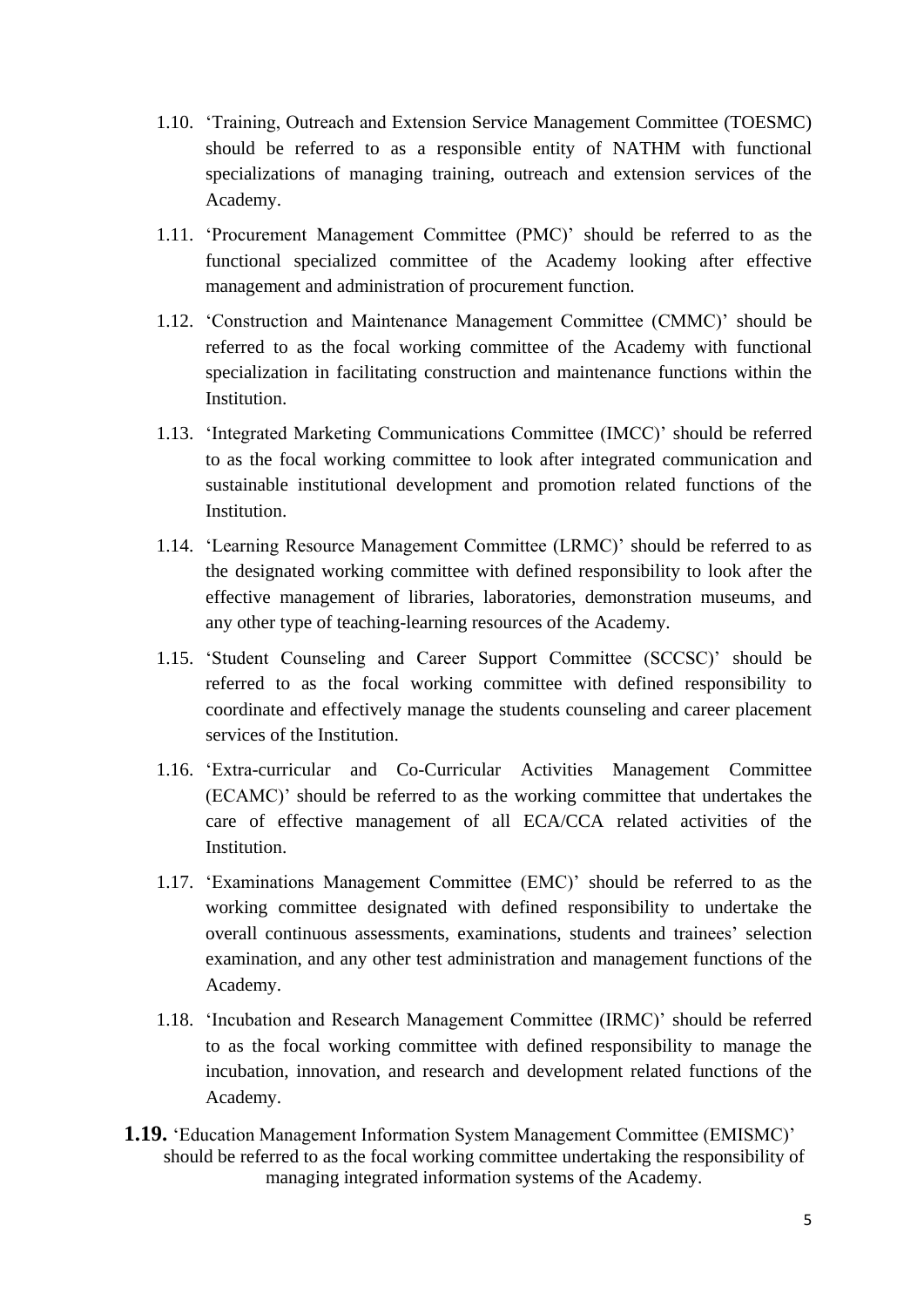# **SECTION II INTRODUCTION**

#### **2.1. Preamble**

Originally established as Hotel Management and Tourism Training Centre (HMTTC) in 1973 with support of UNDP and ILO, Nepal Academy of Tourism and Hotel Management (NATHM) is an autonomous institution run by the Government of Nepal under Development Committee Act, 2013. The Academy has been affiliated with Tribhuvan University to run four-year Bachelor of Hotel Management (BHM) and Bachelor of Travel and Tourism Management (BTTM), and two-year Master of Hospitality Management (MHM) programs. The Academy was established with the objective of producing trained workforce in hospitality and tourism sector of the country. The Institution has a mission to serve the society with effective delivery of teaching-learning, research, and innovation as well as policy advocacy for tourism and hospitality sector development. As an aspiring institution to be transformed into a Center of Excellence (COE), NATHM intends to provide with technical support to the public, private and development sectors in harmonizing their workforce and institutional capacities under dynamic local, national, and global contexts.

The Central Campus of the Academy has been located at Rabibhawan, Kathmandu, the Capital City of Nepal*.* With an aim to have its institutional set-up and operational coverage in all seven provinces of the country, currently the Academy has been operating from the three Regional Campuses – NATHM Birtamode, Jhapa; NATHM Bardibas, Mahottari; NATHM Nepalgunj, Banke. NATHM covers its services throughout the country, and its graduates of the academic programs as well as training and professional development events represent all parts of the country and the institutions including public, private and development sectors.

Right from its inception, the Institution has placed highest priority on crafting and implementing policies, programs, infrastructure, resources, and technologies required to develop, continuously transform, and promote itself as a world-class higher education and professional development focused institution with specific focus on tourism and hospitality education, research, training, and development.

During the years of study with a variety of dedicated lecturers and researchers, the Institution aims at supporting students in enhancing their capacity by holistic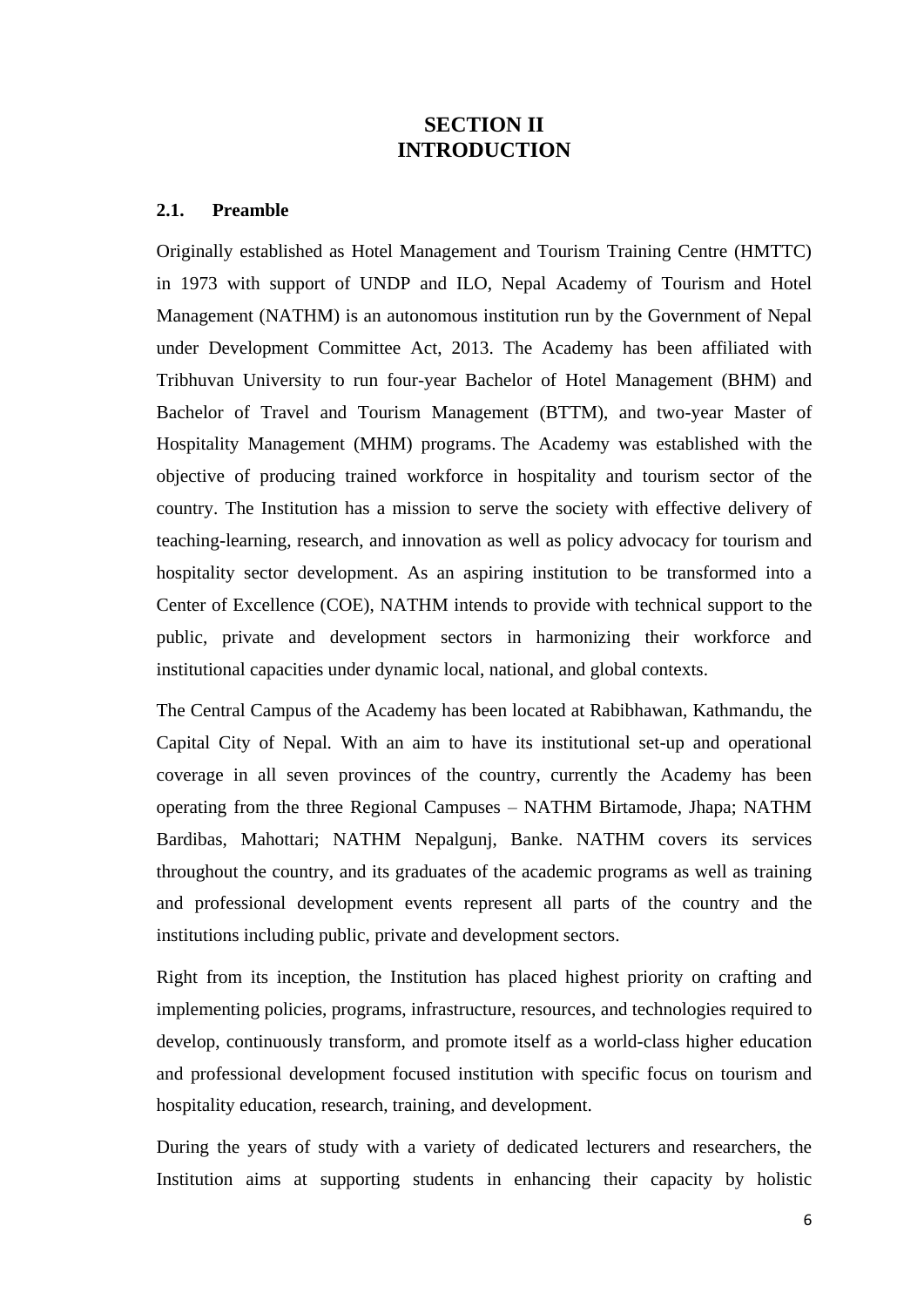development of knowledge, skill competence, and attitude (KSA) and transformation of the overall personality with internalization of their future roles in the process of sustainable development of the respective societies and institutions.

As the Institution is dedicated to becoming the "Centre of Excellence (COE)" in teaching-learning, research and innovation, professional development, and policy advocacy with respect to tourism and hospitality, its goal is to promote a culture of inquiry-based learning, research, and innovation system practices. For this, the Institution aims to build and promote a dynamic community of change makers.

NATHM firmly understands and values the significance of development and promotion of relevant organizational culture and functional system practices on quality assurance as an ongoing institutional process to achieve and retain national and international recognition and accreditation of institutional inputs with certified quality outcomes.

The working philosophy of the Academy is always guided by a shared culture of caring for social justice, sense of innovation and entrepreneurial thrusts with inclusive, equitable, sustainable, and responsible touch for everything the institution serves. Ethical compliance, accountability and institutional responsiveness are the guiding principles of the Institution.

#### **2.2. Vision**

It is relevant to recall the vision of Tribhuvan University (TU) as NATHM being an affiliated institution of the University. The vision of TU is as follows:

As a credible central university ranking high at a global level, Tribhuvan University will be recognized for quality education reinforced by research, innovation, knowledge creation, transformative teachinglearning at an affordable cost, and for ensuring access and entertaining diversity through effective and efficient utilization of human and physical resources.

Aligned with the vision of TU, NATHM aims to promote itself as a responsible Academy that confirms the access and affordability of the inputs of quality higher education, training, research and innovation in the specialized areas of tourism and hospitality covering Nepal and SAARC region.

The aim of QA system at NATHM is to harmonize quality with universal relevance of its service delivery.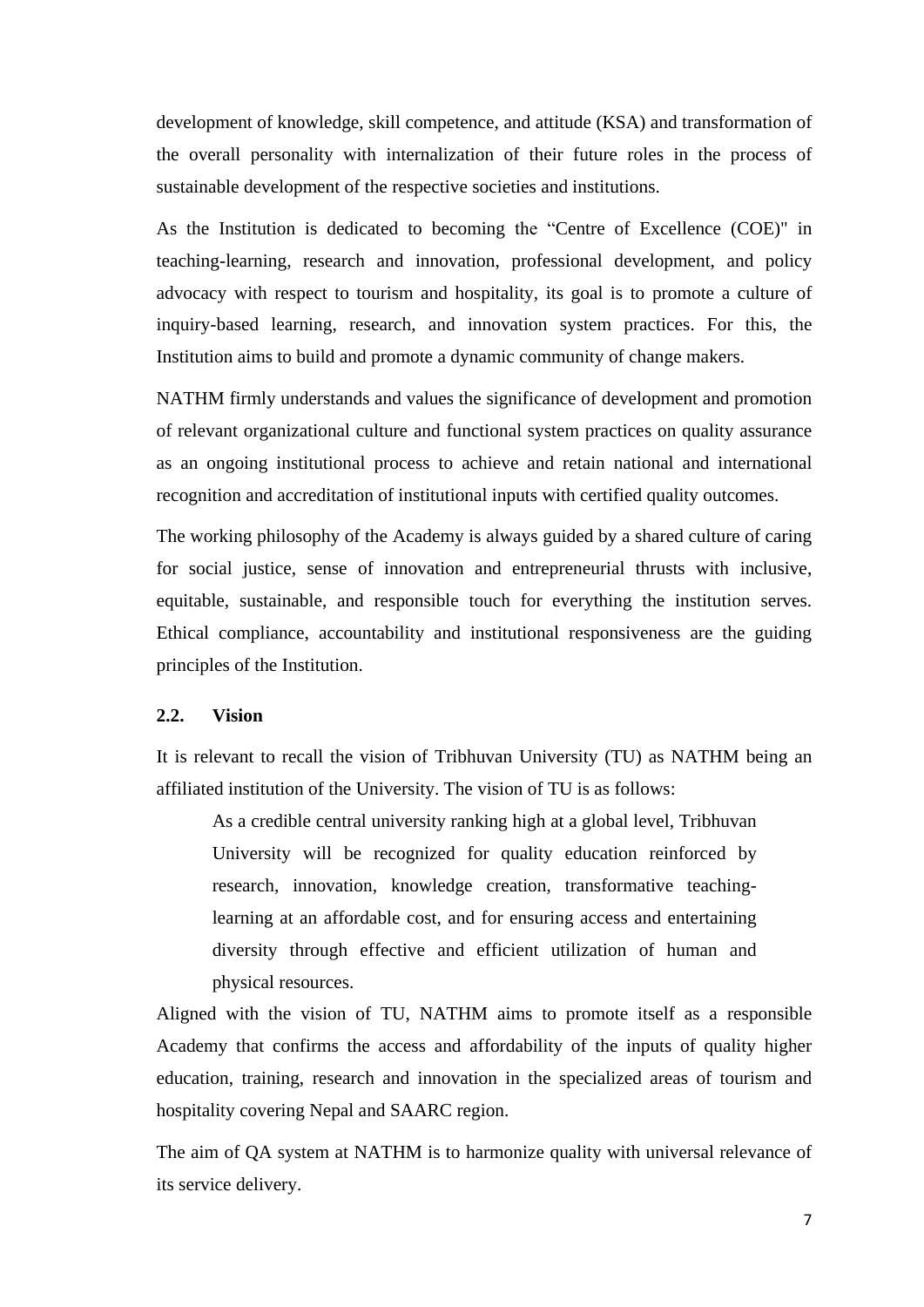#### **2.3. Mission**

NATHM as the pioneer national institution stewarded by the Ministry of Culture, Tourism and Civil Aviation, NATHM, in affiliation with Tribhuvan University, is dedicated to human resource development for tourism and hospitality sector in Nepal, will facilitate and prepare quality human resources by improving and expanding educational, training and research opportunities. It will thus be a 'Center of Excellence' for national and international student.

# **2.4. Goal**

Only the goal of NATHM is to provide with ethical, accountable, and responsible institution-building, policy development, and actions in tourism and hospitality with impacting delivery of accessible quality higher education, training, research and innovation.

## **2.5. Objectives**

NATHM has been dedicated to --

- a. develop and prosper as an ethical, accountable, and responsible public institution with sustainable development and growth of tourism and hospitality sector,
- b. provide with accessible, affordable and high-quality training, education, and research and innovation in tourism and hospitality to meet the ever changing requirements of professional workforce,
- c. help the industry, academia, and governments to foster a culture of inquiry and evidence-based decision-making by means of effective research and innovation in the specialized area of tourism and hospitality,
- d. support with technical facilitation and policy advocacy in the national mission to achieve sustainable development goals (SDGs) of Nepal,
- e. explore, design, strengthen and promote authentic and indigenous tourism and hospitality products and system practices from all over Nepal to the rest of the world, and
- f. confirm the universal relevance of delivered quality of services by means of enactment of internal and external quality assurance systems of all services the institution delivers.

#### **2.6. Core Values**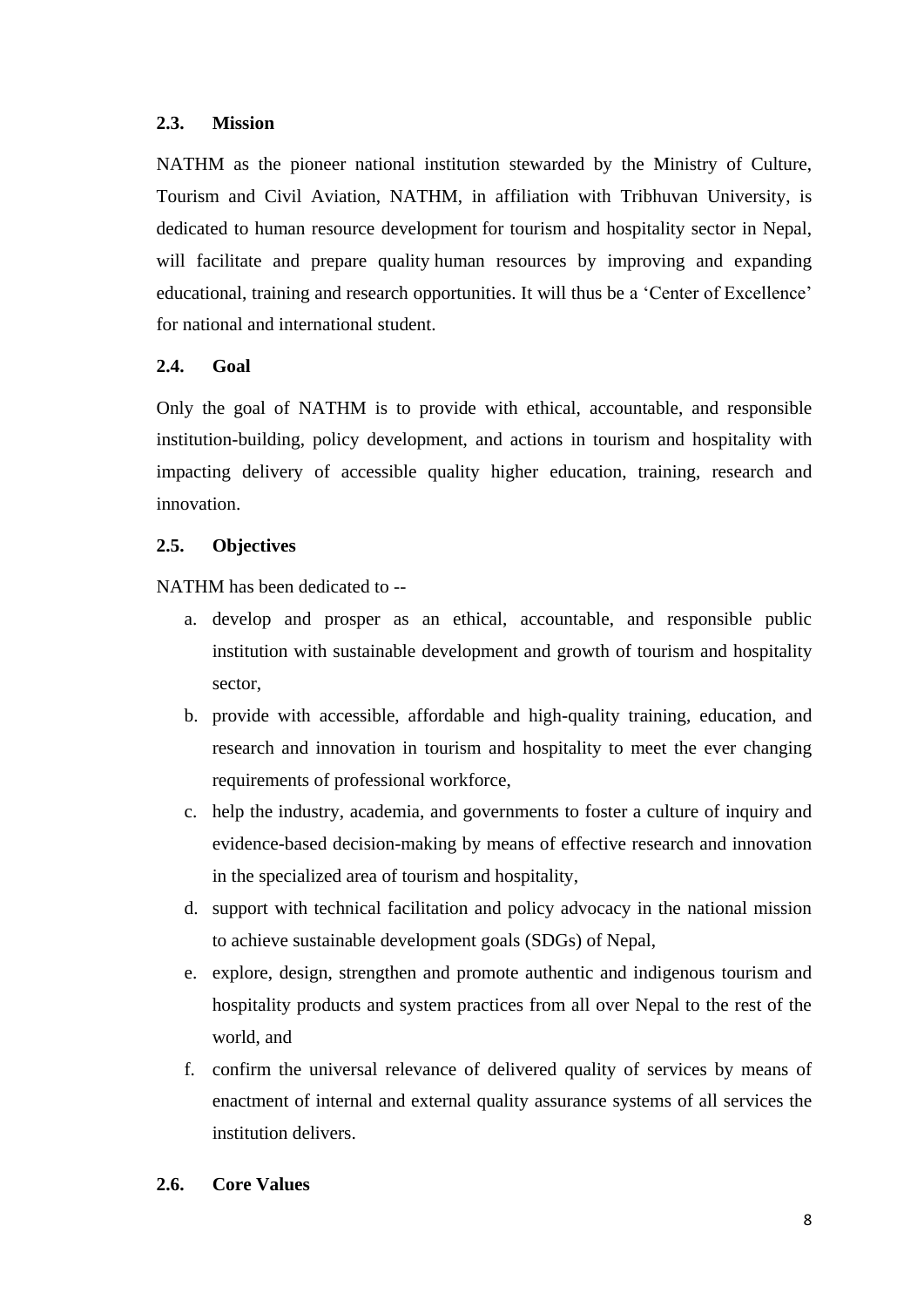The core values of NATHM are:

- a. Freedom of thought and expression
- b. Free from discrimination of any kind
- c. Widest possible students' access to the Academy
- d. Adoption and promotion of national languages, cultures, literature, arts, and lifestyles.
- e. Compliance with social responsibility and accountability
- f. Community outreach and global engagement
- g. Transparency in governance and operation

## **2.7. Institutional Priorities**

In tune with the guidelines of University Grants Commission (UGC) Nepal on quality assurance and accreditation, NATHM prioritizes on harmonizing following eight generic benchmark-wise criteria for effective policy and process transformation as an aspiring institution with quality assurance:

- i. QAA intensive policy, procedures, and good governance in place,
- ii. Transformation and continuous improvement of curricular aspects,
- iii. Quality teaching-learning and evaluation system,
- iv. Continuous happening of research, innovation and community and industry extension activities,
- v. Development and transformation of university-wide infrastructure and teaching-learning resourcefulness,
- vi. Student-centered support, guidance, development, and promotion activities,
- vii. Robust university-wide information system in place, and
- viii. Having provision of effective information system.

#### **2.8. Working Policies on Quality Assurance**

The overall quality assurance-driven initiatives of NATHM shall be governed by the under mentioned broad policy premises:

2.8.1. Each functional committee and work team shall be provided with shared responsibility, relationship, and resources with functional freedom for achieving and retaining process and procedural excellence.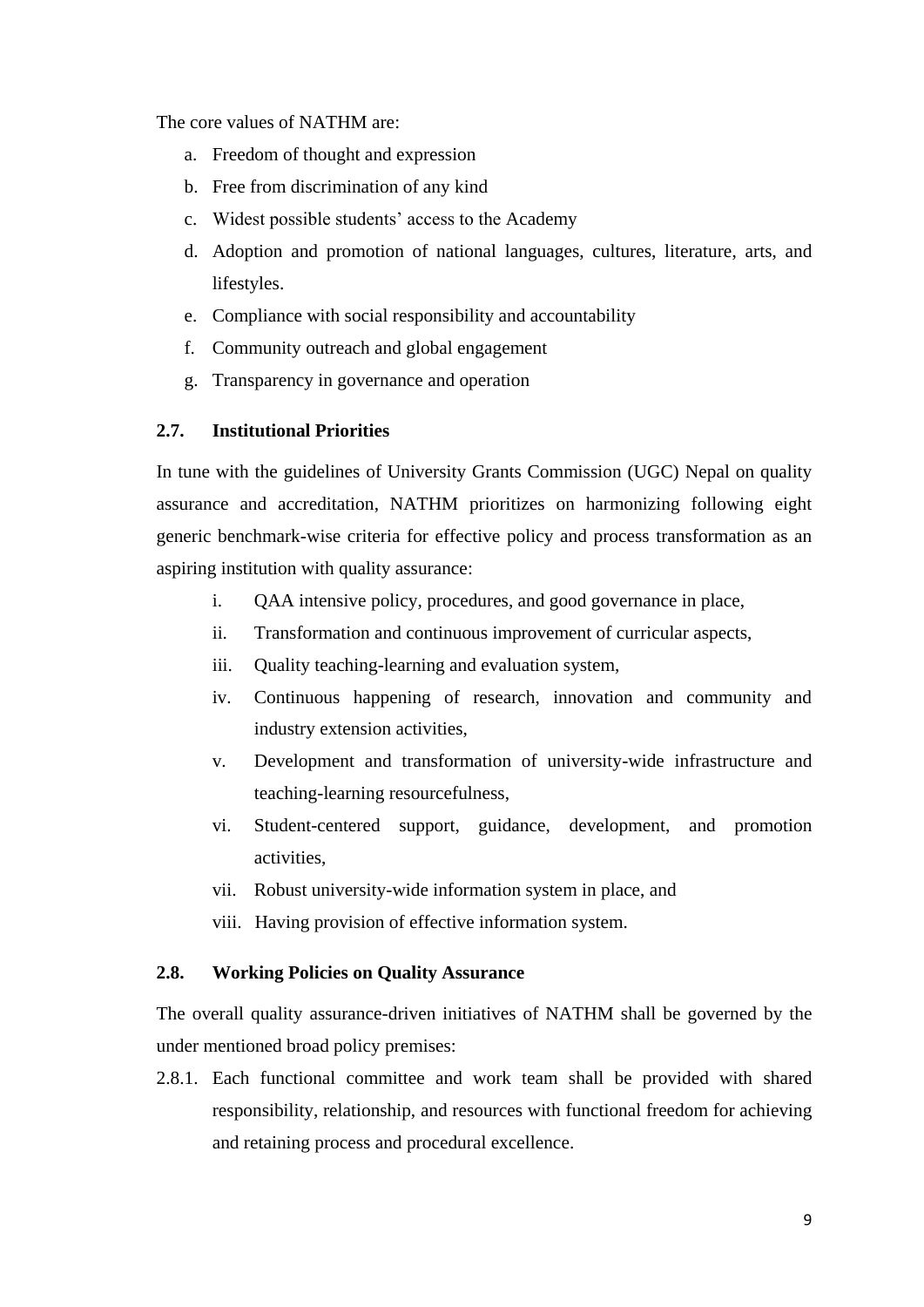- 2.8.2. With respect to QA interventions, international standardization and continuous improvement in quality assessment benchmarks shall be adapted as prescribed by Higher Education Quality Assurance and Accreditation Council (HEQAAC), University Grants Commission (UGC) from time to time.
- 2.8.3. The IQAC shall maintain a roster of experts to be engaged as external experts during different phases of quality assessment and accreditation.
- 2.8.4. Maintaining cost effectiveness of the entire process of quality assurance and accreditation shall be considered as an important policy of the Institution.
- 2.8.5. Management of gender empowerment and social inclusion (GESI) shall be considered as an ongoing policy in each QA intervention.
- 2.8.6. Confirmed accomplishment of universal compliance to ethics, accountability and responsiveness towards all stakeholders.
- 2.8.7. The Institution shall consider young professional development and promotion at each stage of initiation for QA intervention.
- 2.8.8. The Institution shall consider compliance of diversity as part of its international policy on QA initiatives.
- 2.8.9. The Institution shall consider effective knowledge management across the training, outreach and extension programs as well as academic endeavors.
- 2.8.10. Beneficiary focus, total participation, system standardization and measurements, shared commitment, continuous improvement, and universal compliance with environmental responses at micro as well as macro level are the guiding principles of working mechanism at NATHM as a universally responsible Institution in the field of tourism and hospitality education, training, research and innovation, and policy advocacy.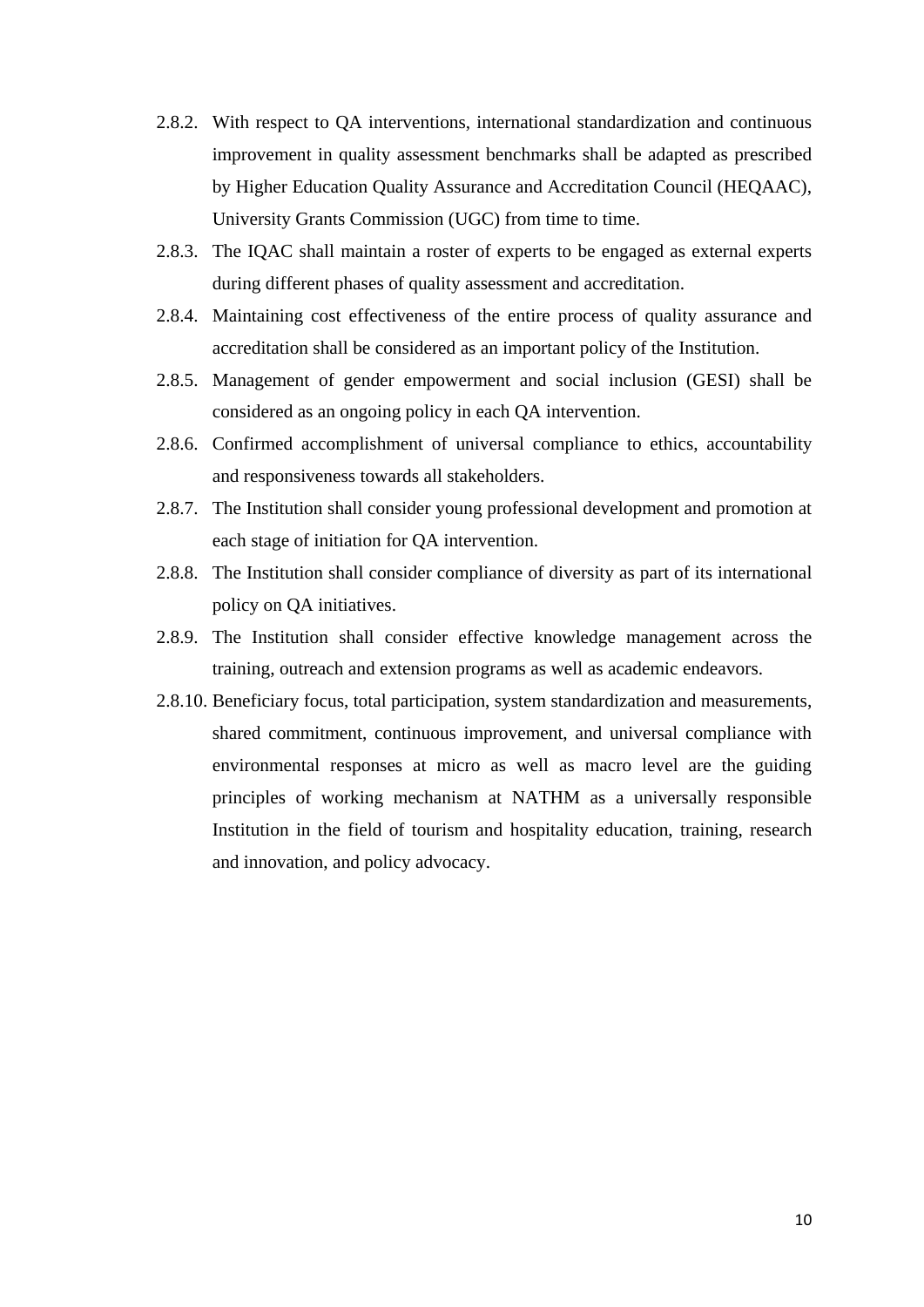# **SECTION III QUALITY COMPLIANCE & ASSURANCE SYSTEM (QCAS)**

#### **3.1. Institutional Arrangements for Internal Quality Assurance (IQA)**

The organizational structural design of Nepal Academy of Tourism and Hotel Management (NATHM) comprises of –

- a) Nepal Tourism and Hotel Management Committee (Board of Directors)
- b) Office of the Executive Director
- c) Executive Committee
- d) Internal Quality Assurance Committee (IQAC)
- e) Self-Assessment Team (SAT)
- f) Eleven Functional/Operational Committees with respect to Quality Assurance Function
- g) Hotel and Curriculum Department Accommodation Section; Food Production and Control Section; Food and Beverage Services Section
- h) Travel and Research Department
- i) General Administration, Planning, Training and Academic Management Department – Administration Section; Planning, Training and Academic Management Section; Accounts Section; Store Section; Resource Center
- j) One Central Academy (Kathmandu) and Three Regional Centers (Birtamod Jhapa, Bardibas – Mahottari, Nepalgunj – Banke)

## **3.1.1. Nepal Tourism and Hotel Management Committee**

As the apex body governing overall institutional policy development, implementation, and control, the NATHM Board of Directors comprises of following membership:

| 1. Secretary, Ministry of Culture, Tourism and Civil Aviation    | - Chairperson      |
|------------------------------------------------------------------|--------------------|
| 2. Director General, Department of Labor and Occupational Safety | - Member           |
| 3. Joint Secretary, National Planning Commission                 | - Member           |
| 4. Joint Secretary, Ministry of Finance                          | - Member           |
| 5. President, Trekking Agencies Association of Nepal             | - Member           |
| 6. President, Nepal Association of Tour and Travel Agents        | - Member           |
| 7. President, Hotel Association of Nepal                         | - Member           |
| 8. Chief Executive Officer, Nepal Tourism Board                  | - Member           |
| 9. Executive Director, NATHM                                     | - Member Secretary |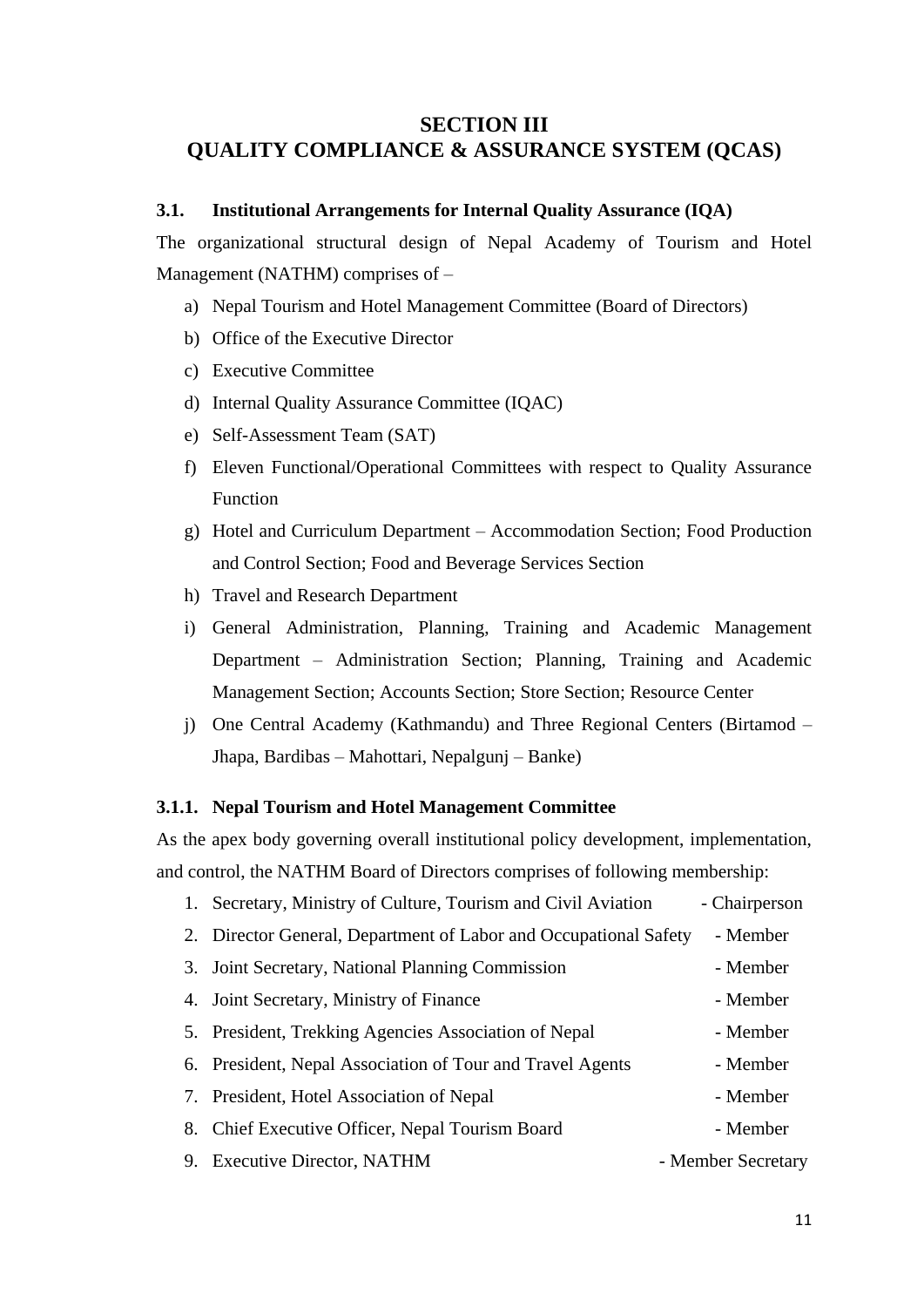#### *Notes:*

- *1. The Government of Nepal holds the right to make necessary changes in the membership composition of the Board as and when deemed necessary by publishing a notice in the Nepal Gazette.*
- *2. As per the needs, the national and international experts may be invited as advisors in the board meeting.*

The following are the duties and responsibilities of the Board of Directors:

- 1. Enact the policies, plans, procedures, and programs prepared by the IQAC and recommended by Executive Committee for the approval.
- 2. Delegate authority to the Executive Director for taking specific actions as deemed necessary from time to time.
- 3. Liaison with focal ministry, various units of Government of Nepal, development agencies, universities, and national and international associations on behalf of NATHM.
- 4. Undertake the effective supervision, monitoring evaluation and control of the strategic as well as operational functioning of NATHM.
- 5. Provide with stewardship for sustainable development and growth of NATHM.
- 6. Provide with policy facilitation for the national and international recruitment and selection of teacher-staff and students of NATHM as a truly global hospitality institution.
- 7. Provide with policy support and effective direction to the Executive Director of the Academy.
- 8. Perform performance appraisal of the Executive Director of NATHM.
- 9. Accomplish the duties, roles and functions as indicated in 'Nepal Tourism and Hotel Management Committee Formation Order, 2029 (1973)'.
- 10. Provide with stewardship support to the Executive Committee of NATHM for its effective operation and management.
- 11. Support Executive Committee for promoting Academia Industry linkage on its mission to achieve the universal relevancy of education, training, and research programs of NATHM.
- 12. Empower the Academy to develop and implement training, academic programs, extension and outreach activities, and research and innovation related programs and activities to promote effective tourism and hospitality development.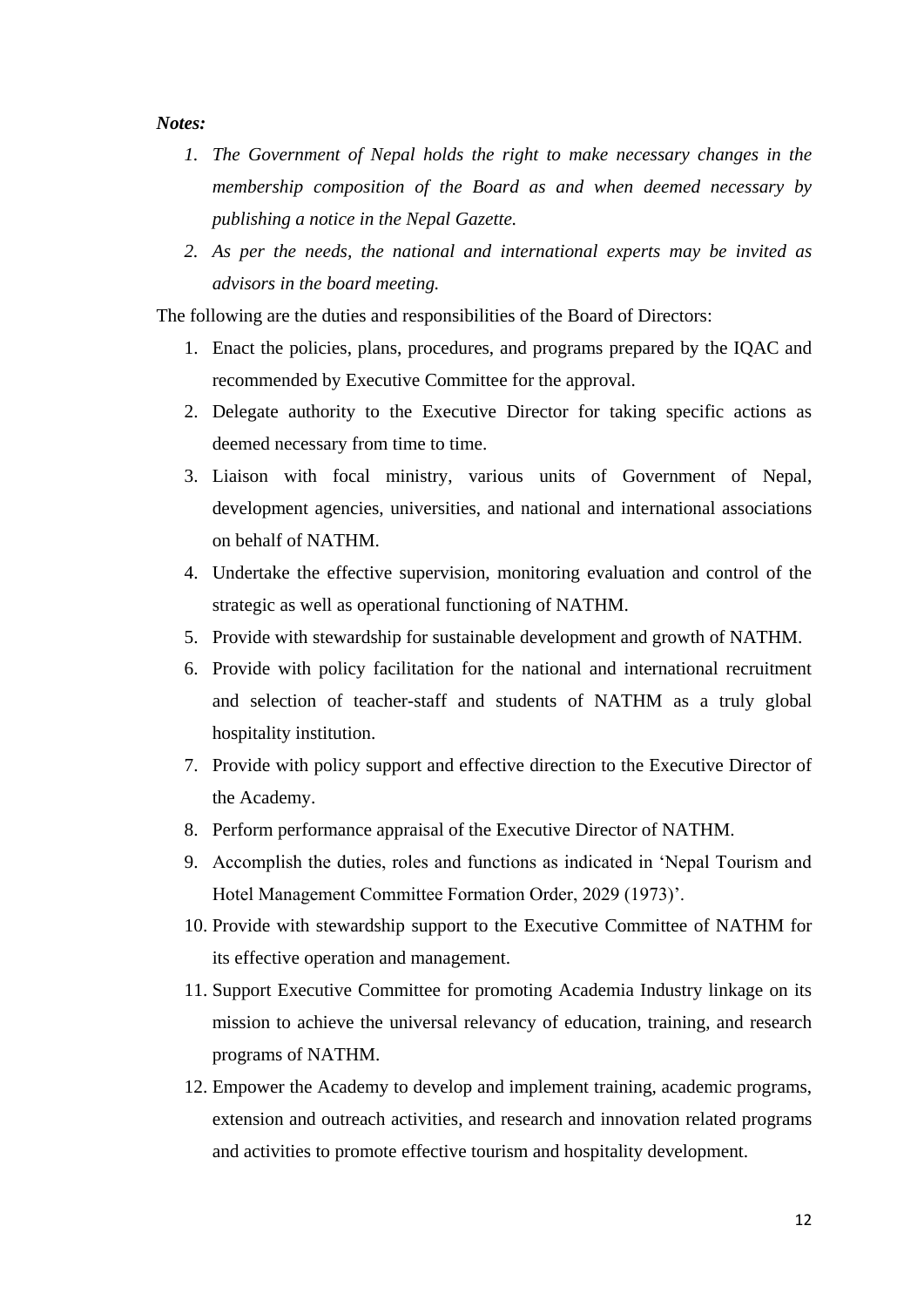- 13. Approve and implement the short-term and long-term plans, policies and budgets of the Academy.
- 14. Acquire, develop and maintain the various physical infrastructures, technologies, equipments and machinery, and systems required for effective operation of the Academy.
- 15. Develop and present the Annual Report of the Academy to the Government of Nepal through line ministry.
- 16. Execute any other duties deemed necessary from time to time.

#### **3.1.2. Office of the Executive Director**

In line with the mandated organizational structure and design of the institution, NATHM shall establish and capacitate the Office of the Executive Director to undertake quality assurance related matters in a meaningful manner. The Office of the Executive Director shall be staffed with following positions:

- 1. Private Secretary (Officer, Administration) 1
- 2. ICT Assistant -1
- 3. Office Assistant 1

The following are the duties and responsibilities of the Office of the Executive Director:

- a. Establish and implement various policies, strategies, action programs, and budgeting pertaining to quality assurance and accreditation of the Institution, its departments, and programs after endorsement from the Board of Directors.
- b. Certify with the necessary verifications of the different works accomplished and decisions made at different levels of operation.
- c. Facilitate the functioning of different quality compliance and assurance committees and sub-committees at different departments and programs.
- d. Initiate effective monitoring, evaluation, accountability, and learning (MEAL) function pertaining to quality assurance of the Institution.
- e. Manage day-to-day functional operations of the Academy; maintain official records; manage physical infrastructure and other resources required; support various committees making them resourceful; establish a roster of experts to be engaged in various functions of the Institution.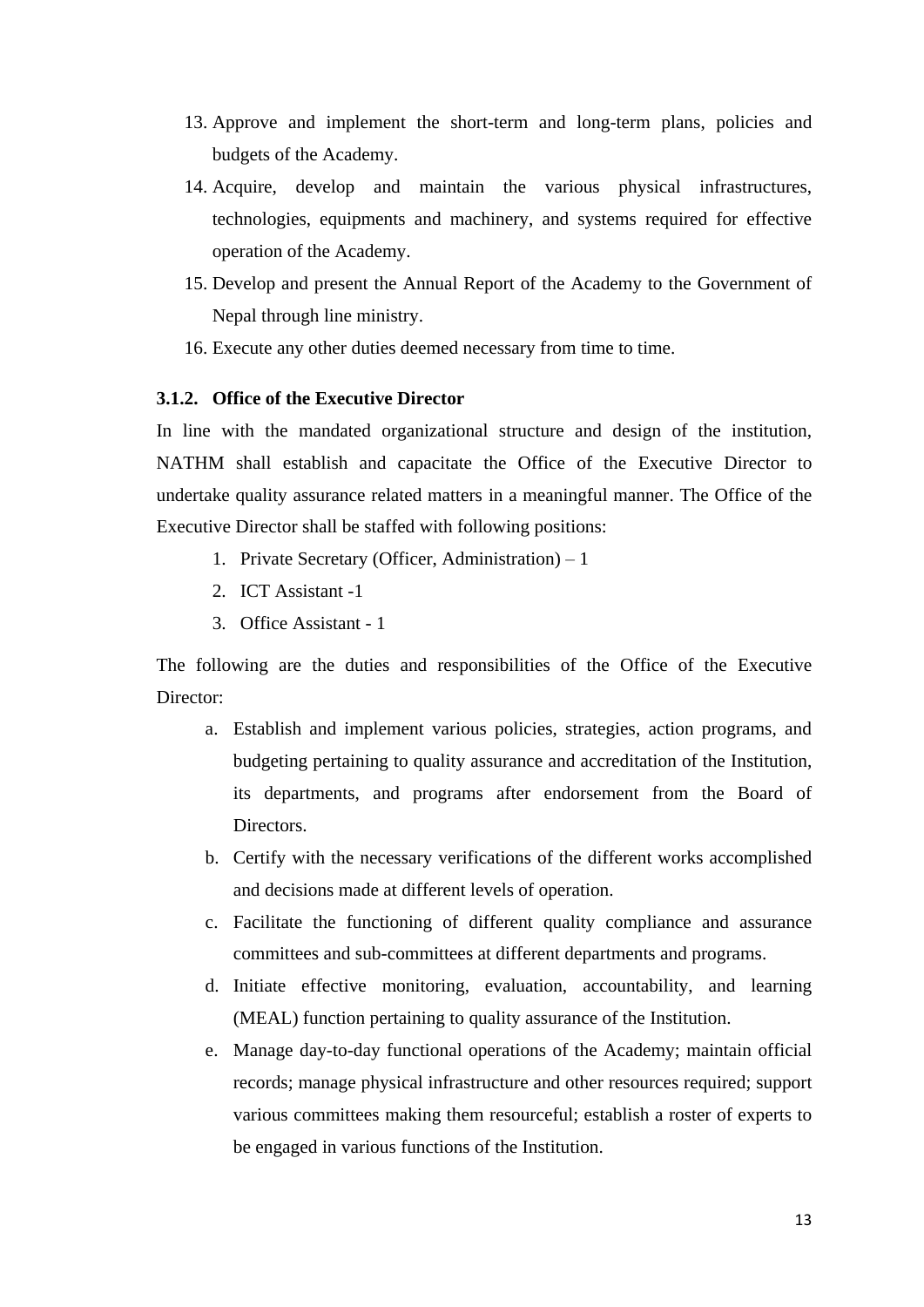- f. Coordinate with Board of Directors, IQAC, SAT, other task committees, and HEQAAC at UGC to facilitate all the matters pertaining to quality assurance function of the Institution.
- g. Establish and update various documents, reports and archives of QA initiatives of the Institution.
- h. Accomplish other duties as deemed necessary from time to time.

## **3.1.3. Executive Committee (EC)**

The Executive Committee is formed as a standing committee of the Academy with a purpose of facilitating the overall governance and functioning of all the Operating Centers, Departments and Committees and Sub-Committees of NATHM. The committee consists of following membership:

| 1.               | <b>Executive Director (ED)</b>                                                             | Coordinator $(1)$ |
|------------------|--------------------------------------------------------------------------------------------|-------------------|
| 2.               | Head of Department (Hotel and Curriculum)                                                  | Member $(1)$      |
| 3.               | Head of Department (Travel and Research)                                                   | Member $(1)$      |
| $\overline{4}$ . | Head of Department (General Administration,<br>Planning, Training and Academic Management) | Member $(1)$      |
|                  | Senior most Staff of Accounts Section                                                      | Member $(1)$      |

Following are the duties and responsibilities of the Executive Committee:

- 1. Provide with effective facilitation and resource support required for the successful operation and functioning of the different committees and subcommittees formed within the structural system of NATHM.
- 2. Establish various strategic and functional plan of action with resource allocation and operating mechanism, and from the short-term as well as long-term policies and plans of the institution and recommend them to the Board for approval.
- 3. Perform effective supervision, monitoring, evaluation, and control of overall strategic as well as functional operations of NATHM.
- 4. Facilitate in accomplishing the performance appraisal of all teacher-staff working in different Centers and Departments of NATHM.
- 5. Represent NATHM in different national and international avenues to promote the institution, its people, processes, and services.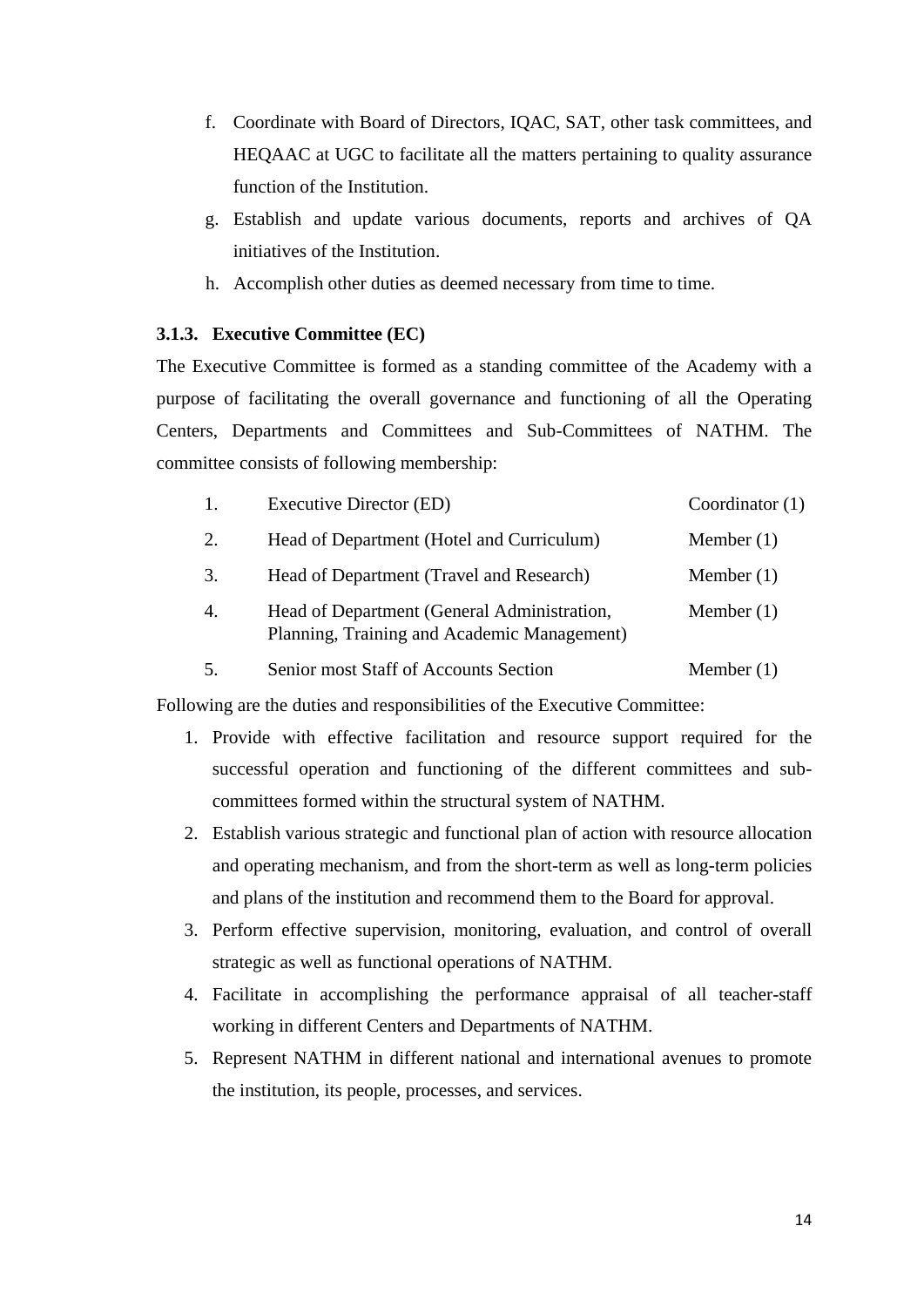- 6. Work in collaboration with different departments, working committees, and sub-committees at NATHM to accomplish the shared vision and goals of the Institution.
- 7. Provide with strategic, tactical, and functional support as per the requirement of the situation leading internal as well as external quality assurance.
- 8. Liaison between the Board and different work teams formalized within the structural organogram of the Academy.
- 9. Perform other duties as deemed necessary from time to time.

# **3.1.4. Internal Quality Assurance Committee (IQAC)**

The Internal Quality Assurance Committee (IQAC) is a standing team headed by the Academic Department Head. The Executive Director shall serve as the Patron to the IQAC team which consists of following membership:

| 1.  | Head of Department, Hotel and Curriculum         | Member $(1)$         |
|-----|--------------------------------------------------|----------------------|
| 2.  | Head of Department, Travel and Research          | Member $(1)$         |
| 3.  | Head of Department, General Administration,      | Member $(1)$         |
|     | Planning, Training and Academic Management       |                      |
| 4.  | Program Coordinator - MHM                        | Member $(1)$         |
| 5.  | Program Coordinator - BTTM                       | Member $(1)$         |
| 6.  | Program Coordinator - BHM                        | Member $(1)$         |
| 7.  | Coordinator – Training, Outreach and Extension   | Member $(1)$         |
|     | Service Management Committee (TOESMC)            |                      |
| 8.  | Faculty/Instructor, NATHM                        | Member $(1)$         |
|     |                                                  |                      |
| 9.  | Representative, Tribhuvan University, Faculty of | Member $(1)$         |
|     | Management                                       |                      |
| 10. | Representative, Ministry of Culture, Tourism and | Member $(1)$         |
|     | Civil Aviation                                   |                      |
| 11. | Representative, TAAN                             | Member $(1)$         |
| 12. | Representative, NATTA                            | Member $(1)$         |
| 13. | Representative, HAN                              | Member $(1)$         |
| 14. | Renowned Policy Expert and Educationist          | Member $(1)$         |
| 15. | Representative, Students                         | Member $(1)$         |
| 16. | Representative, NATHM Alumni Association         | Member $(1)$         |
| 17. | Coordinator, Self-Assessment Team (SAT)          | Member Secretary (1) |
|     |                                                  |                      |

*Note: The Executive Director shall appoint any of the academic head of department as the IQAC Coordinator for tenure of four years.*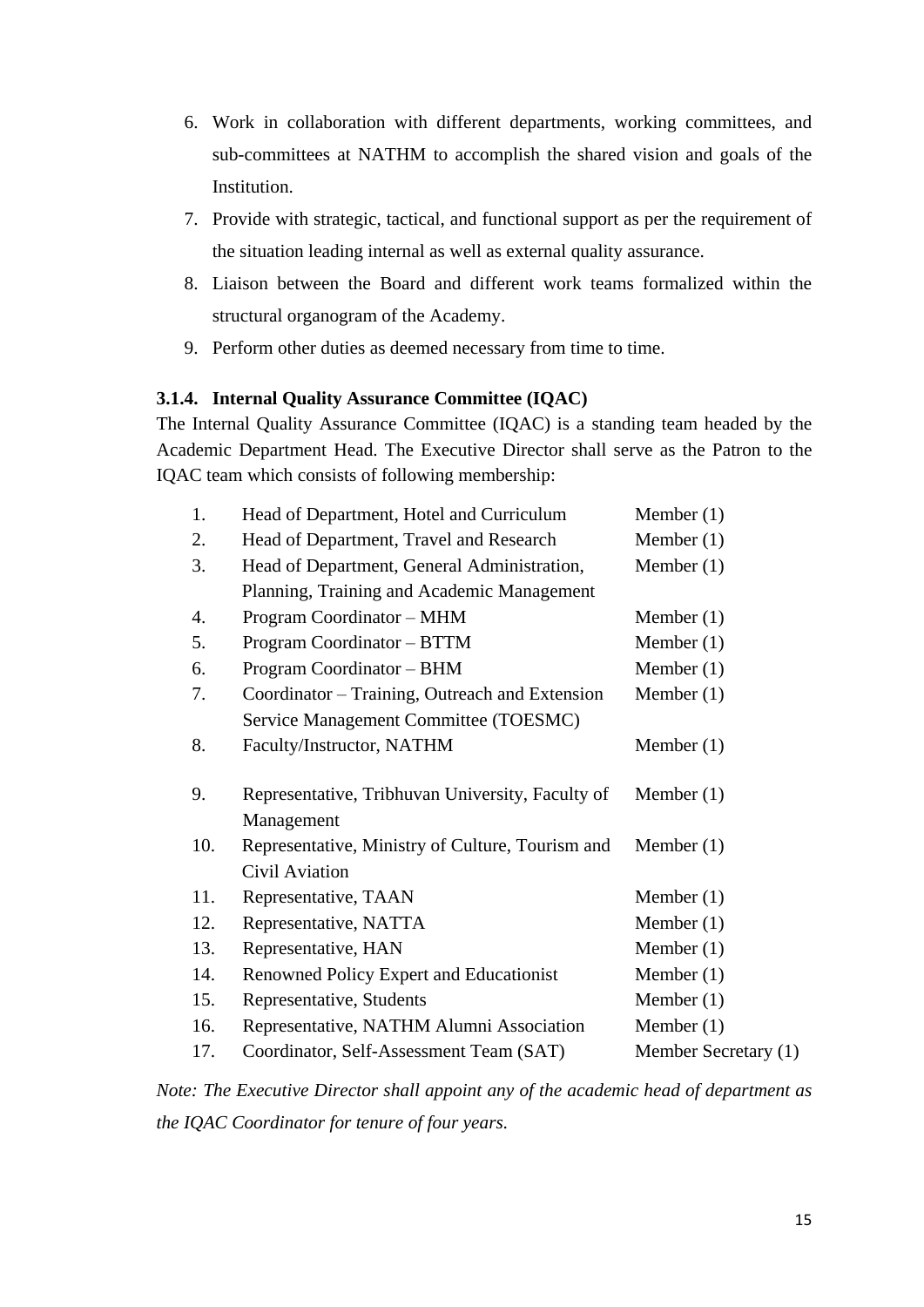Following are the duties and responsibilities of the IQAC:

- a. Maintain quality standards in the Institution to meet the defined objectives; develop needful instruments required to assess the department and program level delivered quality.
- b. Coordinate with existing functional departments to rationalize the overall planning, supervision, monitoring and evaluation and control function of NATHM as an HEI.
- c. Provide needful facilitation for the development of human resources (HR) and institutional system capacity leading quality management within the Institution.
- d. Guide and hold control over the various work teams and committees pertaining to quality conformance and assurance.
- e. Play active role in maintaining resources, technologies, and processes to transform delivered quality within the Institution.
- f. Develop Self-Study Report (SSR) schedules, plan of action and budget for SRR preparation by the respective committees.
- g. Coordinate with the HEQAAC at UGC and with other agencies to facilitate institution-wide development and implementation of quality enhancement and certification activities.
- h. Initiate internal and external quality assurance and conformance research within the Institution.
- i. Represent the Institutions in different missions, events and programs pertaining to quality management.
- j. Facilitate the Executive Committee to induce a culture of quality institutional development and administration.
- k. Organize different conferences, workshops, study visits and other research, innovation, and publication related events to promote a culture of universal quality.
- l. Explore national and international opportunities for quality and system standardization certification, accreditation, or any forms of membership of NATHM representing the Academy as responsible institution in the universal arena of tourism and hospitality education, training, research and innovation, and policy advocacy.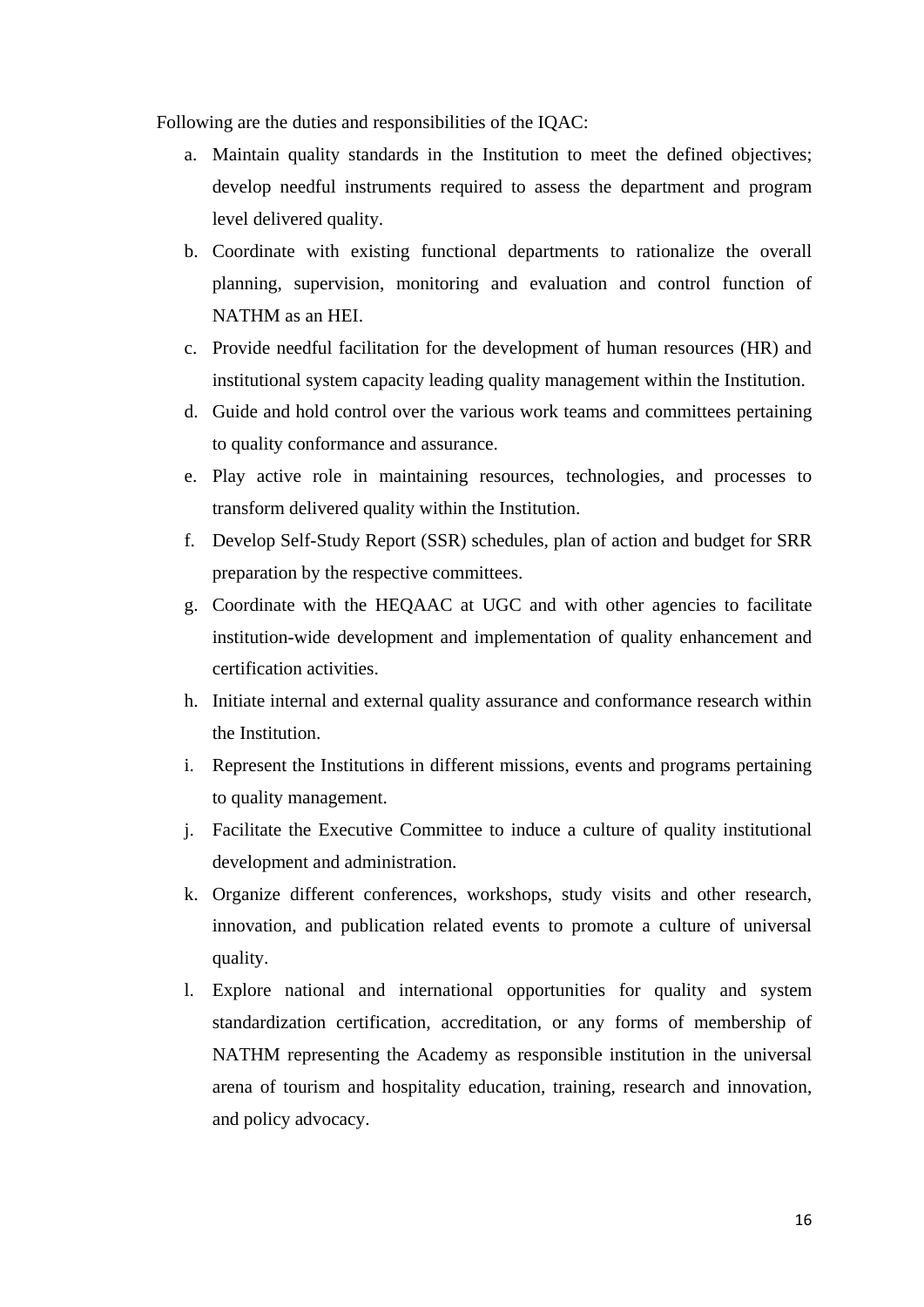- m. Work in collaboration with different departments, working committees, and sub-committees at NATHM to accomplish the shared vision and goals of the Institution.
- n. Under the stewardship of the Executive Director and mandated dignitaries, serve with the spirit of professionalism showing shared compliance on ethics, accountability, and responsiveness at individual, group, and institutional level.
- o. Provide with strategic, tactical, and functional support as per the requirement of the situation leading internal as well as external quality assurance.
- p. Maintain official records of different matters pertaining to quality assurance function within the Institution.
- q. Coordinate in forming needful work teams, committees or sub-committees within the Institution.
- r. Report to the Executive Committee.
- s. Accomplish any other duties as deemed necessary from time to time.

The Coordinator of IQAC is responsible for the under-mentioned duties and responsibilities:

- a. Provide with effective coordination to promote functional liaison between IQAC, SAT, HEQAAC, and any other agencies as per need.
- b. Provide with leadership and direction to IQAC to establish and implement its plan of action and budgeting of the QA functions.
- c. Represent the NATHM in different events, networks, and missions within and beyond the country.
- d. Provide with effective leadership to empower respective SAT and other subcommittees for their effective functioning.
- e. Maintain institutional resourcefulness, documentation and professional as well as system capacity to transform delivered quality of the Institution.
- f. Provide with effective coordination to form needs-based sub-committees at campus or autonomous institution level.
- g. Execute other duties related to QA as deemed necessary from time to time.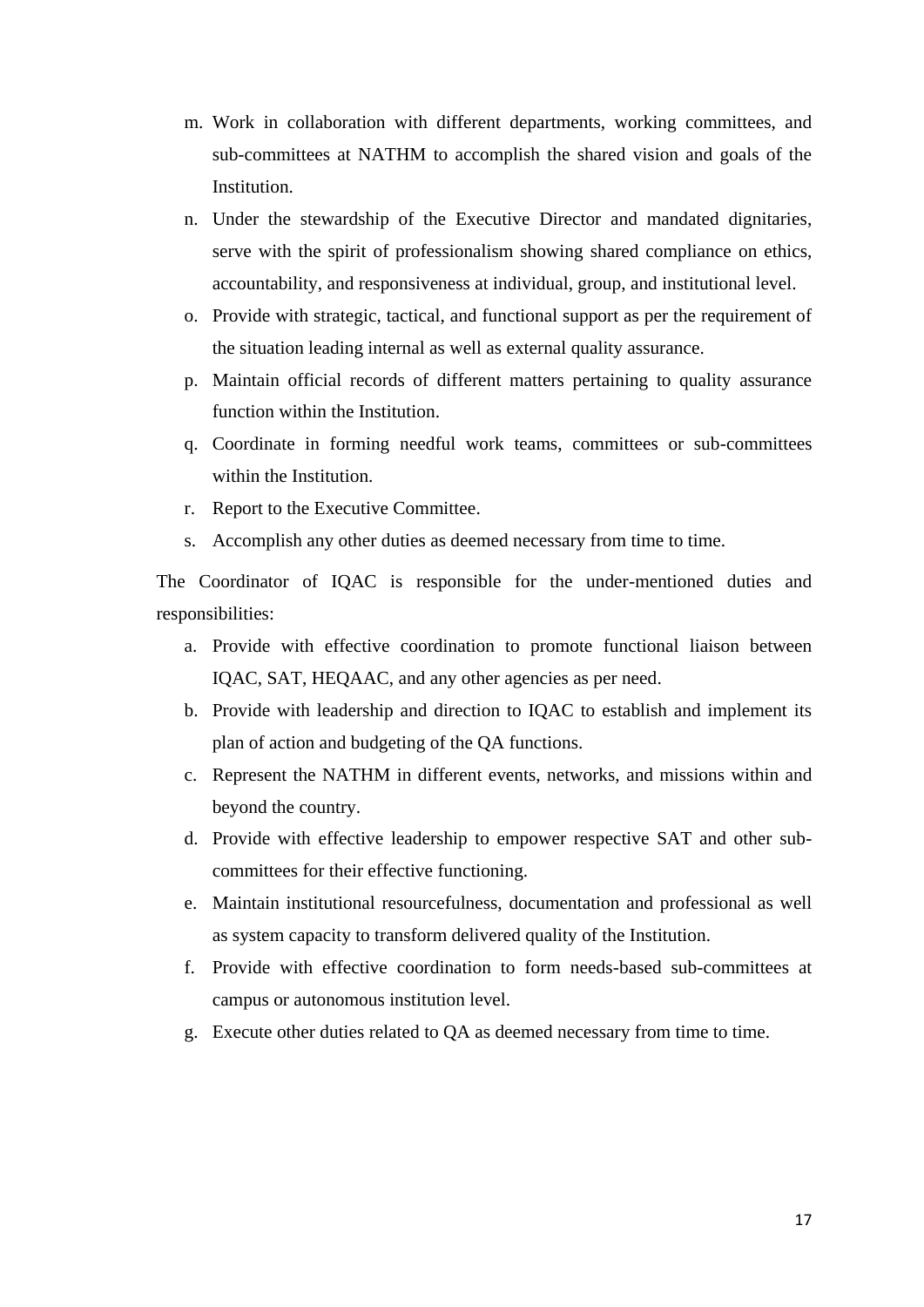#### **3.1.5. Self-Assessment Team (SAT)**

At NATHM, the Self-Assessment Team (SAT) shall be formed comprising of three members with a working tenure of four years. The Executive Director appoints the members of SAT and the membership shall comprise of following composition:

| Instructor/Faculty (with sound knowledge of QAA and Coordinator (1) |  |  |
|---------------------------------------------------------------------|--|--|
| research)                                                           |  |  |

- 2. Instructor/Faulty (with specialization in documentation and data processing) Member (1)
- 3. Instructor/Faculty or Officer (with specialization in report writing, presentation and communication) Member  $(1)$

*Note: Upon approval from Executive Director, SAT Coordinator may include up to two additional invitee members in the work team of SAT on need basis.*

The expected duties and responsibilities of the SAT are as follows:

- a. Coordinate for the collection and analysis of data relating to the various aspects of the institution and its functions with reference to QAA criteria and indicators and organize facts and results into a logical and cohesive manner to draft a selfstudy report (SSR).
- b. Prepare institution level SSR and make presentations to concerned authorities and stakeholders.
- c. Maintain official documentation of different matters pertaining to quality assurance at SAT level.
- d. Liaison between various external agencies and departments with the matters pertaining to quality assurance and accreditation.
- e. Work in collaboration with different departments, working committees, and sub-committees at NATHM to accomplish the shared vision and goals of the Institution.
- f. Under the stewardship of the Executive Director and mandated dignitaries, serve with the spirit of professionalism showing shared compliance on ethics, accountability, and responsiveness at individual, group, and institutional level.
- g. Provide with strategic, tactical, and functional support as per the requirement of the situation leading internal as well as external quality assurance.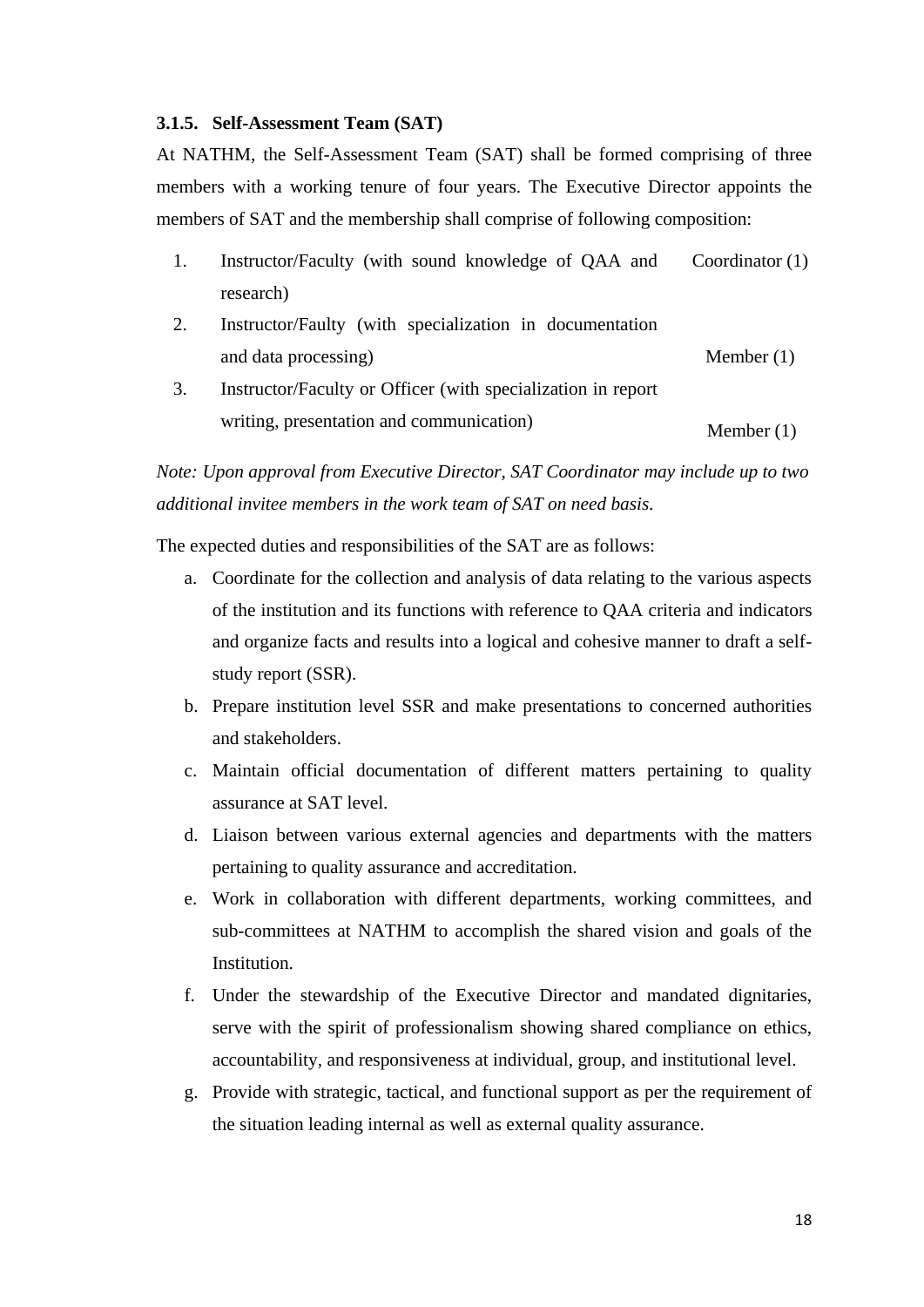- h. Facilitate in organizing various seminars, workshops, presentations, and events with respect to promotion of culture of inquiry and quality assurance and accreditation at Institution level.
- i. Explore national and international opportunities for quality and system standardization certification, accreditation, or any forms of membership of NATHM representing the Academy as responsible institution in the universal arena of tourism and hospitality education, training, research and innovation, and policy advocacy.
- j. Perform as an institutional facilitator during the on-site visit of the review team from the QAAC.
- k. Report to the IQAC and Office of the Executive Director.
- l. Accomplish any other duties as deemed necessary from time to time.

#### **3.1.6. Academic Management Committee (AMC)**

The Academic Management Committee (AMC) is a standing team. AMC shall be formed comprising of following seven members:

| 1.               | Head of Department (Hotel and Curriculum)                                                  | Member $(1)$ |
|------------------|--------------------------------------------------------------------------------------------|--------------|
| 2.               | Head of Department (Travel and Research)                                                   | Member $(1)$ |
| 3.               | Head of Department (General Administration, Planning,<br>Training and Academic Management) | Member $(1)$ |
| $\overline{4}$ . | Program Coordinator – MHM                                                                  | Member $(1)$ |
| 5.               | Program Coordinator – BTTM                                                                 | Member $(1)$ |
| 6.               | Program Coordinator – BHM                                                                  | Member $(1)$ |
| 7.               | <b>Senior Staff of Accounts Section</b>                                                    | Member $(1)$ |

*Note:* 

- *1. The AMC Coordinator shall be appointed among any of the academic head of departments (any other beside IQAC Coordinator) for tenure of four years by the Executive Director.*
- *2. Upon approval from Executive Director, AMC Coordinator shall include two additional invitee members (Renowned Educationist and Expert in QAA) in the team with lead roles to perform Academic Audit of the institution.*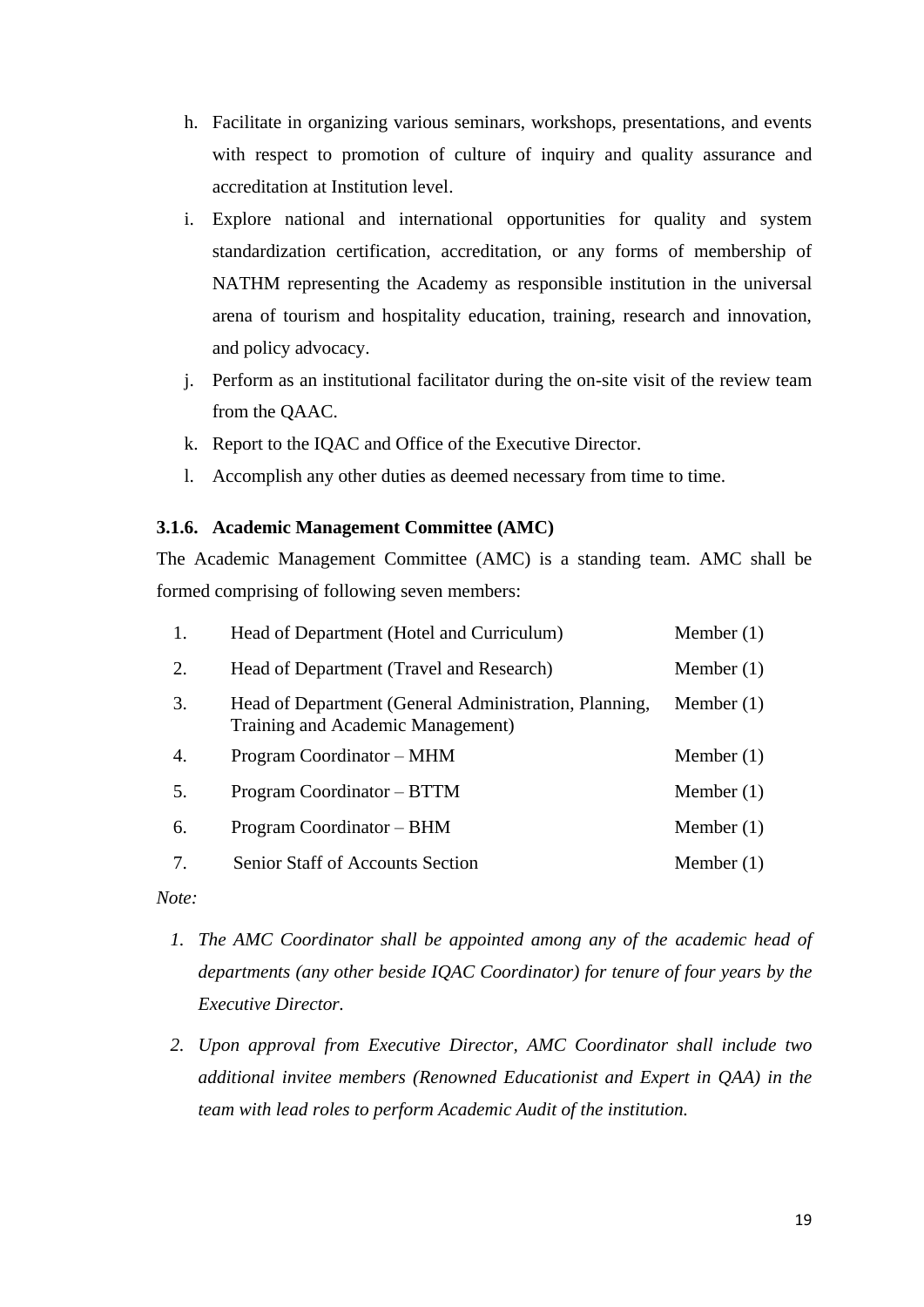The expected duties and responsibilities of the AMC are as follows:

- a. Formulate the required rules and regulations, system standards, benchmarks, procedures, and working protocols for effective academic system management and control within the Academy.
- b. Develop and update the academic calendar of the institution in reflection with the academic calendar of the University.
- c. Provide with departmental as well as program level facilitation support to design and implement Academic Model of the institution.
- d. Facilitate the respective academic program management teams and Examination Management Committee (EMC) to design and implement effective system of course detailing, session planning, teaching-learning approaches, assessment and examinations.
- e. Facilitate in the process of design and implementation of relevant codes of academic ethics addressing expected to students and teaching-staff behavioral conducts.
- f. Work in collaboration with different departments, working committees, and sub-committees at NATHM to accomplish the shared vision and goals of the Institution.
- g. Under the stewardship of the Executive Director and mandated dignitaries, serve with the spirit of professionalism showing shared compliance on ethics, accountability, and responsiveness at individual, group, and institutional level.
- h. Provide with strategic, tactical, and functional support as per the requirement of the situation leading internal as well as external quality assurance.
- i. Submit the recruitment details of new part-time (semester contract based and hour based) Faculties.
- j. Perform performance appraisal of the contract/part-time Faculties at NATHM.
- k. Conduct training need assessment (TNA) of teacher-staff and recommend the outcomes to Executive Committee.
- l. Design and implement relevant tools, techniques and procedures of performing academic audit of the institution.
- m. Produce the report of the academic audit and based on key findings and lessons learnt.
- n. Report to the IQAC and Executive Committee.
- o. Accomplish any other duties as deemed necessary from time to time.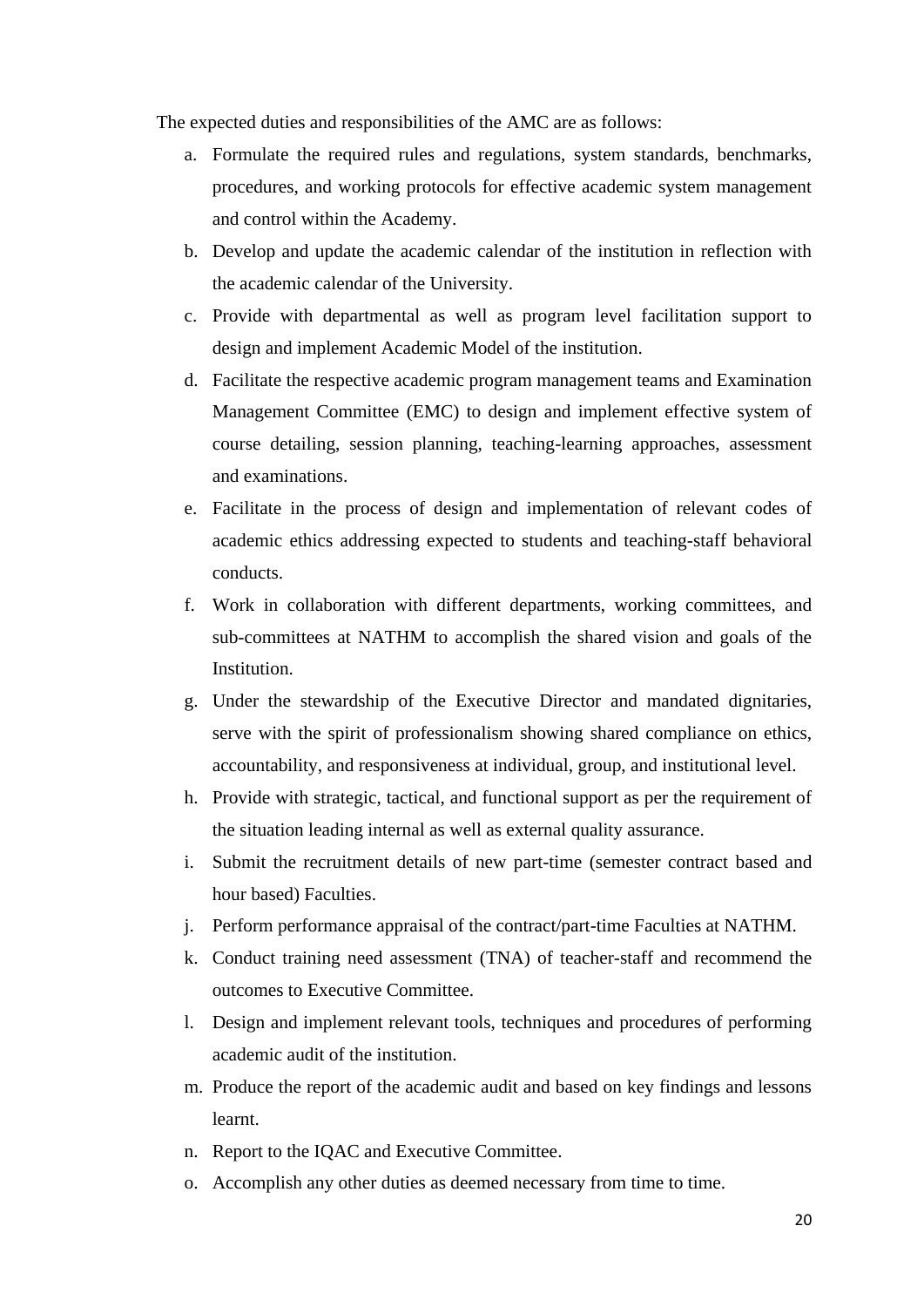# **3.1.7. Training, Outreach and Extension Service Management Committee (TOESMC)**

The Training, Outreach and Extension Service Management Committee (TOESMC) is a functional team headed by the permanent faculty undertaking leadership on trainings. TOESMC shall be formed comprising of following seven members for a period of four years as working tenure:

| 1. | Instructor /Faculty (related to trainings)       | Coordinator $(1)$ |
|----|--------------------------------------------------|-------------------|
| 2. | Instructor /Faculty, Travel and Research         | Member $(1)$      |
| 3. | Instructor /Faculty, Accommodation               | Member $(1)$      |
| 4. | Instructor /Faculty, Food and Beverage           | Member $(1)$      |
| 5. | Instructor /Faculty, Food Production and Control | Member $(1)$      |
|    |                                                  |                   |

6. Officer, Planning Training and Academic Management Member (2)

The expected duties and responsibilities of the TOESMC are as follows:

- a. Design, develop and implement various in-house, outreach and extension training and other services of the institution.
- b. Perform periodic review of different training, outreach and extension services of the institution and make necessary changes in existing programs with inclusion of needs-based new programs.
- c. Coordinate with all the functional units and departments to organize relevant training, outreach and extension programs.
- d. Explore and build national and international partnerships and associations of the Institution to promote its training, outreach and extension services.
- e. Work in collaboration with different departments, working committees, and sub-committees at NATHM to accomplish the shared vision and goals of the Institution.
- f. Under the stewardship of the Executive Director and mandated dignitaries, serve with the spirit of professionalism showing shared compliance on ethics, accountability, and responsiveness at individual, group, and institutional level.
- g. Provide with strategic, tactical, and functional support as per the requirement of the situation leading internal as well as external quality assurance.
- h. Perform impact assessment of the training, outreach and extension services and report it to the IQAC and Executive Committee.
- i. Accomplish any other duties as deemed necessary from time to time.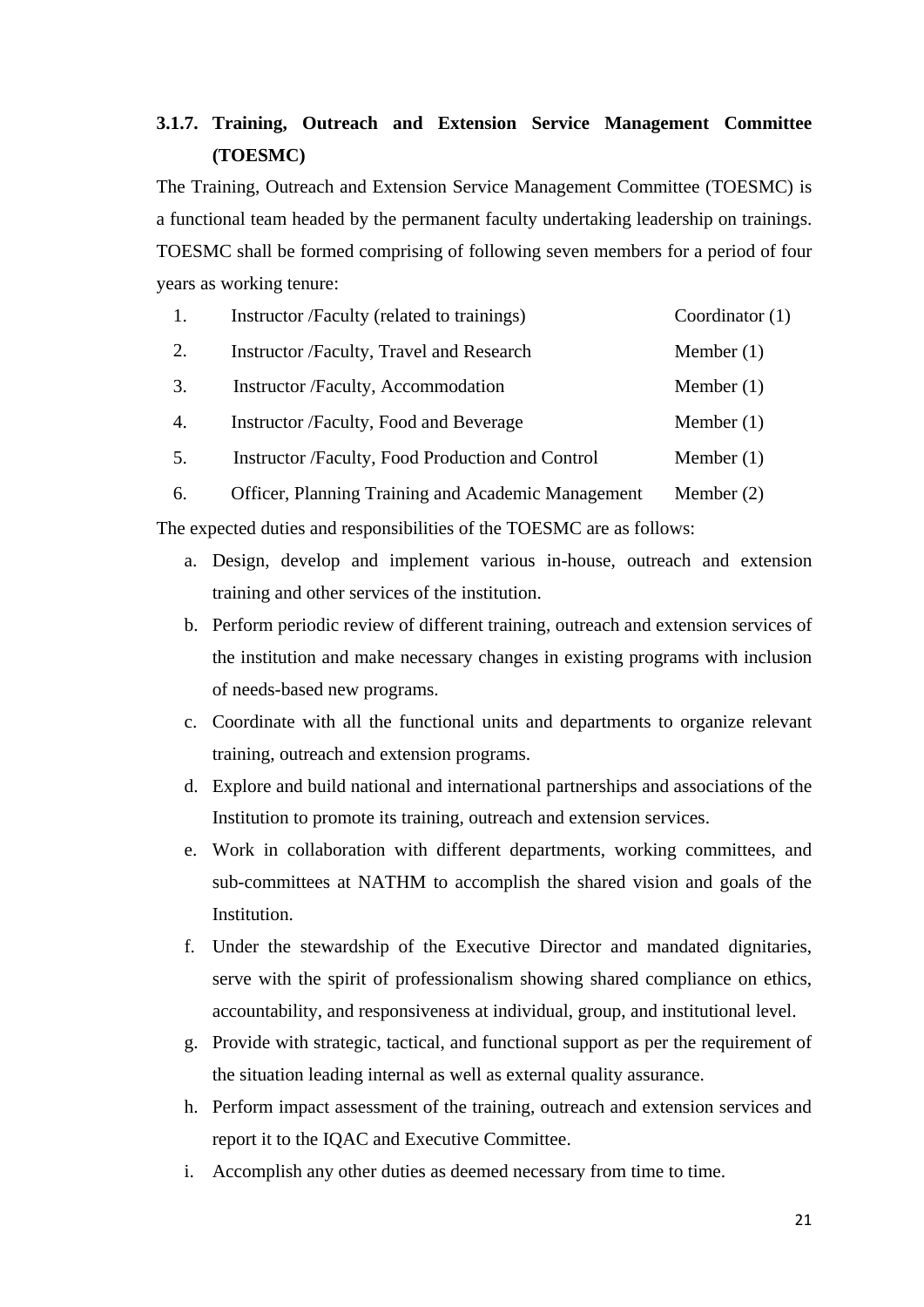#### **3.1.8. Procurement Management Committee (PMC)**

The Procurement Management Committee (PMC) is a functional team headed by the Chief of Administration Section. PMC shall be formed comprising of following seven members for a period of four years:

| 1.               | <b>Chief of Administration Section</b>                 | Coordinator (1) |
|------------------|--------------------------------------------------------|-----------------|
| 2.               | Officer, IT or Instructor/Faculty, Travel and Research | Member $(1)$    |
| 3.               | Instructor/Faculty, Accommodation                      | Member $(1)$    |
| $\overline{4}$ . | Instructor/Faculty, Food and Beverage                  | Member $(1)$    |
| 5.               | Instructor/Faculty, Food Production and Control        | Member $(1)$    |
| 6.               | Officer, Administration / Store                        | Member $(1)$    |
| 7.               | Officer, Resource Center                               | Member $(1)$    |

The expected duties and responsibilities of the PMC are as follows:

- a. Establish an annual plan of action for procurement of goods, services consultancy support, technology, and any other properties.
- b. Determine various norms and processes of annual as well as contingent procurement following the Public Procurement Act, 2063 (2007); Public Procurement Regulation, 2063 (2007); NATHM Financial Administration Regulation, 2063 (2007); Internal Management Working Procedure, 2077 (2020).
- c. Preparing the specifications and cost-estimate of the required goods, and tender documents (if required).
- d. Facilitate Executive Committee in accomplishing overall procurement function of the Institution.
- e. Work in collaboration with different departments, working committees, and sub-committees at NATHM to accomplish the shared vision and goals of the Institution.
- f. Under the stewardship of the Executive Director and mandated dignitaries, serve with the spirit of professionalism showing shared compliance on ethics, accountability, and responsiveness at individual, group, and institutional level.
- g. Provide with strategic, tactical, and functional support as per the requirement of the situation leading internal as well as external quality assurance.
- h. Accomplish any other duties as deemed necessary from time to time.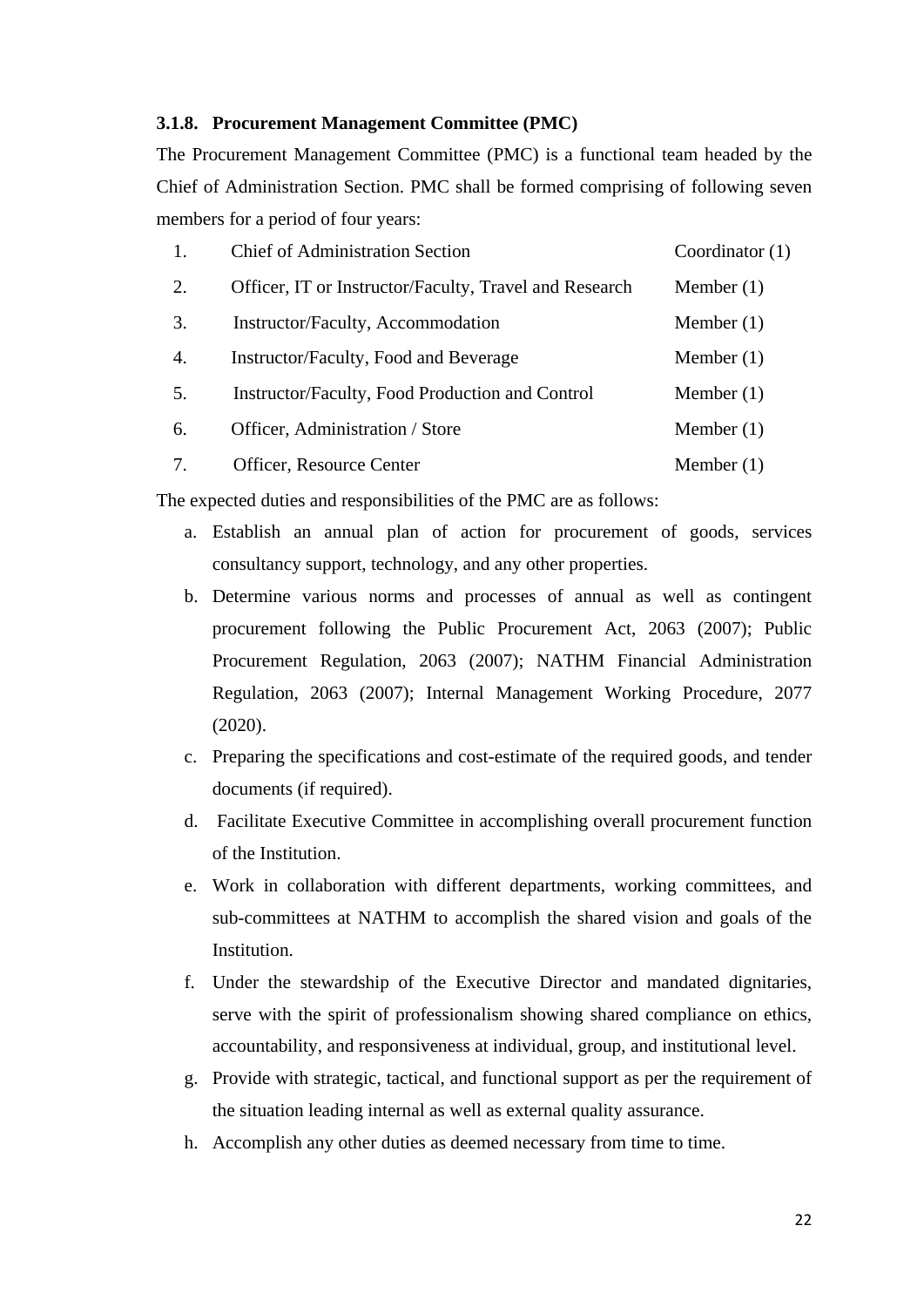#### **3.1.9. Construction and Maintenance Management Committee (CMMC)**

The Construction and Maintenance Management Committee (CMMC) is a functional team headed by the Chief of Maintenance Section. CMMC shall be formed comprising of following seven members for a period of four years:

| <b>Chief of Maintenance</b>                            | Coordinator $(1)$ |
|--------------------------------------------------------|-------------------|
| Officer, IT or Instructor/Faculty, Travel and Research | Member $(1)$      |

- 3. Officer, Planning, Training and Academic Management Member (1)
- 4. Instructor/Faculty, Hotel and Curriculum Members (2)

5. Officer, Store / Administration Member (2)

The expected duties and responsibilities of the CMMC are as follows:

- a. Establish a strategic plan of the Institution with regard to construction and maintenance of different physical infrastructure, furniture and fixtures, plant and machinery, equipments and other physical set-ups of Institution.
- b. Develop an annual plan of action to execute the strategic plan of the institution with regards to construction and maintenance function.
- c. Determine various norms and processes of annual as well as contingent construction and maintenance work following the Public Procurement Act, 2063 (2007); Public Procurement Regulation, 2063 (2007); NATHM Financial Administration Regulation, 2063 (2007); Internal Management Working Procedure, 2077 (2020).
- d. Maintain and update the roaster of eligible providers of construction and maintenance services and works.
- e. Accomplish periodically the facility supervision, monitoring and status reporting with regards to quality status of physical properties and any breakage or damage happened thereon.
- f. Maintenance logbook should be maintained for proper record-keeping.
- g. Work in collaboration with different departments, working committees, and sub-committees at NATHM to accomplish the shared vision and goals of the Institution.
- h. Under the stewardship of the Executive Director and mandated dignitaries, serve with the spirit of professionalism showing shared compliance on ethics, accountability, and responsiveness at individual, group, and institutional level.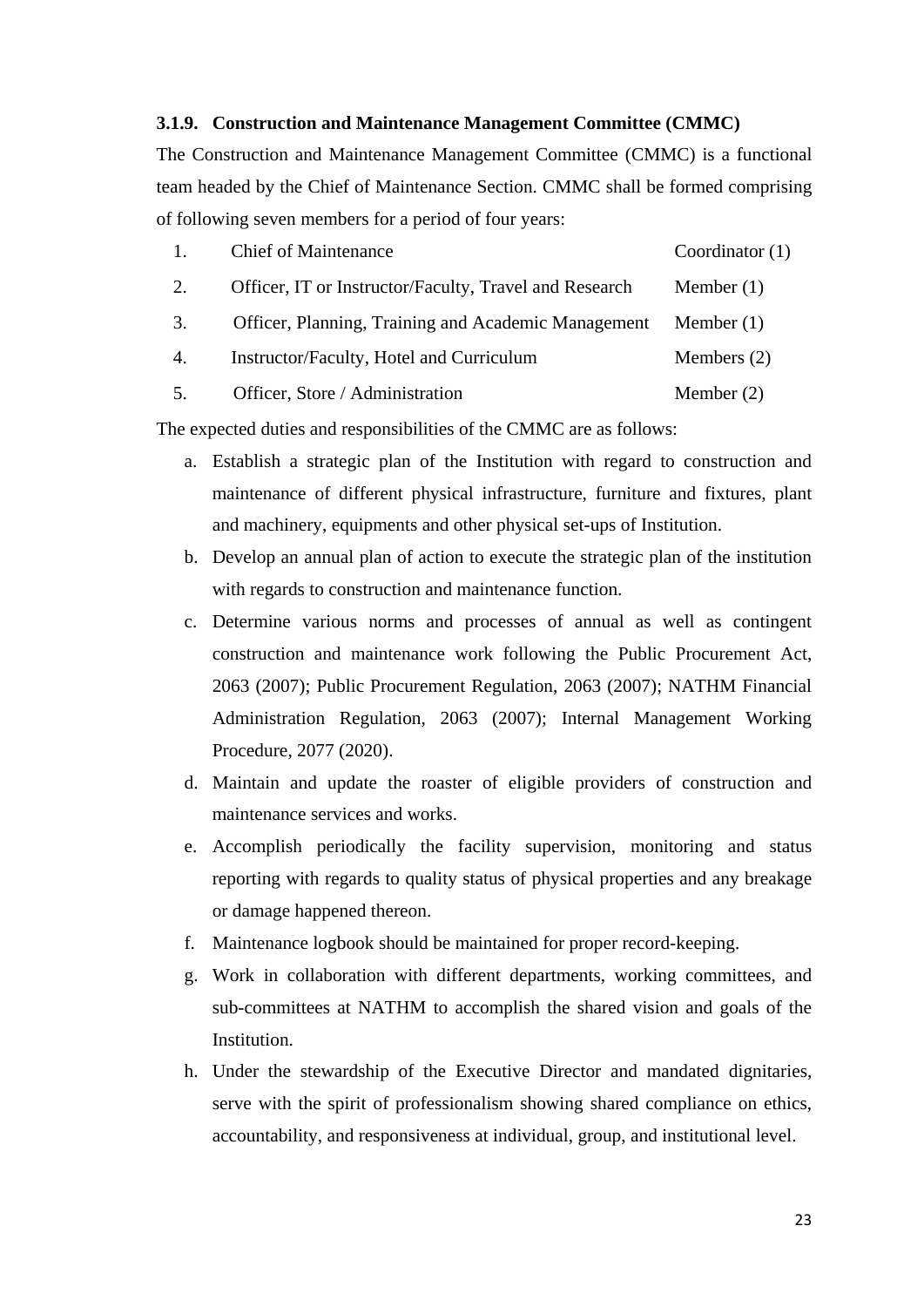- i. Provide with strategic, tactical, and functional support as per the requirement of the situation leading internal as well as external quality assurance.
- j. Accomplish any other duties as deemed necessary from time to time.

# **3.1.10. Integrated Marketing Communications Committee (IMCC)**

The Integrated Marketing Communications Committee (IMCC) is a functional team which shall be formed comprising of following five members for a period of four years:

| Instructor/Faculty | Coordinator $(1)$ |
|--------------------|-------------------|
| Instructor/Faculty | Member $(3)$      |

3. Officer Member (1)

The expected duties and responsibilities of the IMCC are as follows:

- a. Facilitate in design and execution of advertising and publicity function of the Institution.
- b. Promote the public relation related activities of the institution.
- c. Accomplish the program and event level sales promotion of the institution.
- d. Facilitate in the process of building and promoting national and international relations, networking, institutional partnerships, exchange initiatives, establishing MOU, study visits, placement partnerships, and internship opportunity exploring and monitoring visits.
- e. Provide with team leadership role to transform the physical structural visibility and beautification.
- f. Facilitate in digital, virtual, and online marketing of the institution and its programs and services.
- g. Accomplish various publications of the collateral materials, academic and training resources, magazines, journals, brochure, updates, prospectus, souvenir and any other publication of the institution.
- h. Undertake the responsibility of design and implementation of the various instruments, programs and events aimed at behavioral change communication interventions targeted to the teacher-staff and students of NATHM.
- i. Serve as a responsible entity of the institution for effective branding and promotion of its people, process, systems and services.
- j. Serve as the focal unit of the institution to deal with public information related affairs of the institution.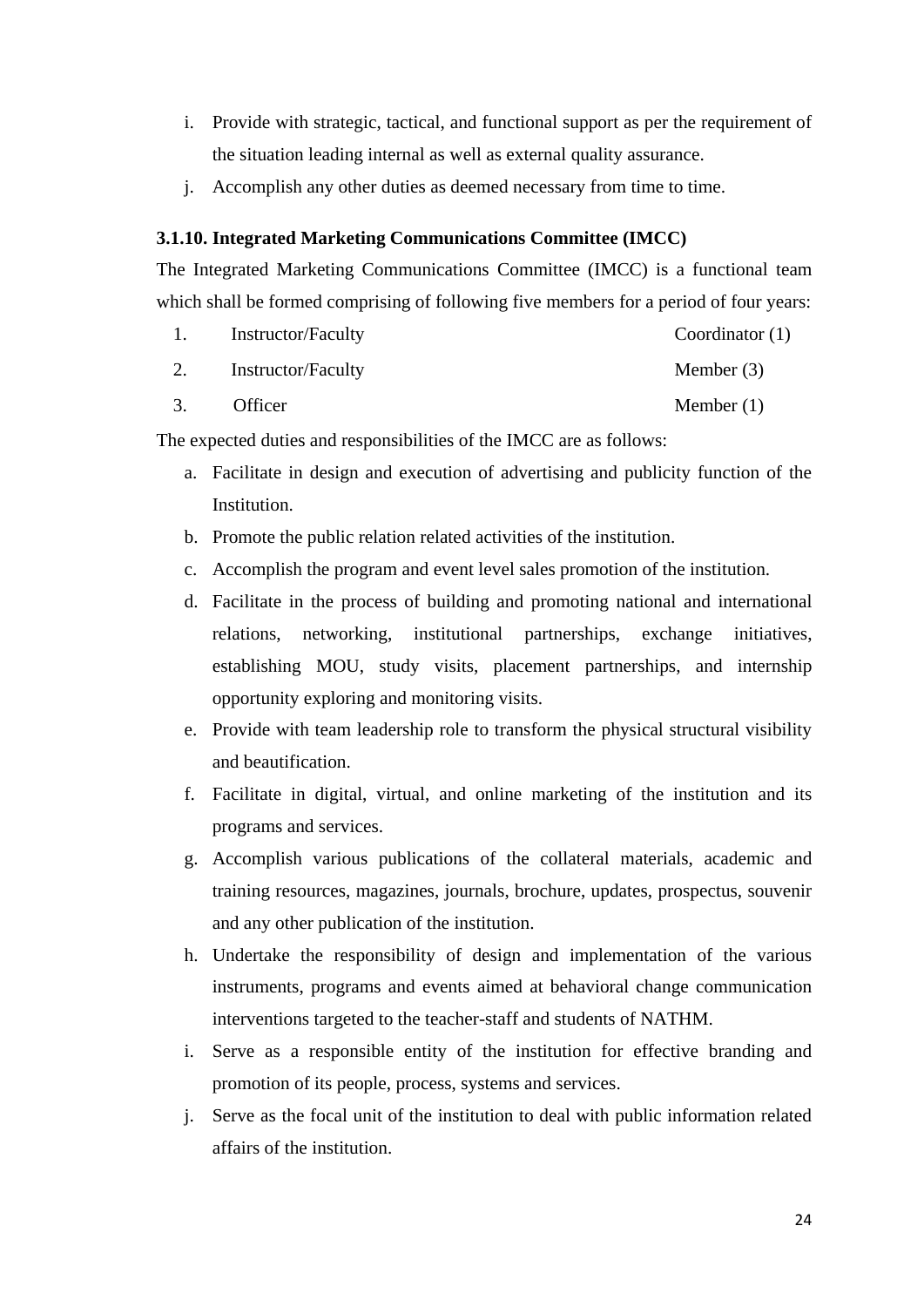- k. Work in collaboration with different departments, working committees, and sub-committees at NATHM to accomplish the shared vision and goals of the Institution.
- l. Under the stewardship of the Executive Director and mandated dignitaries, serve with the spirit of professionalism showing shared compliance on ethics, accountability, and responsiveness at individual, group, and institutional level.
- m. Provide with strategic, tactical, and functional support as per the requirement of the situation leading internal as well as external quality assurance.
- n. Accomplish any other duties as deemed necessary from time to time.

#### **3.1.11. Learning Resource Management Committee (LRMC)**

The Learning Resource Management Committee (LRMC) is a functional team headed by the Chief of Resource Center. LRMC shall be formed comprising of following five members for a period of four years:

| $1_{\cdots}$ | <b>Chief of Resource Center</b>                                    | Coordinator $(1)$ |
|--------------|--------------------------------------------------------------------|-------------------|
| 2.           | Officer, IT or Instructor/Faculty, Hotel and Curriculum Member (1) |                   |
| 3.           | Instructor/Faculty, Hotel and Curriculum                           | Member $(2)$      |
| 4.           | Instructor/Faculty, Travel and Tourism                             | Member $(1)$      |

The expected duties and responsibilities of the LRMC are as follows:

- a. Perform leaning resource requirement and prevailing status audit of the learning resources in different laboratories and libraries maintained within the Academy.
- b. Establish relevant policies, priorities, procedures and plan of action for the sustainable development of various learning resources within the Academy.
- c. Provide the effective procurement, maintenance, and safety function of learning resources.
- d. Establish institutional learning resources replacement strategy and plan of action in coordination with procurement and construction and maintenance committee.
- e. Facilitate in effective utilization and safer handling of learning resources across different operating centers of the institution.
- f. Work in collaboration with different departments, working committees, and sub-committees at NATHM to accomplish the shared vision and goals of the **Institution**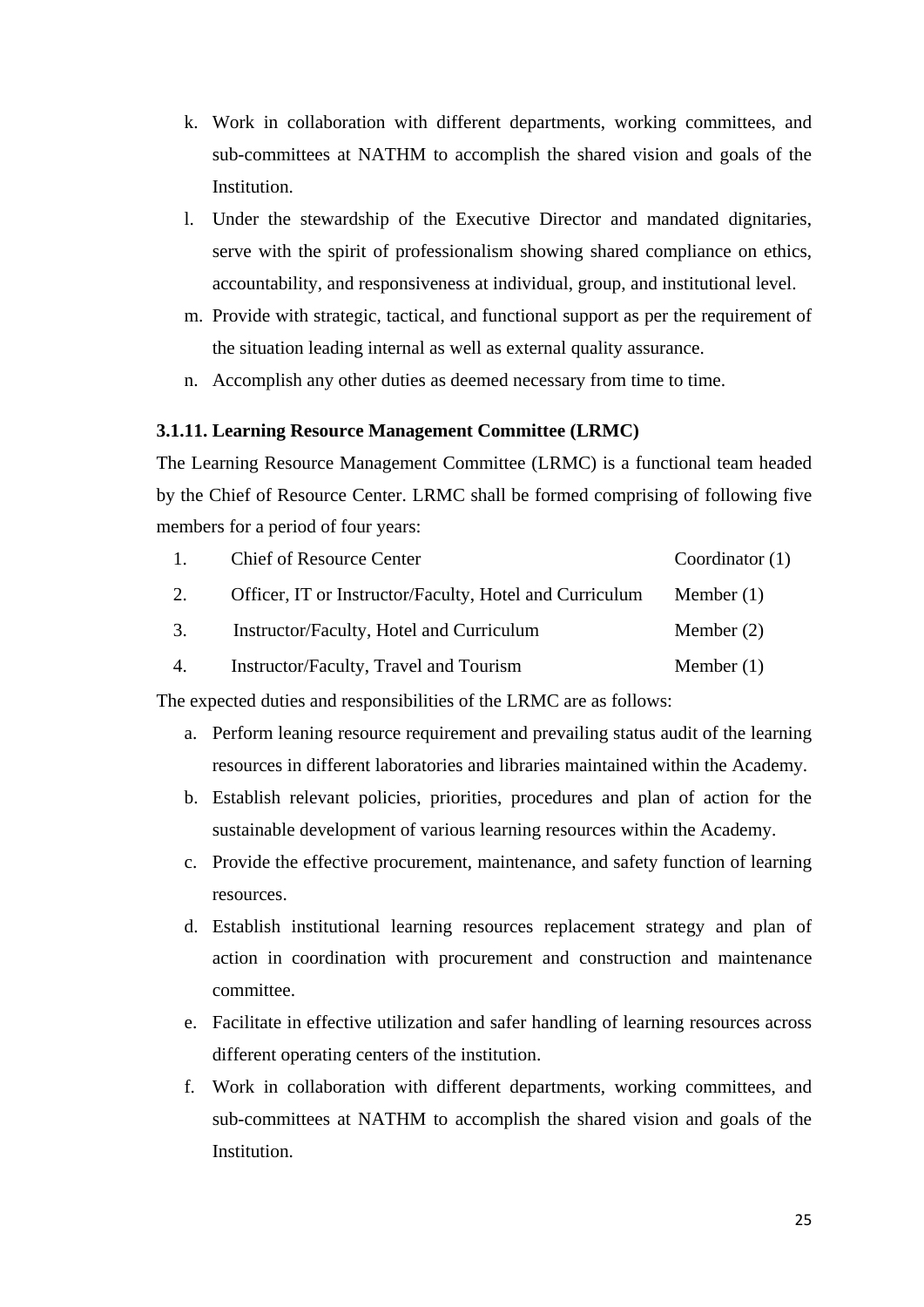- g. Under the stewardship of the Executive Director and mandated dignitaries, serve with the spirit of professionalism showing shared compliance on ethics, accountability, and responsiveness at individual, group, and institutional level.
- h. Provide with strategic, tactical, and functional support as per the requirement of the situation leading internal as well as external quality assurance.
- i. Accomplish any other duties as deemed necessary from time to time.

#### **3.1.12. Student Counseling and Career Support Committee (SCCSC)**

The Student Counseling and Career Support Committee (SCCSC) is a functional team headed by the Instructor/Faculty. SCCSC shall be formed comprising of following seven members for a period of four years:

| 1. | <b>Instructor</b> /Faculty               | Coordinator $(1)$ |
|----|------------------------------------------|-------------------|
| 2. | Any Academic Program Coordinator         | Member $(1)$      |
| 3. | Instructor/Faculty (Male-3 and Female-1) | Members $(4)$     |
| 4. | Officer, Administration                  | Member $(1)$      |

The expected duties and responsibilities of the SCCSC are as follows:

- a. Formulate an annual mechanism of working with respect to student counseling and career support services to be delivered to the students and trainees of different programs.
- b. Establish different tools and techniques for providing counseling service.
- c. Develop and update a roaster of resource persons who could be hired for shortterm assignments to offer pre-admission, concurrent, and post-graduation counseling and career placement as well as grooming services.
- d. Develop a roaster of potential employers for the graduates of the different training and academic programs. Establish the tentative schedule of various organizations' timeline of new recruitment and selection.
- e. Design various collateral materials to be used in the process of offering counseling and career support services.
- f. Coordinate with various institutions and organizations to discover the potential job opportunities for the graduates.
- g. Organize different events with offering of individual and group counseling leading personality development and effective placement.
- h. Establish an appealing and effective workstation for the delivery of counseling and placement services.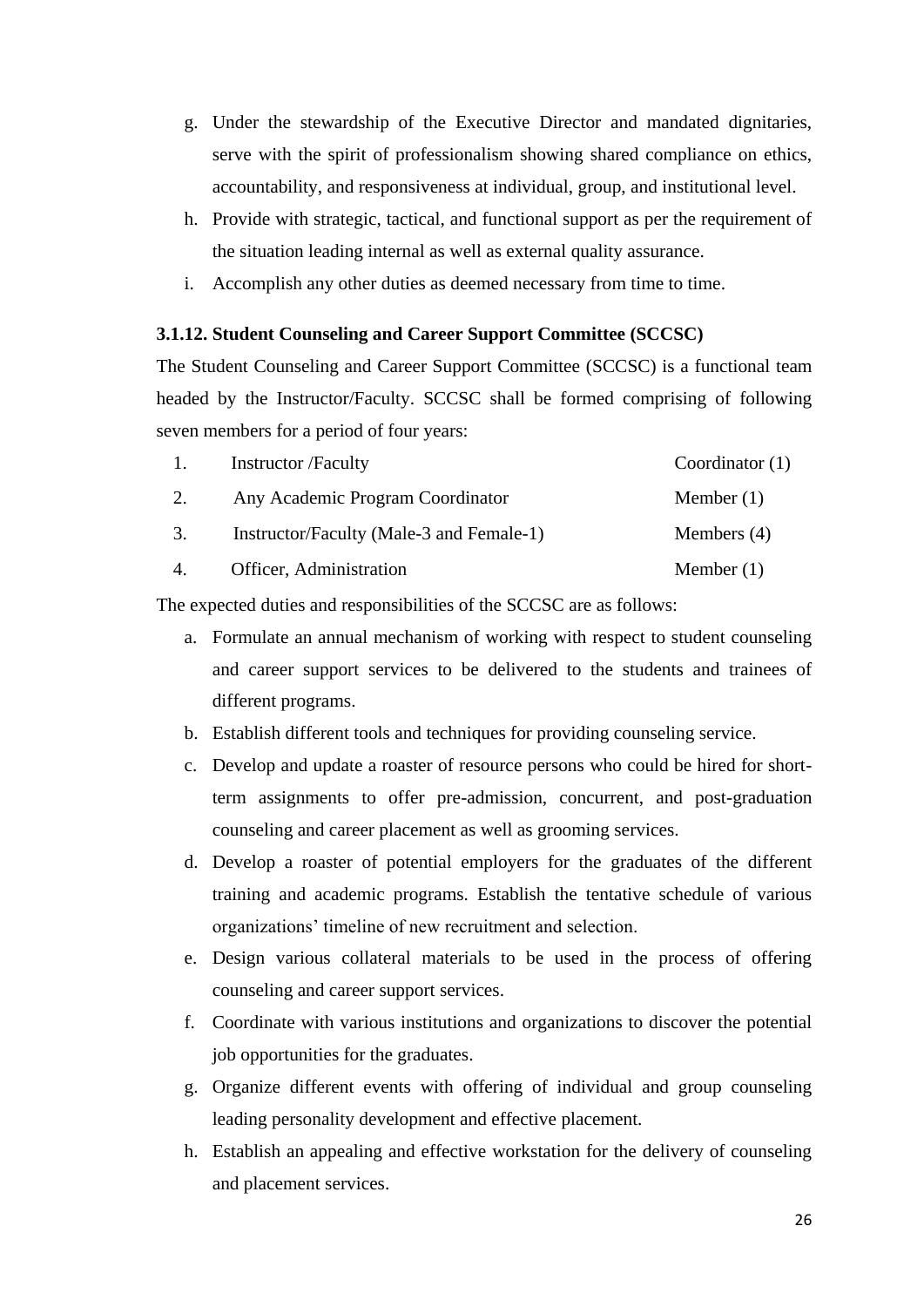- i. Organize various programs to bridge gap between graduates and employers to create better opportunities.
- j. Conduct special career support trainings for the graduates.
- k. Work in collaboration with different departments, working committees, and sub-committees at NATHM to accomplish the shared vision and goals of the Institution.
- l. Under the stewardship of the Executive Director and mandated dignitaries, serve with the spirit of professionalism showing shared compliance on ethics, accountability, and responsiveness at individual, group, and institutional level.
- m. Provide with strategic, tactical, and functional support as per the requirement of the situation leading internal as well as external quality assurance.
- n. Accomplish any other duties as deemed necessary from time to time.

# **3.1.13. Extra-curricular and Co-Curricular Activities Management Committee (ECAMC)**

The Extra-curricular and Co-Curricular Activities Management Committee (ECAMC) is a functional team which shall be formed comprising of following seven members for a period of four years:

| 1.               | Instructor/Faculty        | Coordinator $(1)$ |
|------------------|---------------------------|-------------------|
| 2.               | Officer, Resource Center  | Member $(2)$      |
| 3.               | Officer, Store            | Member $(1)$      |
| $\overline{4}$ . | Officer, Administration   | Member $(1)$      |
| 5.               | <b>Instructor/Faculty</b> | Member $(2)$      |

The expected duties and responsibilities of the ECAMC are as follows:

- a. Develop and implement annual plan of action on ECA/CCA of the Academy.
- b. Establish and maintain an effective and appealing workstation and museum of the ECA/CCA awards and achievements with other required resources.
- c. Design and implement suitable codes of ethics and procedures with regard to implementing ECA/CCA services more effectively.
- d. Organize different competitive and non-competitive ECA/CCA events with effective resourcing and marketing communications.
- e. Establish a roaster of various experts who could be hired for short-term and long-term ECA/CCA training and coaching services.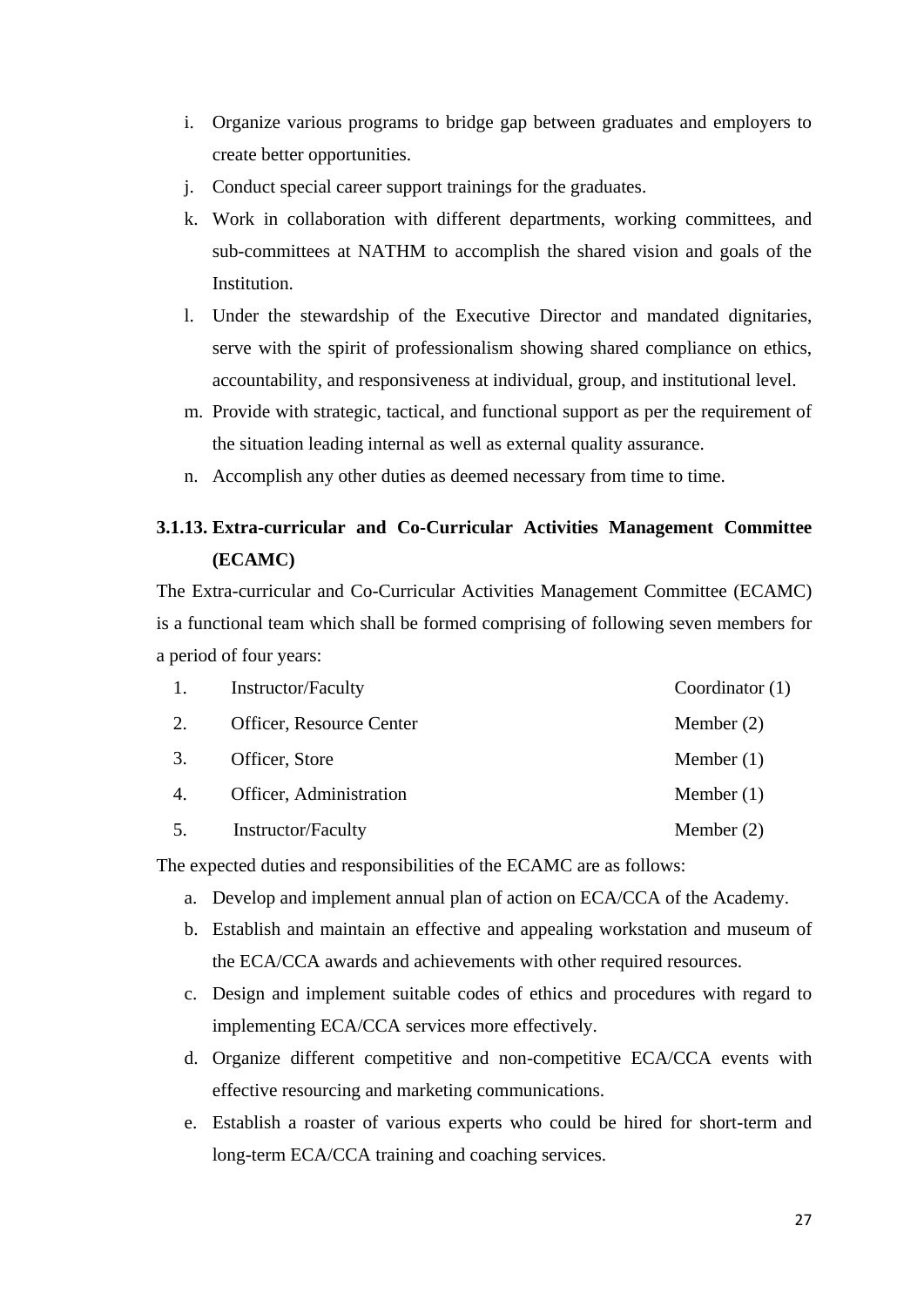- f. Establish the ECA/CCA activity-wise roaster of students and teacher-staff who are more competent in selected traits of sportsmanship and other intellectual expertise.
- g. Help different academic and training departments to link ECA/CCA with regular teaching-learning and training activities.
- h. Work in collaboration with different departments, working committees, and sub-committees at NATHM to accomplish the shared vision and goals of the Institution.
- i. Under the stewardship of the Executive Director and mandated dignitaries, serve with the spirit of professionalism showing shared compliance on ethics, accountability, and responsiveness at individual, group, and institutional level.
- j. Provide with strategic, tactical, and functional support as per the requirement of the situation leading internal as well as external quality assurance.
- k. Accomplish any other duties as deemed necessary from time to time.

#### **3.1.14. Examinations Management Committee (EMC)**

The Examinations Management Committee (EMC) is a functional team headed by the Officer of Planning, Training and Academic Management Section. EMC shall be formed comprising of following 7 members:

| 1. | Officer of Planning, Training and Academic | Coordinator $(1)$ |
|----|--------------------------------------------|-------------------|
|    | Management                                 |                   |
| 2. | Program Coordinator – MHM                  | Member $(1)$      |
| 3. | Program Coordinator – BTTM                 | Member $(1)$      |
| 4. | Program Coordinator – BHM                  | Member $(1)$      |
| 5. | Instructor/Faculty                         | Member $(2)$      |
| 6. | Officer, Administration                    | Member $(1)$      |

The expected duties and responsibilities of the EMC are as follows:

- a. Develop an annual plan of action on examinations management function and procedures of the Institution covering both academic and training programs.
- b. Establish the process and benchmarks to be used in administrating different examinations during the program enrolment, continuous internal assessments and semester or program-end assessments as per the University practices and NATHM's policy.
- c. Provide with functional coordination for accomplishing financial and administrative aspects related to the examinations management function of the Academy.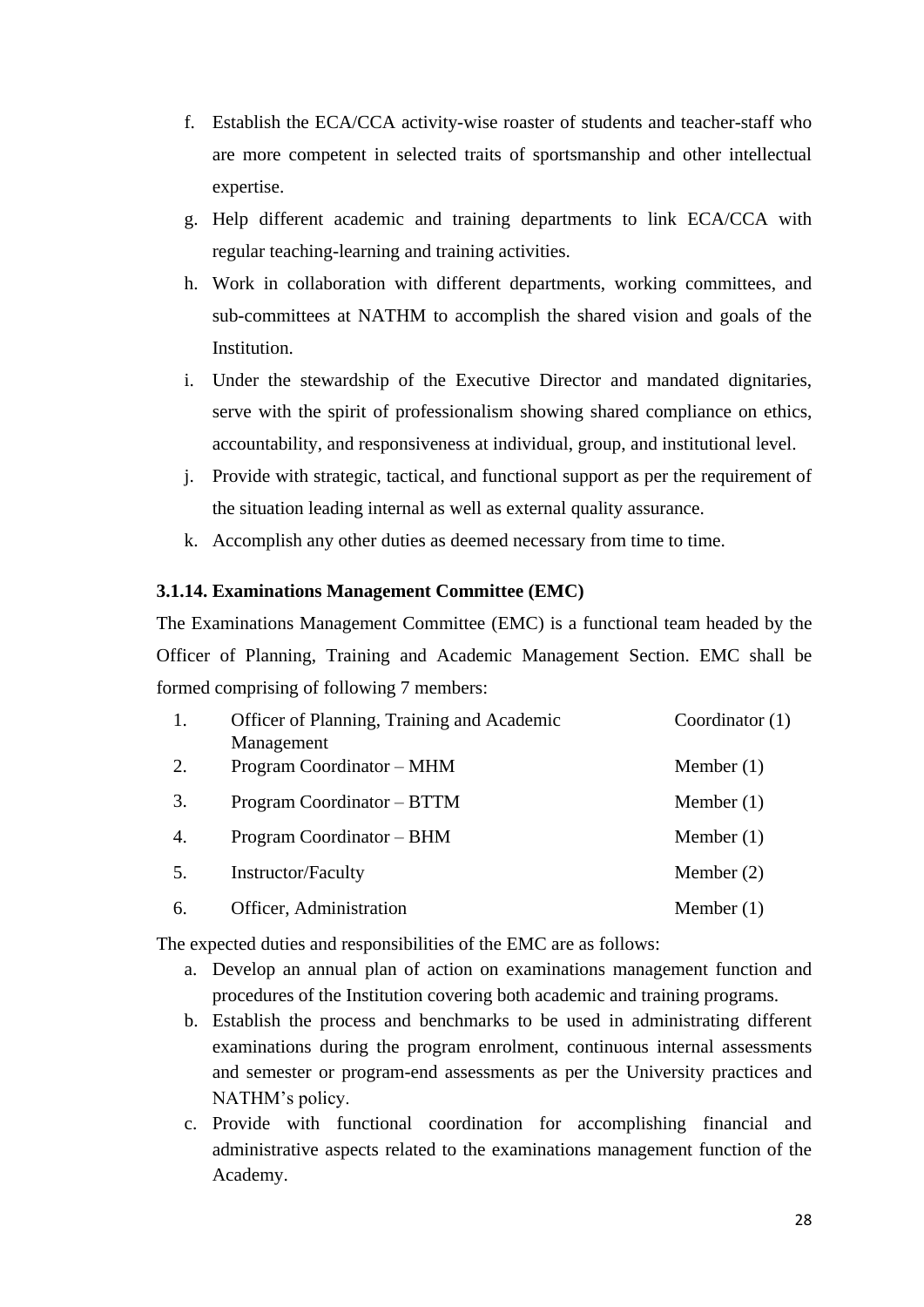- d. Coordinate with the Academic Management Committee and EMIS Committee to help the institution in building and maintaining updates of the performance achievement records of the participants of different training and academic programs.
- e. Undertake the administration of the entire examinations and assessments of the Academy.
- f. Facilitate the institution to accomplish the tasks related to certification of the candidates on completion of the training or academic programs registered.
- g. Work in collaboration with different departments, working committees, and sub-committees at NATHM to accomplish the shared vision and goals of the Institution.
- h. Under the stewardship of the Executive Director and mandated dignitaries, serve with the spirit of professionalism showing shared compliance on ethics, accountability, and responsiveness at individual, group, and institutional level.
- i. Provide with strategic, tactical, and functional support as per the requirement of the situation leading internal as well as external quality assurance.
- j. Accomplish any other duties as deemed necessary from time to time.

# **3.1.15. Incubation and Research Management Committee (IRMC)**

The Incubation and Research Management Committee (IRMC) is a functional team headed by Program Coordinator – MHM or Faculty/Instructor (Travel and Research Department). IRMC shall be formed comprising of following seven members for a period of four years:

- 1. Program Coordinator MHM or Faculty/Instructor (Travel and Research) Coordinator (1)
- 2. Faculty/Instructor (Hotel and Curriculum Department) Member (4)
- 3. Faculty/Instructor (Travel and Research Department) Member (1)
- 4. Officer, Planning, Training and Academic Management Member (1)

The expected duties and responsibilities of the IRMC are as follows:

- a. Establish an Institution-wide strategy and plan of action to develop and promote a functional culture of incubation and research among the teacher-staff, students and trainees of NATHM.
- b. Establish an effective and appealing workstation for incubation and research, and set-up different working labs for incubation, research and promotion of Nepalese culture and tradition in tourism and hospitality.
- c. Organize a series of incubation and research competitions among the teachinglearning community within and beyond NATHM.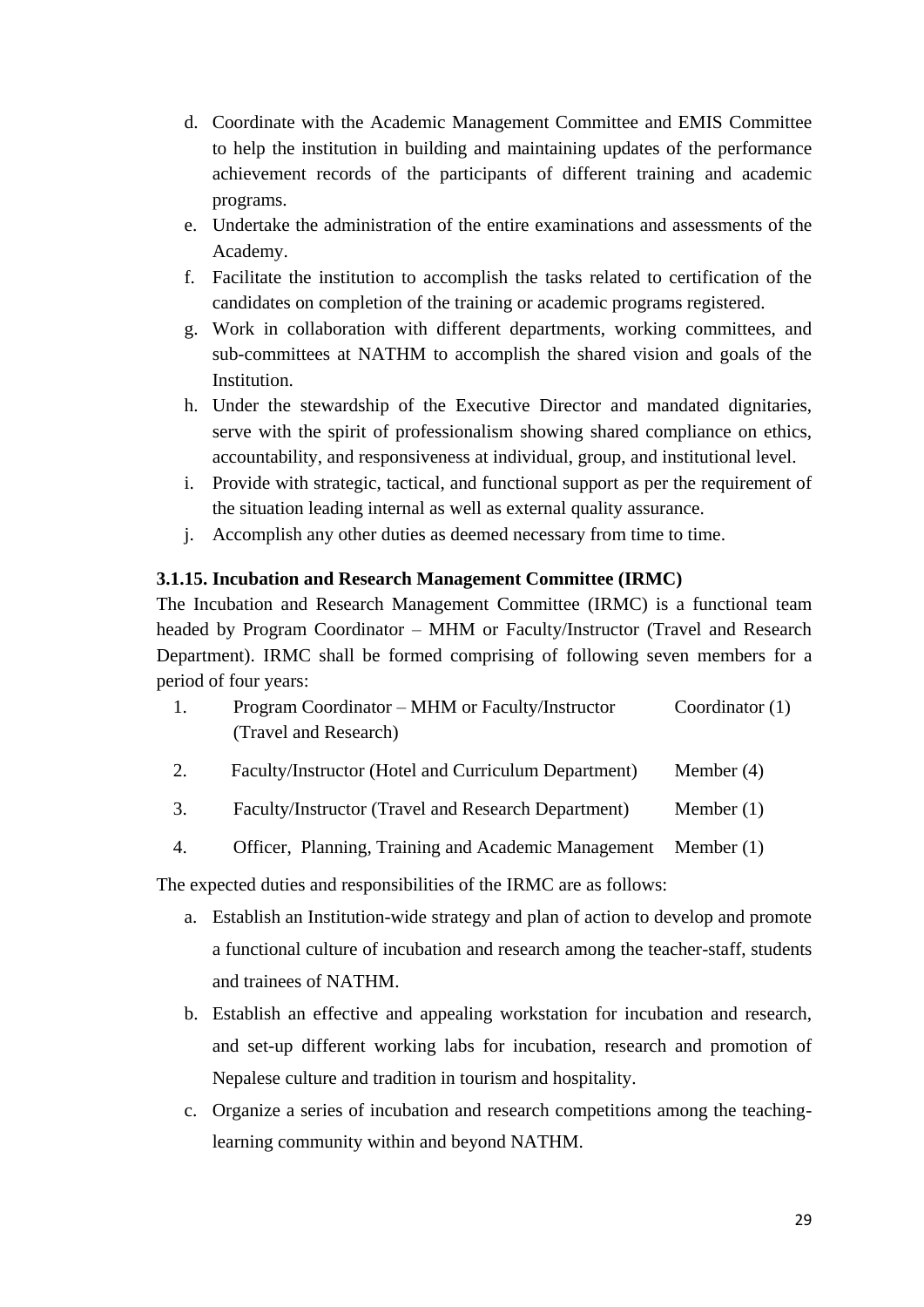- d. Explore the potential philanthropic contributors and development partners to contribute in the mission of promoting more suitable system practices and actions on incubation and research at NATHM.
- e. Work in collaboration with other departments and work-teams to transform quality culture of operations at NATHM.
- f. Support the rest of departments and work-teams at NATHM to induce a culture of incubation and research in its core services.
- g. Work in collaboration with different departments, working committees, and sub-committees at NATHM to accomplish the shared vision and goals of the Institution.
- h. Under the stewardship of the Executive Director and mandated dignitaries, serve with the spirit of professionalism showing shared compliance on ethics, accountability, and responsiveness at individual, group, and institutional level.
- i. Provide with strategic, tactical, and functional support as per the requirement of the situation leading internal as well as external quality assurance.
- j. Accomplish any other duties as deemed necessary from time to time.

# **3.1.16. Educational Management Information System Management Committee (EMISMC)**

The Educational Management Information System Management Committee (EMISMC) is a functional team headed by the IT Officer. EMISMC shall be formed comprising of following five members for a period of four years:

| Officer, IT or Instructor/Faculty | Coordinator $(1)$ |
|-----------------------------------|-------------------|
| Officer, Resource Center          | Member $(1)$      |

- 3. Officer, Planning, Training and Academic Management Member (1)
- 4. Instructor/Faculty Member (2)

The expected duties and responsibilities of the EMISMC are as follows:

- a. Facilitate Executive Committee to identify legitimate providers for EMIS system design and successful commencement of a fully ICT- enabled EMIS system of the institution.
- b. Confirm successful operation of a robust, dynamic, and timely updated EMIS system of the institution.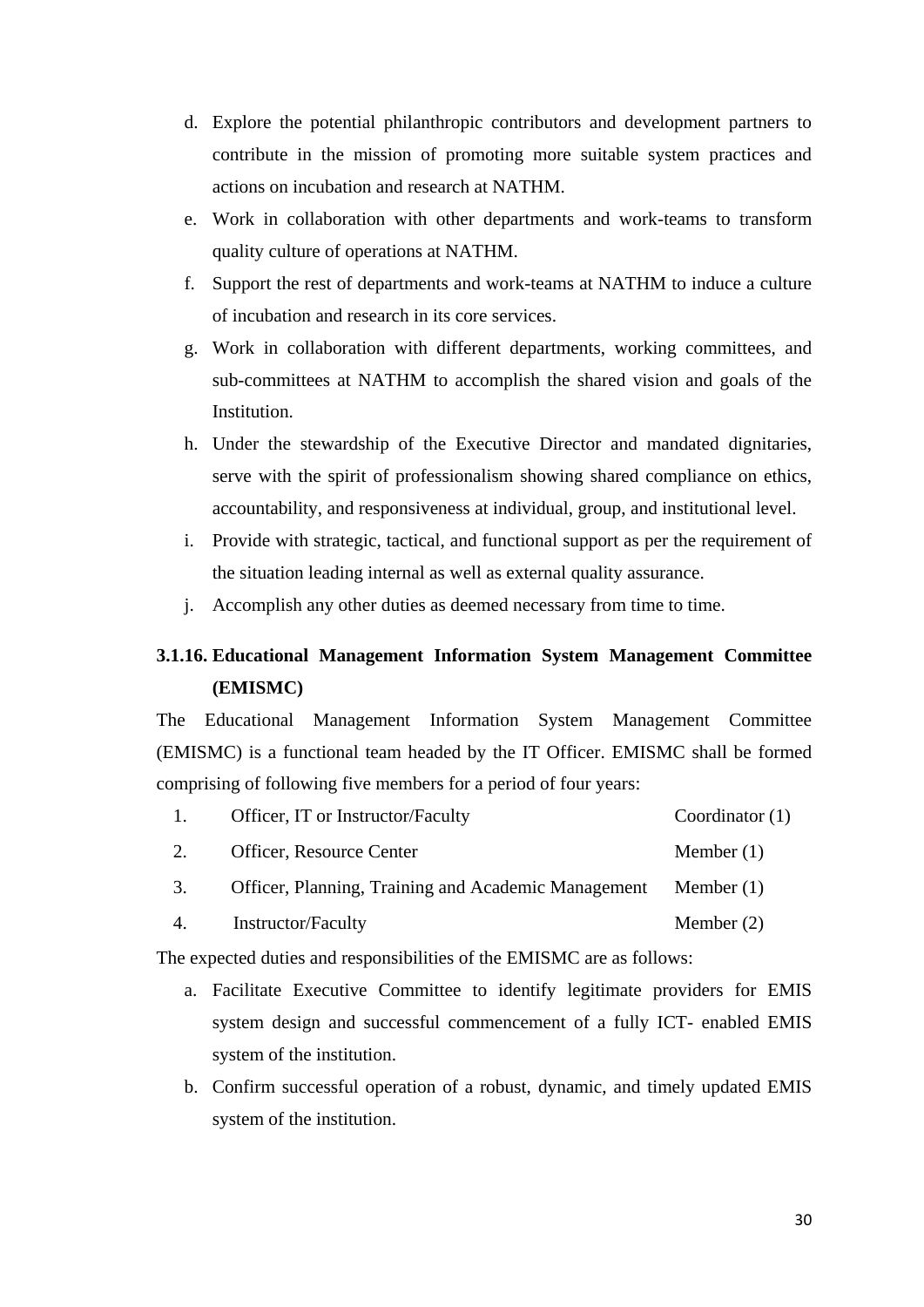- c. Develop relevant policies and plan of action on EMIS system design and implementation and recommend them to the Executive Committee for needful action on approval from the Board.
- d. Ensure timely and secured information processing, storage, retrieval, and dissemination.
- e. Organize different programs for professional capacity development of the teacher-staff undertaking the functional responsibilities in EMIS.
- f. Perform timely and effective supervision, monitoring, evaluation, and control of each unit and individuals working in the functional domain of EMIS.
- g. Provide with information retrieval support to all institutional centers, operating departments, committee, sub-committees, and individuals.
- h. Facilitate Executive Committee and other functional teams for truthful publication and dissemination of official information of NATHM supported with truthful facts and figures.
- i. Liaison between Executive Committee and different working committees for their effective operation with respect to information system management.
- j. Produce different reports and information outputs as required by different functional departments and individuals.
- k. Facilitate Public Information Cell to generate customized information for public dissemination.
- l. Work in collaboration with different departments, working committees, and sub-committees at NATHM to accomplish the shared vision and goals of the Institution.
- m. Under the stewardship of the Executive Director and mandated dignitaries, serve with the spirit of professionalism showing shared compliance on ethics, accountability, and responsiveness at individual, group, and institutional level.
- n. Provide with strategic, tactical, and functional support as per the requirement of the situation leading internal as well as external quality assurance.
- o. Accomplish any other duties as deemed necessary from time to time.

#### **3.2. Arrangements for the Conduction of Meetings**

The following arrangements have been provisioned for the conduction of the various committee meetings on prior consent of the Executive Director:

EC: At least 2 meetings per month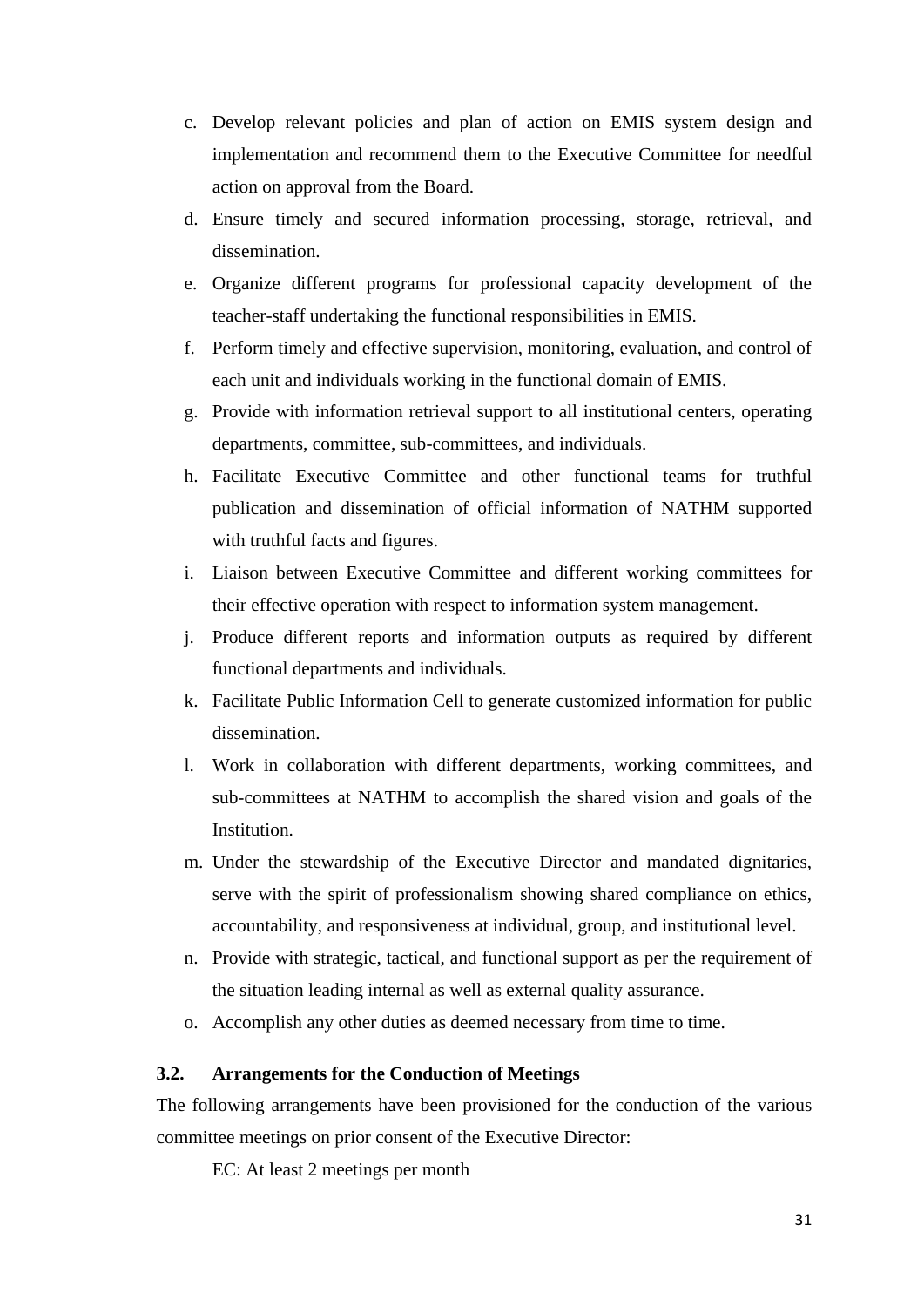IQAC: At least 6 and not exceeding 12 meetings per fiscal year SAT: At-least 2 meetings per month, not more than 4 meetings. Committee/Sub-Committee or Work Teams: At least 2 meetings per month

#### **3.3. Membership Policy**

The following arrangements have been provisioned as the policy for the membership in different committees and sub-committees:

- a. If any committee member is absent in three consecutive meetings without prior approval, his/her membership will be terminated, and another member shall be appointed by the Executive Director only for the remaining tenure.
- b. Only one additional term of reappointment shall be considered for any committee member in the same committee.
- c. If any committee member resigns from the team or terminated from the position due to any reason, the next member shall be appointed by the Executive Director in his/her position for the remaining tenure only.
- d. The membership of the 'Representative' position shall be changed according to the change in source position bearer in the respective departments or organization.

#### **3.4. Gaining Institutional Identity via Quality Assurance**

NATHM passionately believes quality assurance system compliance as a driving instrument for achieving universal recognition of its institutional status as well as the global acceptance of the academic degrees.

More specifically, QA system compliance and successful accreditation will result in following outcomes:

- a. Improvement of Institution-wide culture, process climate and performance.
- b. Global recognition of the Institution and its programs on offer.
- c. Increased level of stakeholder participation with shared ownership of the institutional system governance and operating processes.
- d. Increased level of graduate employability across the world.
- e. Higher rates of staff, student, and teaching faculty retention.
- f. Increased level of stakeholder loyalty towards the Institution.
- g. Improved level of industry recognition and acceptance of the Institution, its departments and programs on offer.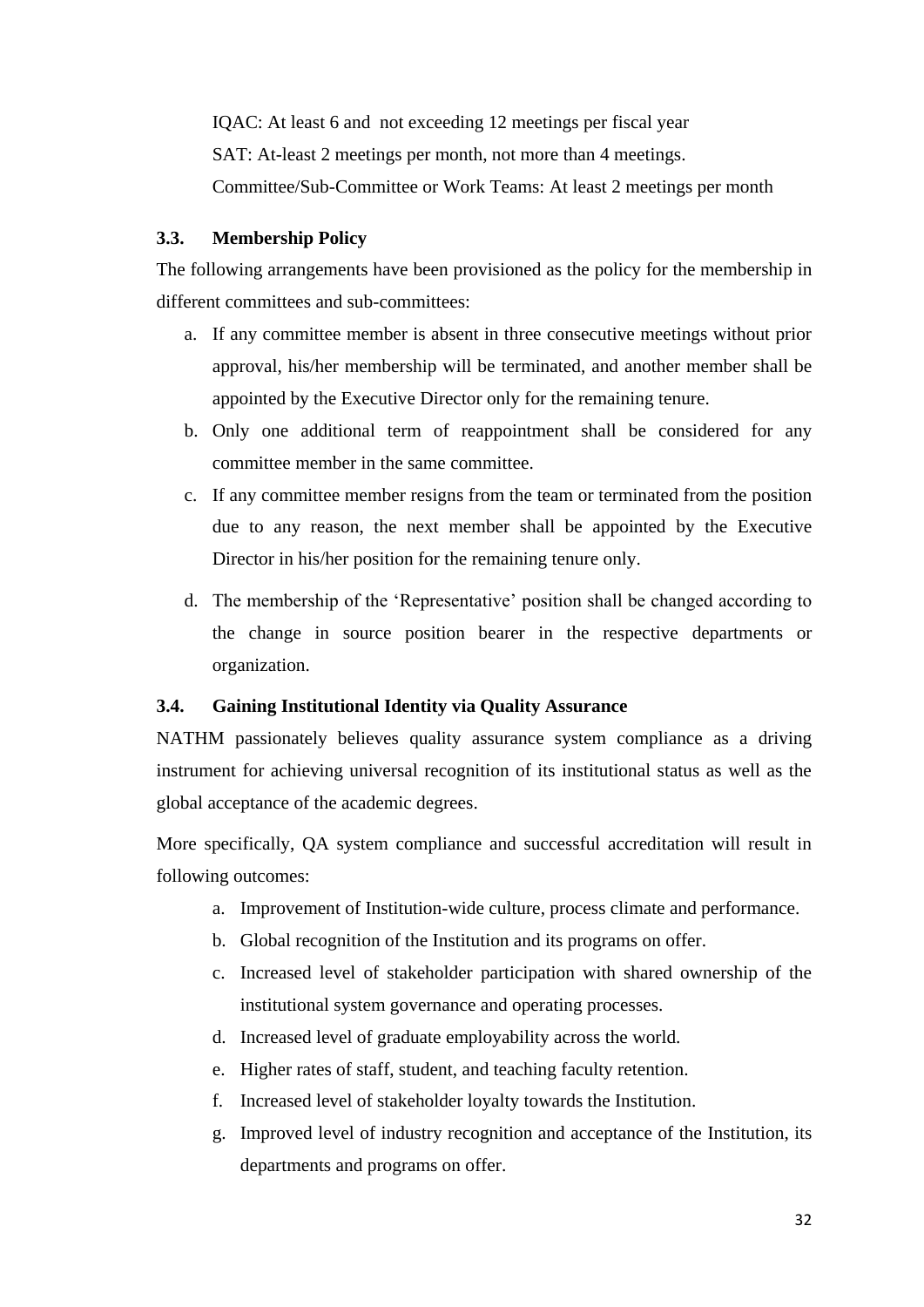#### **3.5. Measurement Benchmarks of Delivered Quality**

For assessing the delivered quality, NATHM uses the 8 benchmark-wise criteria and 120 policy and functional level indicators as recommended by the HEQAAC, UGC Nepal. For the purpose of internal quality enhancement, the IQAC shall further define more criteria, benchmarks and indicators as well.

#### **3.6. Transforming Institutional Preparedness for QA Interventions**

The first and foremost task for the preparation of the Institution for the assessment and accreditation of delivered quality, the institutional preparation must cover following aspects:

- a. Development and enactment of QA intensive policy regulations required to govern the overall Institutional system, program-wise offerings, autonomous institutions, committees, and work teams.
- b. Institution-wide structural design and departmentalization of governance systems, general administration, academia, research and innovation, graduate assistance systems and other services.
- c. Development and implementation of plan of action, budgeting, monitoring, evaluation, and control mechanism at each endeavor.
- d. Institution-wide shared vision on QA supported by adequate research, innovation and publications.
- e. Adequate physical infrastructure, technologies, human resources, and financing arrangements.
- f. Development of a roster of experts and other service suppliers specializing in quality assurance.
- g. Formation of all required structural mechanism including
	- i. Executive Committee
	- ii. Internal Quality Assurance Committee (IQAC)
	- iii. Self-Assessment Team (SAT)
	- iv. Event or project-based work teams, Committees, and subcommittees
	- v. Roster of Peer Reviewers/Facilitators

The first and foremost task for the preparation of the Institution for quality assessment, the institutional preparation must cover following aspects: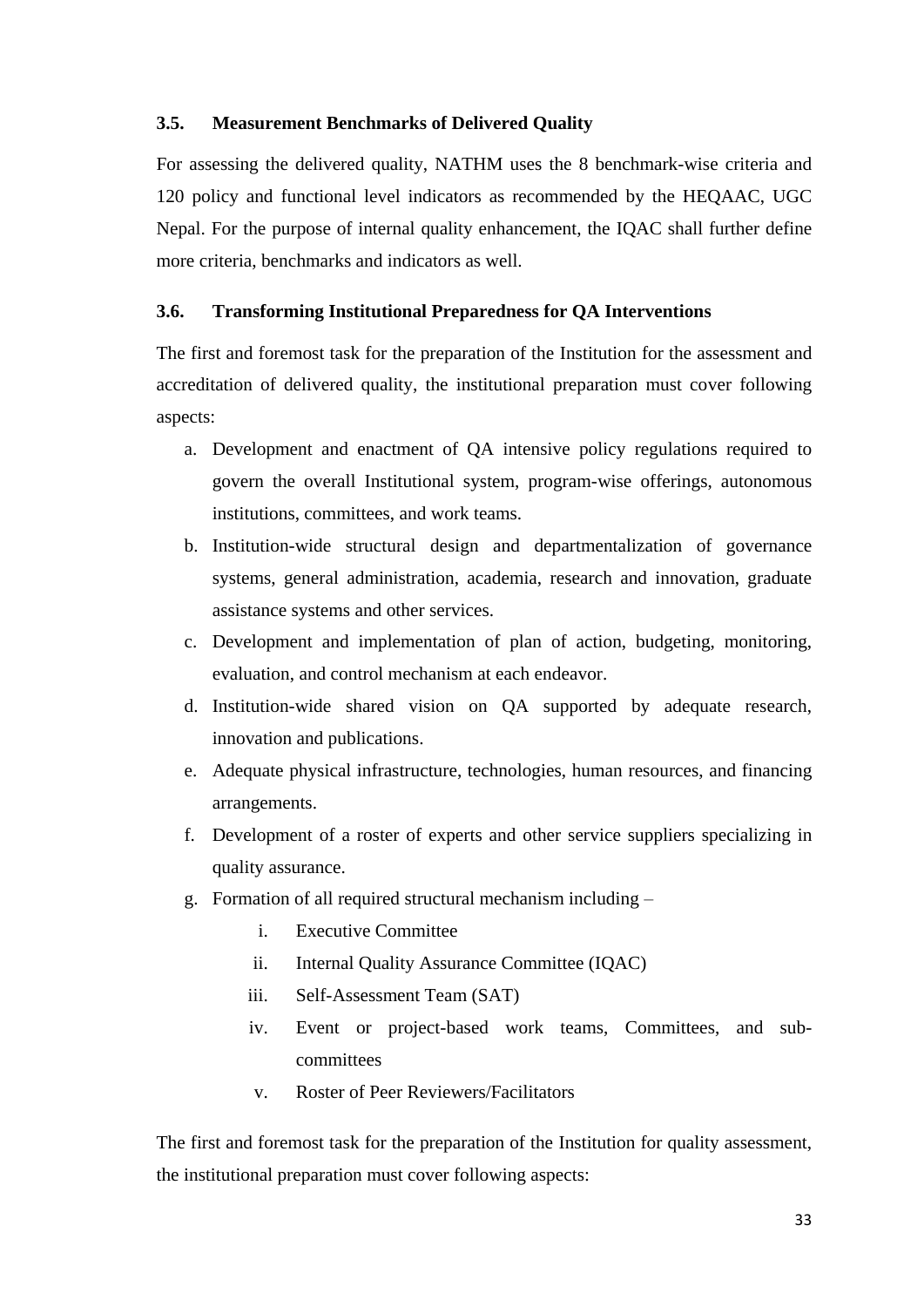- a. Development and enactment of the Institution's policy regulations required to govern overall institutional system, its governance and management of programs, services, and work teams.
- b. Institution-wide structural functional design, departmentalization, general administration, classification of academia and other services.
- c. Development and implementation of plan of action, budgeting, monitoring, evaluation, and control mechanism for each endeavor.
- d. Institution-wide shared vision on QA supported by adequate research, innovation and publications governing QA in place.
- e. Adequate physical infrastructure, technologies, human resources, and financing arrangements are in place.

# **3.7. Decision-Making Process**

- 1. The independent department, working committee, and sub-committee shall work along other corresponding entities to produce effective decision alternatives and forward them to the Executive Committee to determine whether taking such decision is necessary, and if it is within the mandated capacity of the team or Institution. Otherwise, if felt important, such a decision shall be recommended to the Board for approval.
- 2. In matters of day-to-day general operating affairs that have no long-term and financial as well as procedural implications, the concerned department or workteam shall take timely decision in their own.
- 3. In matters related to having shared concern of other departments or working committees, collective decisions shall be taken in consultation with the respective departments and committees who may have common interest or concern on such decisions.
- 4. In the event of having confusion or lack of clarity with regard to the process or point of decision-making, Executive Committee and IQAC shall provide with relevant direction to the concerned department or team.
- 5. The respective departments, working committees or sub-committees should bring it to the notice of the Executive Director and obtain consent (verbal/written) before making any important decision within their mandated capacity.
- 6. The committee decisions shall be made in democratic manner respecting the voice of majority. However, the resolutions of the meeting of executive committee shall be made unanimously.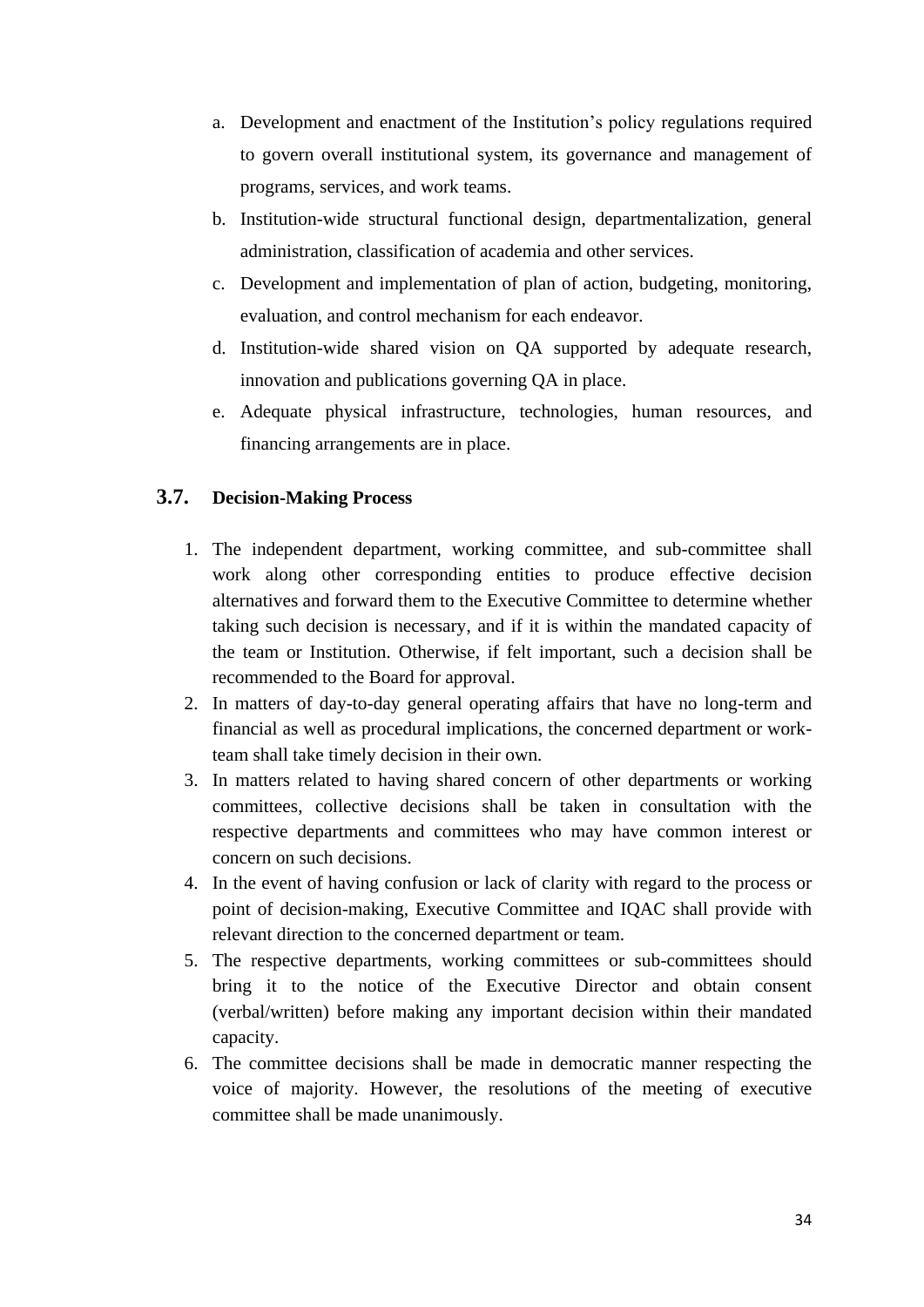## **SECTION IV**

## **STRATEGIC PRIORITIES FOR QUALITY ENHANCEMENT**

#### **4.1. Introduction**

Realizing the need of quality enhancement of the academy, the priorititie has been set to empower the existing human resource with the wider opportunities of professional development. Similarly, the transformation of the existing management and academic structure adopting management flexibility, timely updated and revised curricula, academic calandar,community outreach initiatives, adoption of information technology and research and innovation, adoption of proactive teaching-learning and assessments and designing students code of conduct are kept in high strategic priorities by the academy.

The areas of priorities for quality enhancement are further explained in following areas.

#### **4.2. Human Resource Planning and Professional Development**

The Institution has in place the practice of short-term and long-term human resource planning and development as an integral component of the Institution's strategic move.

As a practitioner of proactive teaching-learning and assessment system in semester basis, the Institution has placed high priority on transforming and enhancing teacherstaff skill competence making them capable of designing and implementing multimode approach-based teaching-learning, assessment, and general administrative mechanism. For this, the Institution organizes a series of training and development workshops, seminars, national and international study visits keeping in view the purpose of effective curriculum development, implementation, assessment, examinations, and other matters related to effective functional management of the academia.

The strategic direction and functions of the entire QA function and structural mechanism of the Institution are directed by the philosophy and purpose of professional development of the teacher-staff as an ongoing initiative.

The Academy has a policy to promote the faculty and staff in research and innovation through funding, granting paid leaves, initiation for awarding individual and teambased mini research, publication, MPhil, and PhD fellowship, and supporting them for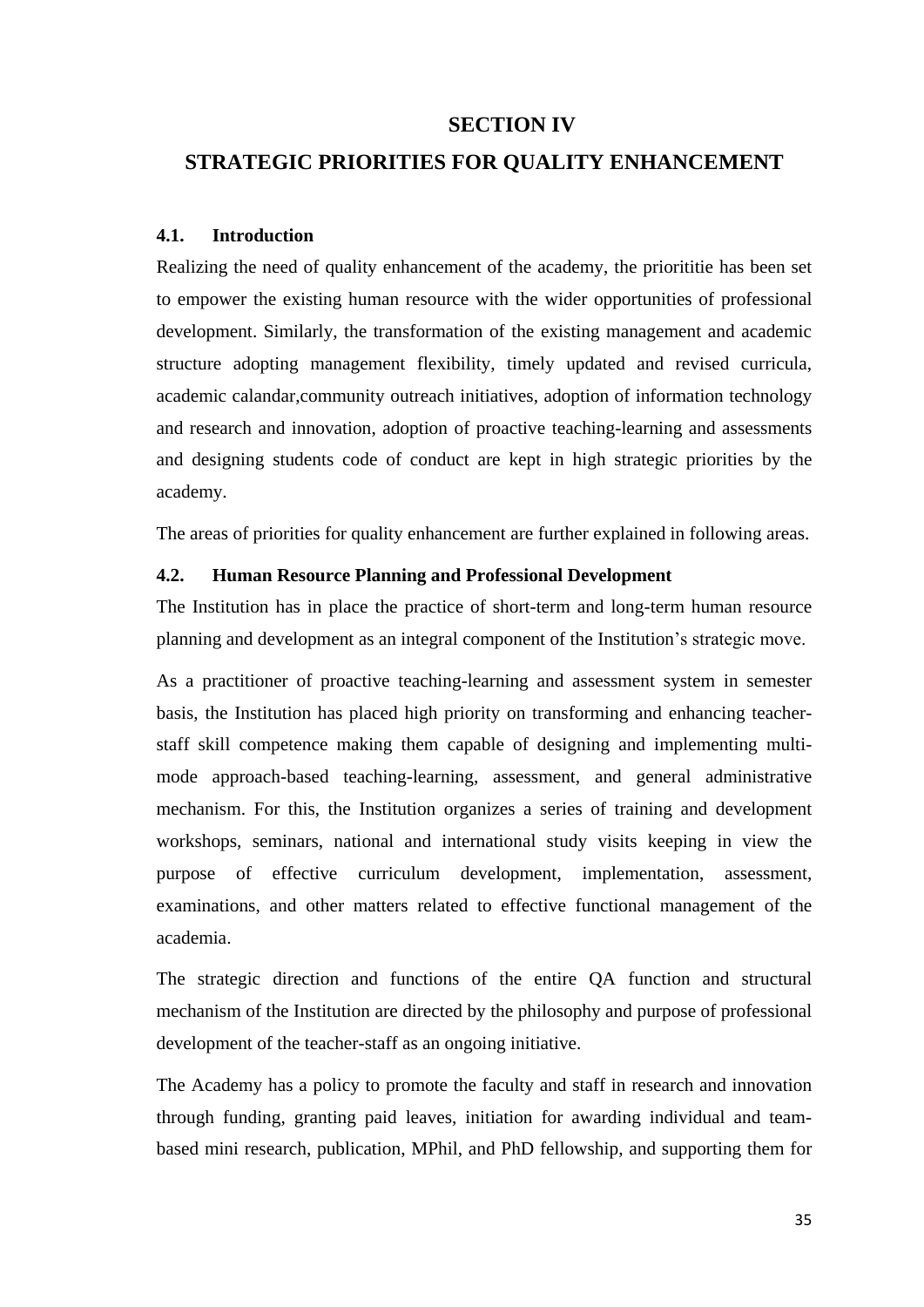participating in various workshops, seminars, and other scholarly and professional publications in the country and abroad.

The Institution has a system of publishing department and program-based journals, newsletters, souvenirs, and research abstracts to promote a culture of inquiry-driven knowledge development and dissemination.

The Institution has a policy to support its teacher-staff to pursuing research studies and projects at community, national and international level in cooperation with different academic institutions, development agencies, community centers, industry, business and enterprises.

The Institution motivates and provides with financial support to its teacher-staff for joining research and professional development networks and participating in various forums, conferences, seminars, workshops and training programs at local, national and international level.

As one of its core areas of functional specialization, the Academy maintains a robust team of experts to undertake various training and development activities in the field of tourism and hospitality management. For this, the institution has a culture of organizing various training and development programs to empower the knowledge and skill competence of the instructors and administrative staff to be able provide with effective training and development solutions to the market as per demand.

#### **4.3. Transformation of Academy-wide Operation and Management System**

The Institution places high priority to design and implement effective management systems at all levels of its functional mechanism. A few of the institutional policies in this respect have been outlined as follows:

*4.3.1 Management flexibility:* The Institution follows a flexible policy pertaining to holiday management for its teacher-staff. The full responsibility of the holiday management has been provided to the respective Office of the Executive Director. While maintaining such flexibility, the socio-ethnic diversity aspect has been provided with due respect.

In most of the cases, the Institution has a policy of giving option for faculty members and general staff to choose their working shift, either in the morning,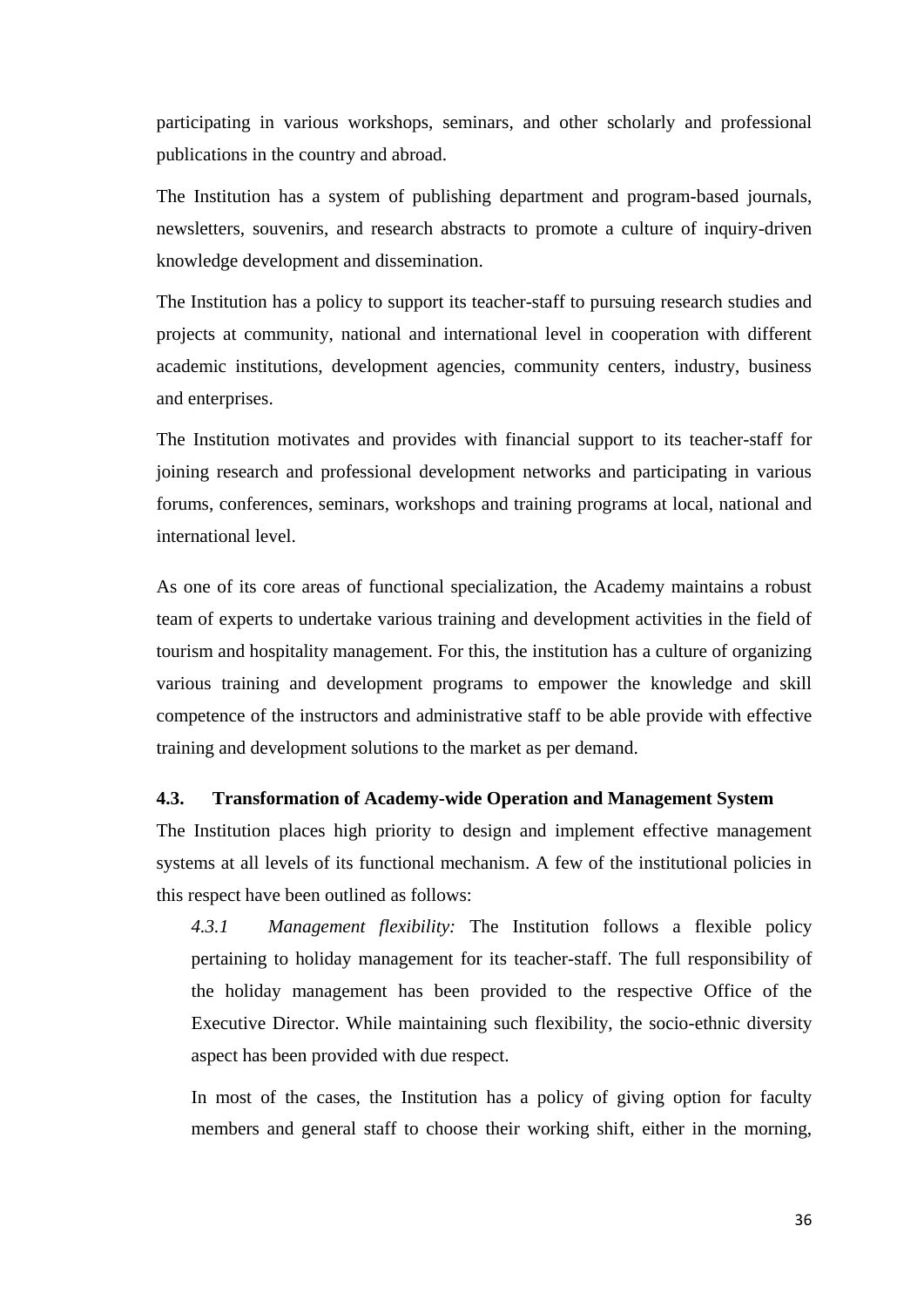afternoon, and evening, if there is shift-based system of working opportunity. They should work for at least 36 hours per week at the Institution.

*4.3.2 Timely updated and revised curricula:* Adapting with the University updated curricula, the Institution has a policy of maintaining timely updates on its all running program-based curricula keeping in view the industry needs, technological advents and evolution in knowledge domain taking place globally. To make the curriculum updated, revised and standard, the Institution has a system of having workshops and seminars at academic program level. The Institution has a policy to have regular course detailing, publishing teaching-learning modules, and collaborating with different institutions for curricular transformation. The University policy in course revision, pattern of examination questions, evaluation pattern and guidelines are issued to the concerned members of the teachinglearning community from time to time.

As per the Institution's operational practice, Office of the Executive Director coordinates with the respective Head of Departments (HODs) for timely adaptation of new curricula as revised by the University from time to time.

*4.3.3 Academic calendar:* The University has defined minimum number of days to be spent in semester-wise teaching-learning and assessments and the same has been reflected in Institutional academic calendar. Generally, the semester-end results are published within 90 days of examinations completion of the respective academic program.

*4.3.4 Functional collaboration:* It has been a culture of NATHM to explore and sing-up functional agreements to work in collaboration with different universities and institutions at home and abroad for teacher-staff and faculty exchange, student exchange, technology transfer, research and innovation, publications, and collaborative program management.

The Institution also works in collaboration with the local, provincial and federal governments for mutual planning and development related matters. For this, Incubation and Research Management Committee (IRMC) of the Institution is functionally responsible.

The Institution has a plan to establish and support effective functioning of Academy-based Alumni Association with an aim to promote extensive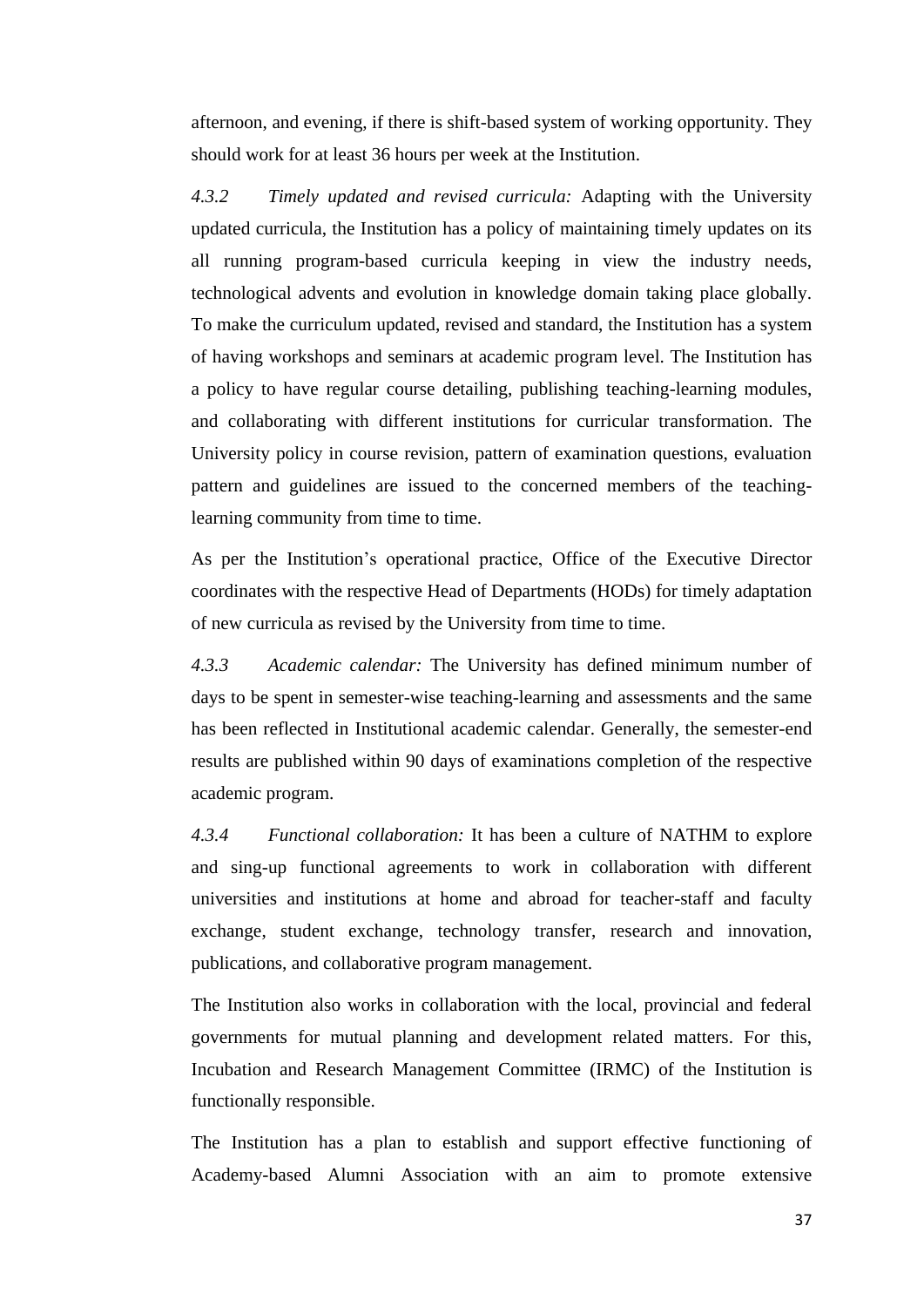collaboration at different levels globally for harmonizing the financing, student referral and sponsor pooling.

*4.3.5 Community outreach initiatives:* The Institution has a mission to serve the people and institutions of the catchment areas. The Institution has a policy to motivate its teacher-staff and students across different faculties for their proactive involvement in different outreach programs in order to serve with positive impact for social development.

Under this initiative, core areas of outreach programs include gender empowerment and social inclusion (GESI), local good governance (LGG), public planning and development (PLD), natural resource protection and conservation program (NRPCP), climate change adaptive planning and development (CCADP), access to public health and education program (APHE), community farming and agricultural commercialization program (CFACP), community livelihood promotion, and other needs-based program initiatives.

*4.3.6 Infrastructure development:* The Institution firmly recognizes the need for development of quality infrastructure as an important element of effective management of the institution. The NATHM Development Plan of Action and running projects across different departments have been designed keeping in view the need for effective program delivery as an educational service-intensive institution. The overall physical infrastructure including official set up, classrooms, playgrounds, surroundings, furniture and fixture, laboratories, libraries, parking facility, drinking water, cafeteria, recreational areas and structural visibility need be developed and maintained effectively with adequate arrangement of ICT interface.

The Institution has in place a five-year strategic plan on development of physical infrastructure and technology development with provision for ICT enabled operating system development and implementation having a targeted date line of next five years.

The Institution has a strategic plan of action to establish an ICT enabled multidisciplinary library to be virtually connected with different libraries within and beyond the nation. The library shall be equipped with required basic textbooks, reference materials, collection of contemporary research-based periodicals, test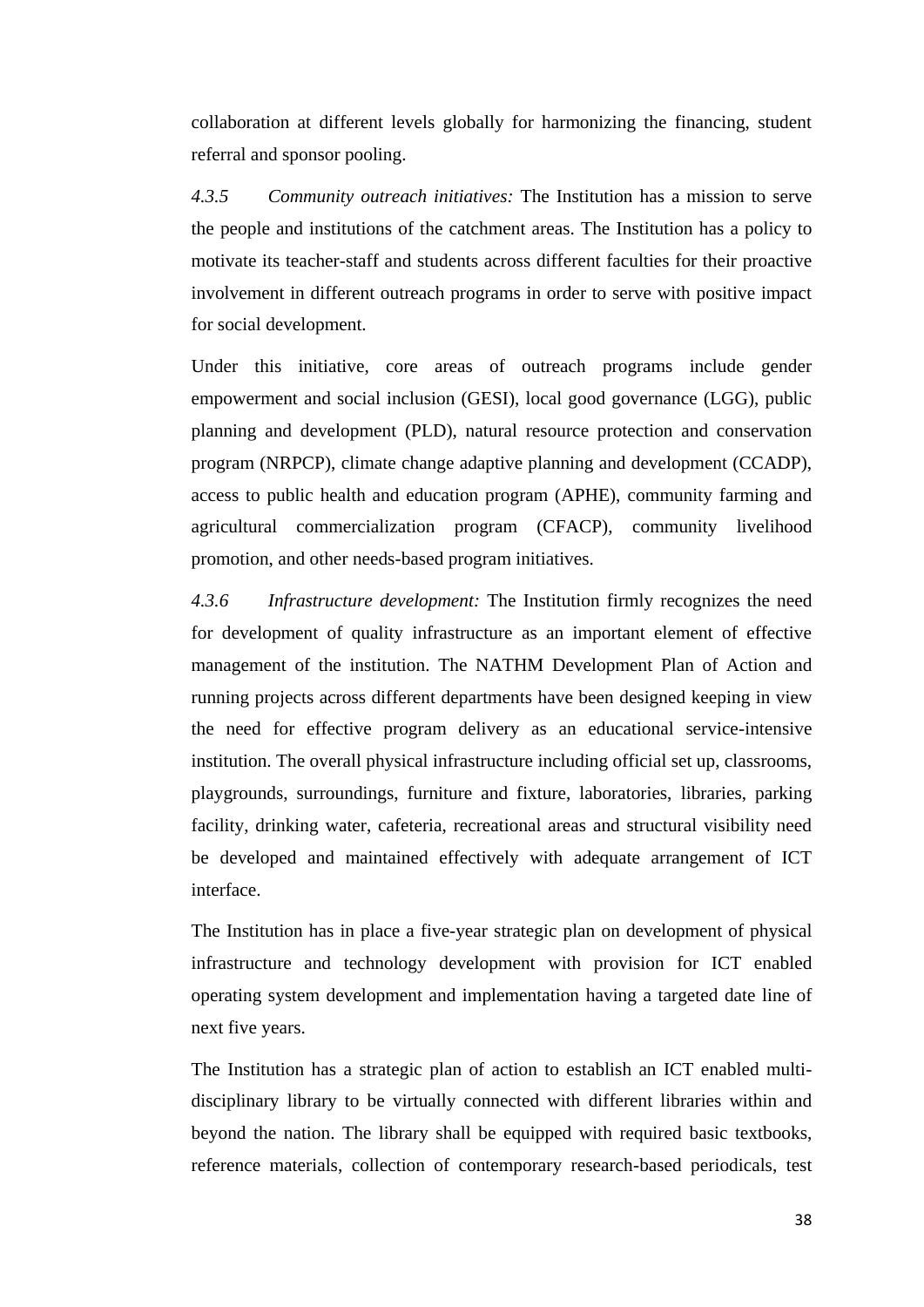instruments, and other interactive materials. All libraries are provisioned to be operated as the open sources of public reference and learning.

The Institution also has placed high importance on development and use of physical facilities for extra-curricular and co-curricular activities.

*4.3.7 Education management information system (EMIS):* The Institution has a plan to establish and implement a robust EMIS system as recommended by the UGC. All departments and programs are proposed to relate to an ICT enabled interface for information processing, perseverance and dissemination. The functional structural system of EMIS has been proposed to serve as an integral element of NATHM Planning section. In the long-run, EMIS will also serve as a responsible institution for graduate and staff placement and development, tracer studies and needs assessment for institutional and professional capacity development.

*4.3.8 Recreation and experiential learning:* All departments and programs are directed to manage for recreation and experiential learning facilities and programs for the students and teacher-staff. Students are permitted to use these facilities in the times of leisure, holidays and other special occasions. Similarly, there is a provision of at least one field visit or experiential learning in each semester. The members of the teacher-staff community are motivated to have a local or national domestic tour every year. For this, the respective departments need to make it as an integral component of their annual plan of action and budgeting.

*4.3.9 Research and innovation*: NATHM places high importance on promoting a culture of inquiry at all levels of institutional policy development as well as functional operation. For this, research and innovation has been regarded as one of the dominant inputs. For undertaking the research and innovation initiatives in a continued manner, the Institution has in place a functional Incubation and Research Management Committee (IRMC) at the Campus.

#### **4.4. Proactive Teaching-Learning and Assessments**

On its mission to promote quality education, research and innovation, the Institution has maintained a culture of having a system-defined approach to academic implementation which passes through a sequential stage of course detailing of the curriculum depending upon course credit hours, preparation of plan of action for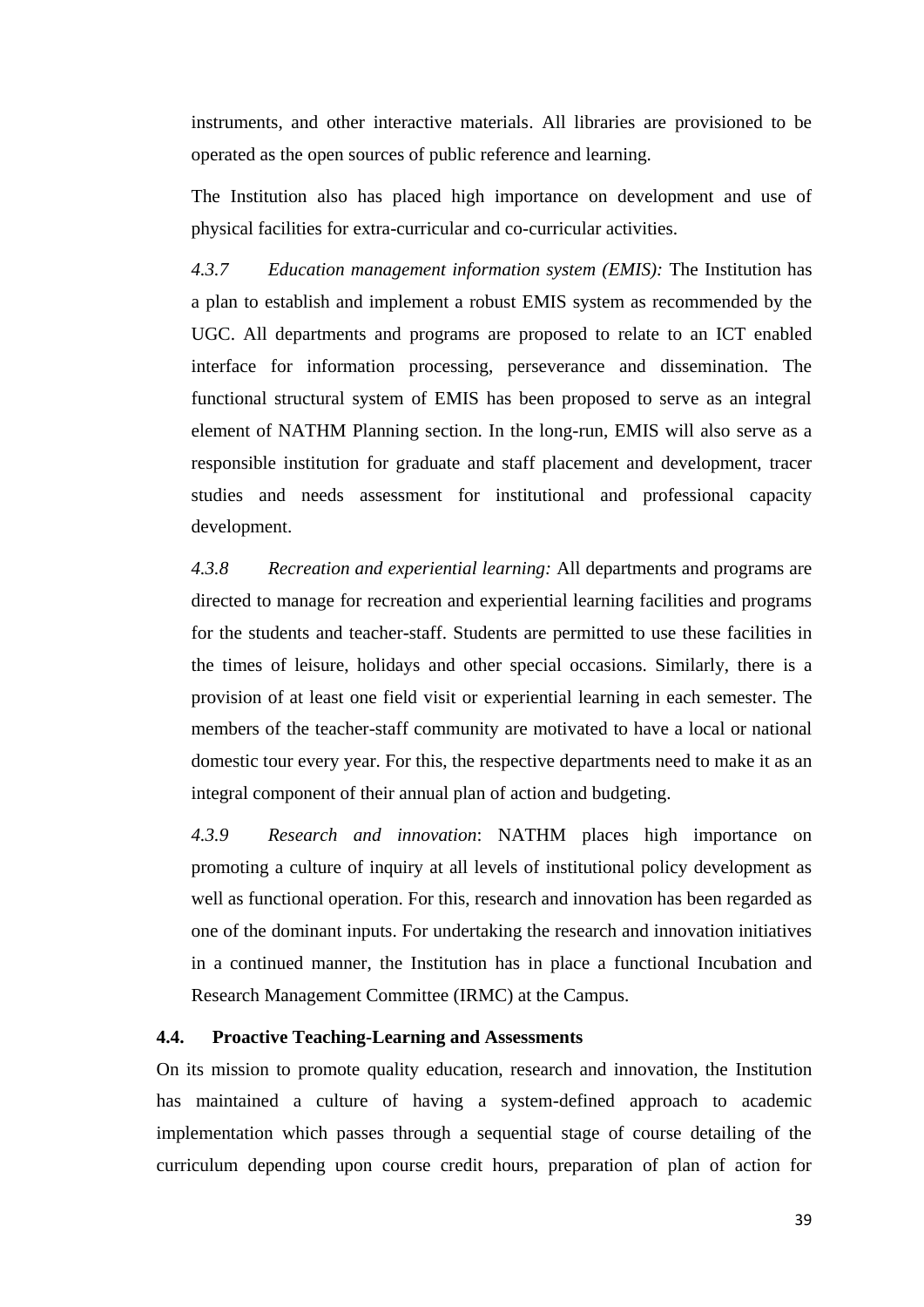curricular implementation, development of teaching-learning resources, design of instruments for assignments, and development of test instruments for term and final examinations.

Each faculty member and trainer has been instructed to allocate adequate time and effort for making classroom discourses more effective by using a reasonable mix of conventional lectures, case studies, simulations, thematic presentations, project works, field practice, mini research, independent and group-based review works, take home assignments, and real-time in-class assessments as applicable in different situations and changing contexts.

As part of semester-based teaching-learning system, the Institution has adopted a twofold assessment system in the academic programs as per defined criteria of the University -- internal or in-semester assessments, and external or semester-end examinations. The Institution has in place defined criteria and weightage for both Internal and External Assessments.

### **4.5. System Approach to General Compliance**

Right from its inception, the Academy has placed high priority to address the issues pertaining to general compliance in respect with gender empowerment and social inclusion (GESI), social accountability and transparency, good governance, socioethical and environmental compliance and local empowerment.

In respect with its policy on inclusiveness, the Institution has been adopting right policies in student or trainee enrolment, scholarship awarding, teacher-staff selection and promotion. The Institution also maintains transparency of matters concerning to public interest of information dissemination.

#### **4.6. Management of New Admission and Students Code of Conduct**

Following the general University rules and code of conduct, NATHM has in place a defined policy for new admissions of the students with defined minimum required academic credentials. A blend of admission testing has been administered. An orientation program is organized at Academy-based program level to induce the newly enrolled students with the program and institution as well as operational modalities pertaining to teaching-learning and assessment systems. During such events, all the students are instructed about general code of conduct, academic and financial rules of the Institution.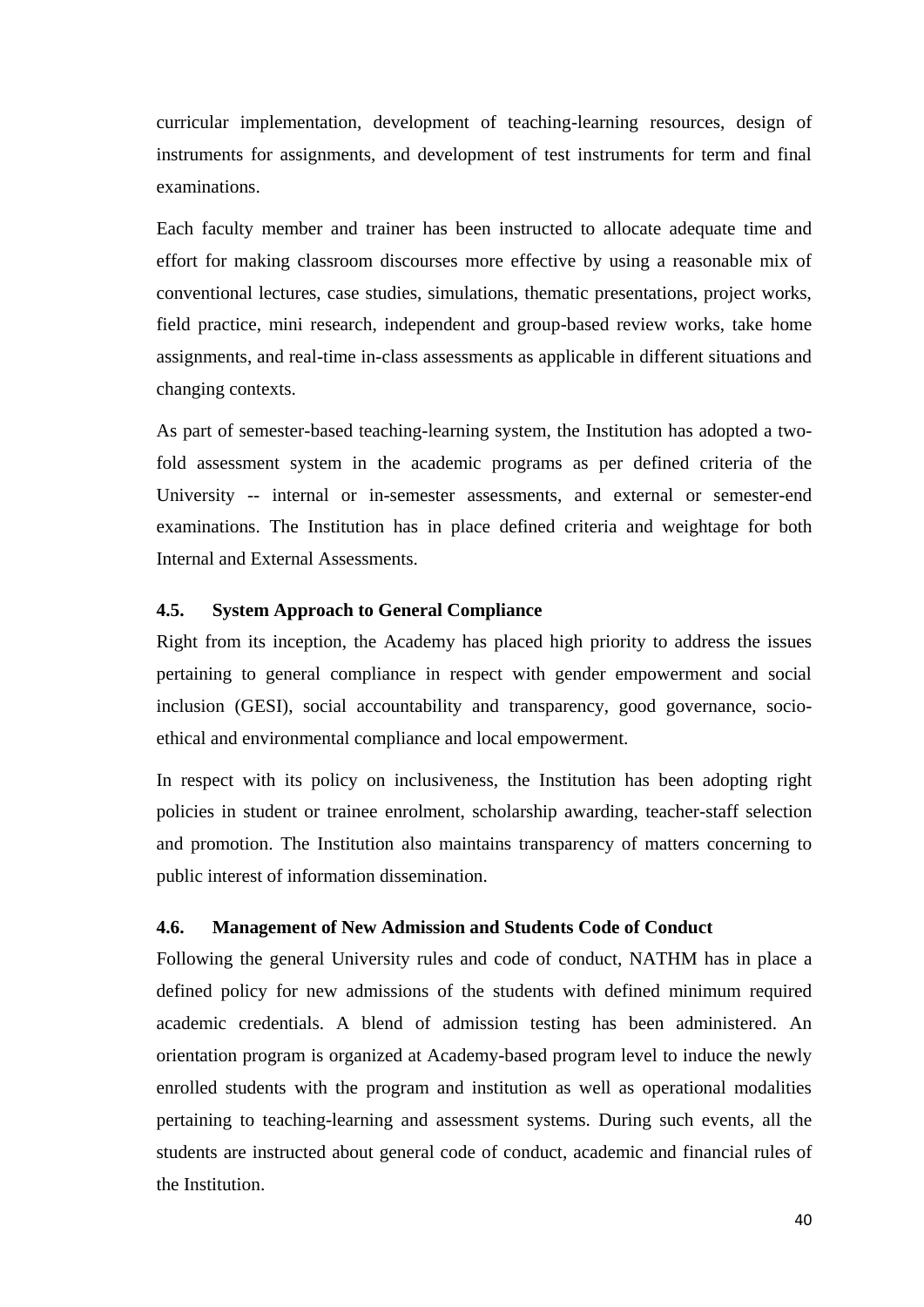# **SECTION V FINANCIAL NORMS**

## **5.1 Remuneration and Allowances**

Adapted as per the existing norms of NATHM, table 5.1 below presents with the Institution-wide approved rates of daily or event-wise allowances and remunerations applicable for QA initiatives of the Institution.

*Table 5.1: Rates of remuneration and allowances*

|                  |                                                                                                          | <b>Daily or Event-wise Rates</b> |                                 |
|------------------|----------------------------------------------------------------------------------------------------------|----------------------------------|---------------------------------|
|                  |                                                                                                          | <b>Internal</b>                  | <b>External</b>                 |
| <b>SN</b>        | <b>Particulars</b>                                                                                       | <b>Members</b>                   | <b>Members</b>                  |
| 1.               | <b>Expert Remuneration</b>                                                                               |                                  |                                 |
| 2.1.             | Training session delivery (1:30 Hour Session)                                                            | 5000                             | 8000                            |
| 2.2.             | Thematic paper writing and presentation (per paper)                                                      | 7000                             | 10000                           |
| 2.3.             | Presentation commentator (per paper)                                                                     | 3000                             | 5000                            |
| 2.4.             | Expert (per day)                                                                                         | 8000                             | 15000                           |
| 2.5.             | Internal and external expert travel expenses (as                                                         |                                  | As per Financial Administrative |
|                  | approved by the Executive Director by following the                                                      | Regulation, 2063 (2007) of the   |                                 |
|                  | general norms of the Academy)                                                                            | Academy                          |                                 |
|                  | Note: Each payment requires submission of the hard and soft copy of the documents or reports             |                                  |                                 |
|                  | or notes prepared by the respective expert. Expert team members will be allowed to claim                 |                                  |                                 |
|                  | TA&DA for the actual days engaged in service.                                                            |                                  |                                 |
| $\overline{2}$ . | Operational and Management expenses on LOI, SSR and other quality related various<br>reports preparation |                                  |                                 |
| 2.1.             | Stationary, logistics, communication and other                                                           | 50000                            |                                 |
|                  | expenses for the preparation of LOI (on UGC                                                              |                                  |                                 |
|                  | prescribed format)                                                                                       |                                  |                                 |
| 2.2.             | SSR Preparation - Seminar, Workshop Consultation                                                         | 60000                            |                                 |
|                  | expenses (on UGC prescribed format)                                                                      |                                  |                                 |
| 2.3.             | SSR first draft submission and acceptance of                                                             | 60000                            |                                 |
|                  | comments through series of consultations                                                                 |                                  |                                 |
| 2.4.             | Logistics, stationaries and other expenses for SSR                                                       | 70000                            |                                 |
|                  | final report preparation and acceptance by the UGC                                                       |                                  |                                 |
| 2.5.             | Other logistics and miscellaneous expenses for                                                           | 25000                            |                                 |
|                  | <b>Internal Evaluation and Team Reporting</b>                                                            |                                  |                                 |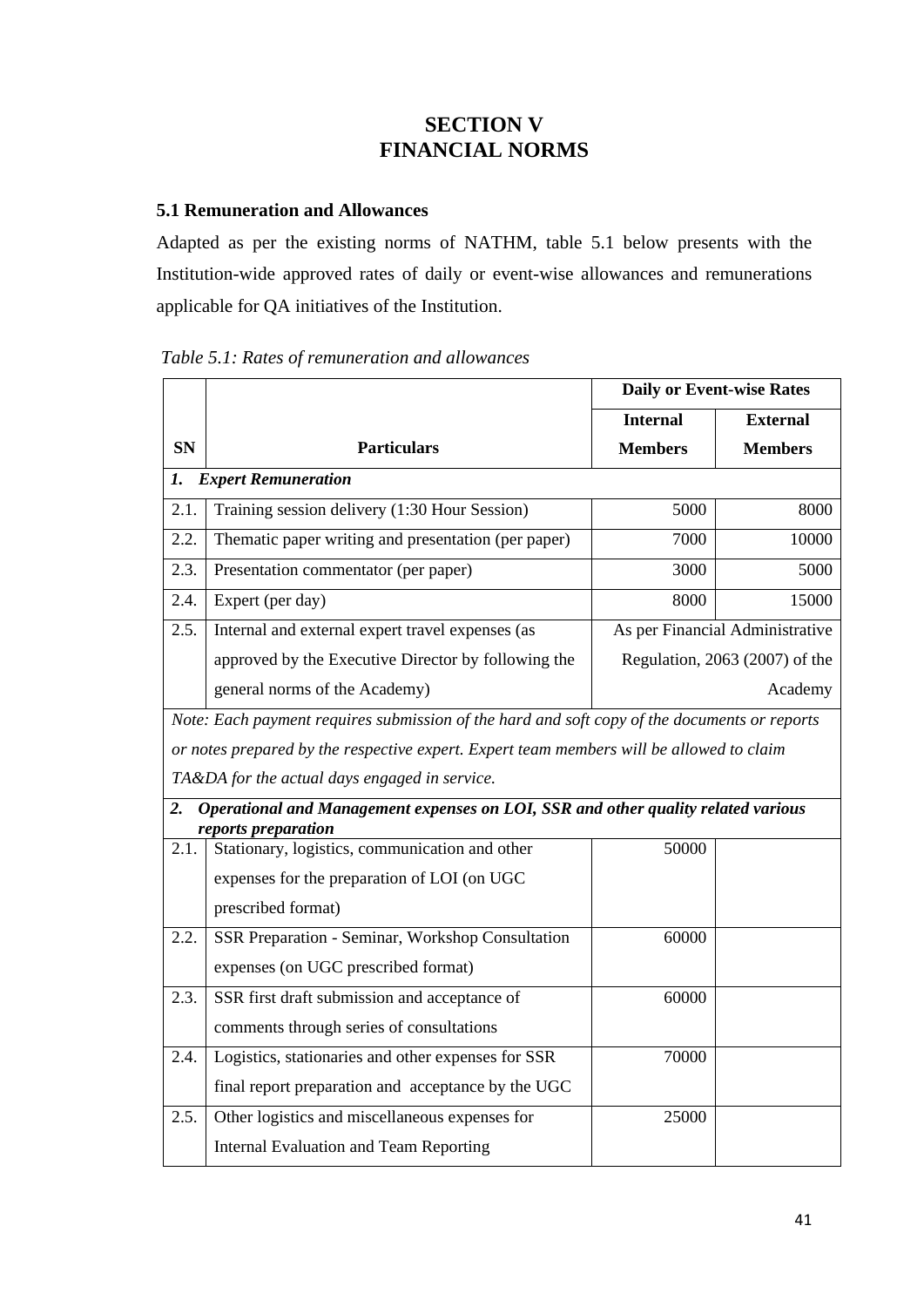|                                                   | Note: Each payment requires submission of the hard and soft copy of the report, letter of |      |      |
|---------------------------------------------------|-------------------------------------------------------------------------------------------|------|------|
| appointment or agreement.                         |                                                                                           |      |      |
| 3. Logistics Staff Remuneration (per working day) |                                                                                           |      |      |
| 4.1.                                              | Officer                                                                                   | 1750 | 3000 |
| 4.2.                                              | Non-officer                                                                               | 850  | 1500 |
| 4.3.                                              | Attendant staff                                                                           | 500  | 800  |

#### **5.2 Other Rules**

- 5.2.1 All payments made as meeting allowances, or any other expenses as stated in table 5.1 above are subject to tax deduction at source as per the prevailing rule of the country. In case of phase-wise or partial payments, such deduction shall be made each time of payment.
- 5.2.2 All payments must be made after obtaining approval from the Executive Director.
- 5.2.3 Each event or task requiring financial expenditure must be addressed within the approved plan of action and budgeting of QA system at the respective structural level.
- 5.2.4 In case of teaching engagement in interdepartmental academic courses, the permanent Instructors or Staff shall be remunerated with the equal amount as of semester-course contract faculties.
- 5.2.5 In case of involvement of academic faculties in various other important functions and events, and any other official duties, they shall be remunerated as per extra teaching hour remuneration.
- 5.2.6 The external members or experts to be involved in the QA initiatives of the Institution may be asked to sign a self-declaration pertaining to their status of neutrality and ethical conduct.
- 5.2.7 In the financial norms as stated in table 5.1 above, 'internal member' means the regular position bearing member of the IQAC, SAT, or any other officials of the Institution. Similarly, any other independent or institutional member or professional appointed for a specific job task or assignment may be referred to as 'external member'.
- 5.2.8 For any other expenditure to be incurred but not covered by the norms as stated in this document, such expenditures shall be addressed as per NATHM Financial Administration Regulation, 2063 (2007) and Internal Management Working Procedure, 2077 (2020).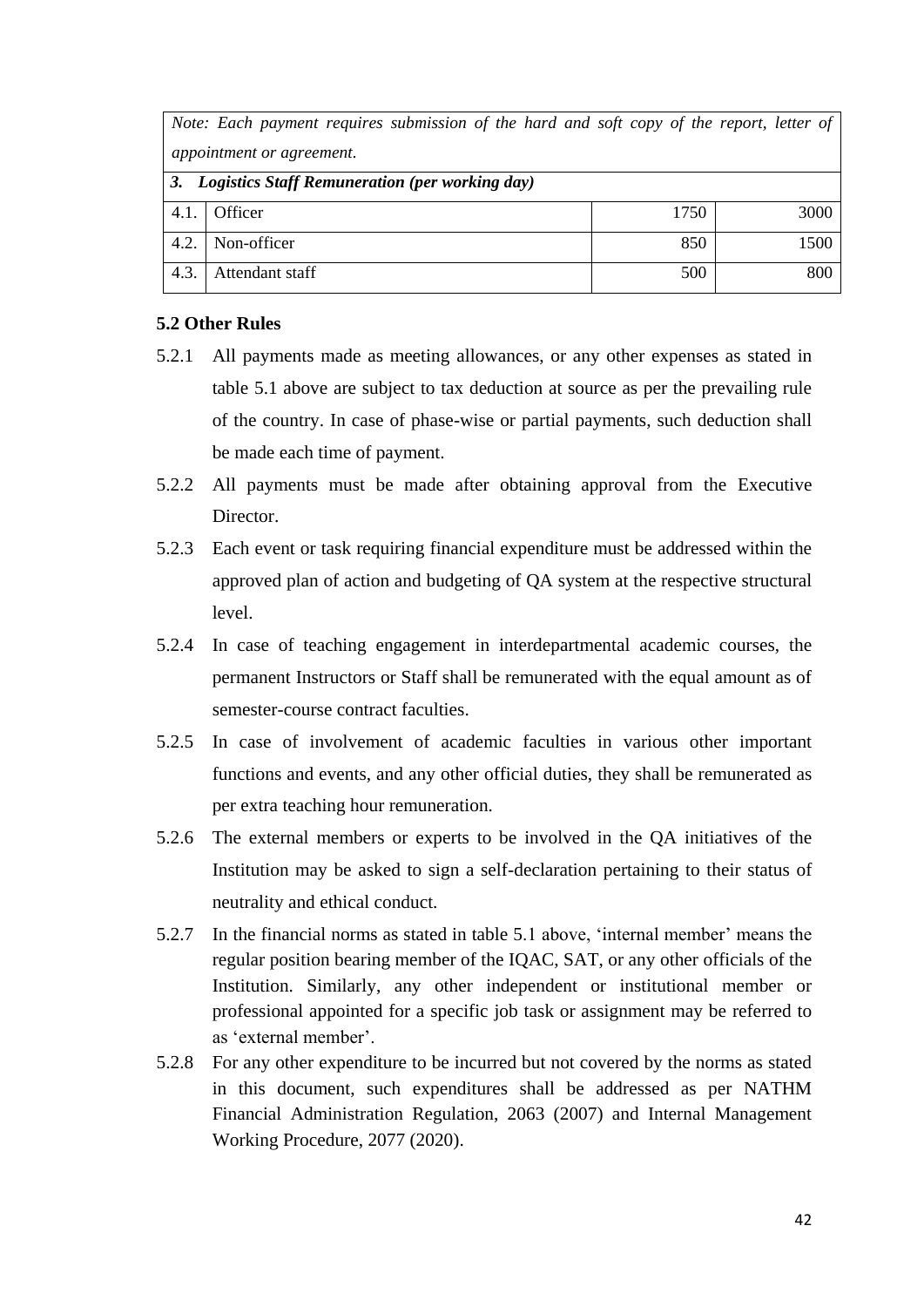#### **SECTION VI CODE OF ETHICS AND DISCLOSURE**

#### **6.1. Code of Ethics for Students**

- 6.1.1. All the students are permitted to log-in a technology enabled system or be present in pre-scheduled sessions and events only after the settlement of all bills of payment to the Institution. Such bills must be settled at least three weeks prior to commencement of each semester. Failure to do so, the respective system administrator may prevent the issuance of system log-in code to such student.
- 6.1.2. The students must be present or log-in to the virtual session or event five minutes prior to commencement of the session or event. After initial five minutes, the system administrator shall close the virtual log-in system or physical entry.
- 6.1.3. A student leaving the session prior to 15 minutes of the ongoing session completion time should be recorded absent in the whole session unless there is reported situation of critical incident.
- 6.1.4. In the case of a student's personal unavailability to attend the pre-planned session/s or assessment activities due to unavoidable circumstances, it must be reported to the respective system administrator at least 3 days in advance seeking needful re-allocation and/or time extension. In this respect, the system administrator should take needful decision and inform the outcomes of the decision to both the concerned student and respective academic team involved. Such communication must be accomplished via emailing convention of NATHM.
- 6.1.5. A student requiring a leave for two consecutive weeks or more should be asked to take a semester break and continue it from the next session cycle of the semester. In any circumstances, a student cannot take 4 or more consecutive sessions leave or absentee.
- 6.1.6. In case a student takes a semester or term break or is imposed to a session break situation due to absenteeism or any other unavoidable circumstances from the student's part, he/she will not receive any reimbursement of the fees paid earlier. All fees will be proportionately deducted till the date of last reporting, and balance amount may be forwarded as advance payment for next semester or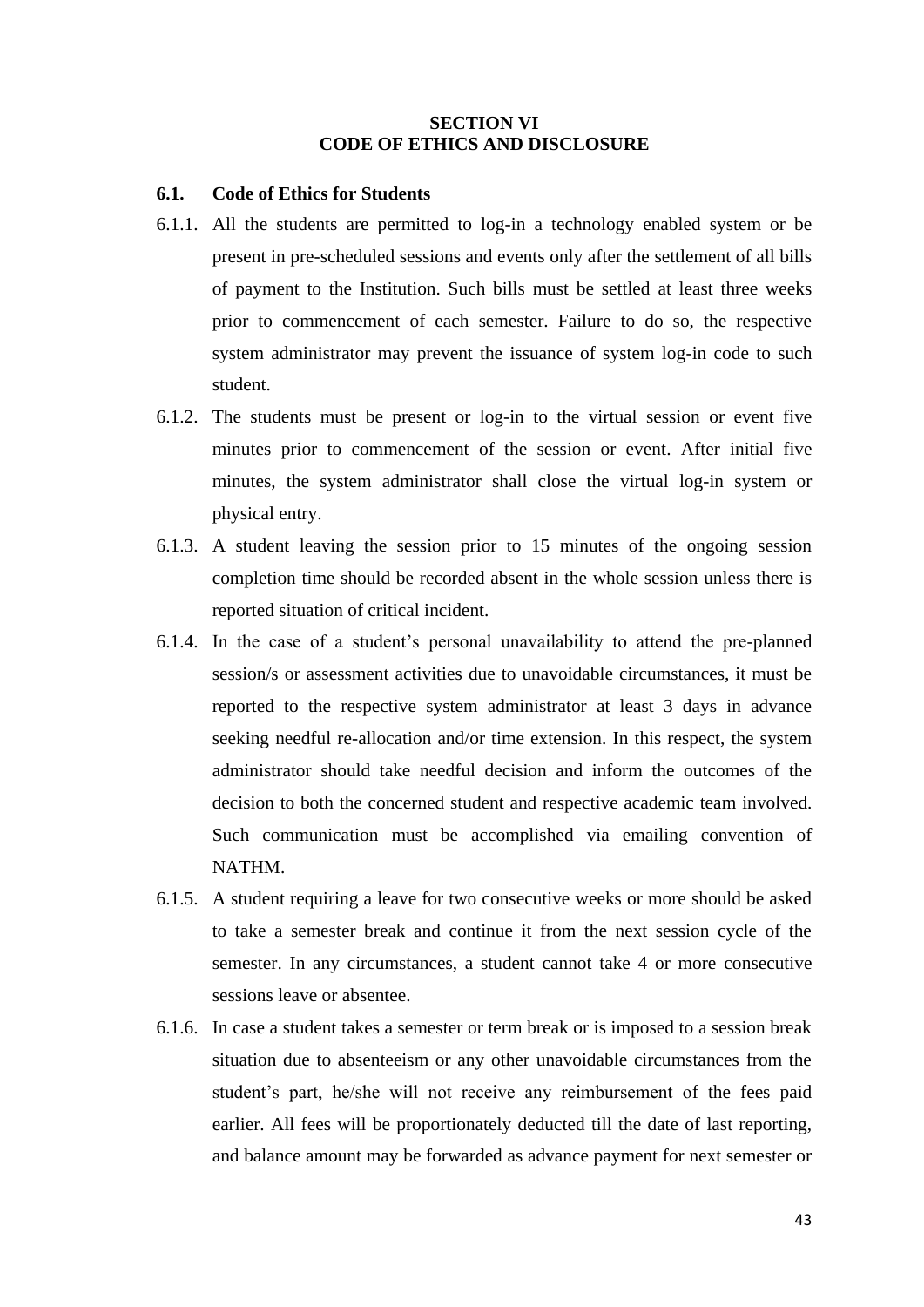term. In such a case, full fee will be charged for next time when the student reenrolls in the semester or term.

- 6.1.7. The officially participating regional, national and international athlete students may be provided with attendance waiver for upto 50 percent of the sessions at a time in each subject enrolled. For this, the respective student should request for supplementary assessment as decided and designed by the respective course facilitator. Such provision shall be applicable only during the times of official representation and preparatory camps at national and international levels.
- 6.1.8. A student should not be allowed to take more than permitted (3 for undergraduate and 2 for graduate level studies) semester breaks throughout the study period in an academic program.
- 6.1.9. In the event of accidental or any other critical case taking place lately, it should be reported immediately for consideration for extension of deadline. The family members and other care providing members shall accomplish the responsibility to report with request for leave and extension of deadlines of the assessment paper submission.
- 6.1.10. At NATHM, a student undergoing any academic program at any level is mandatorily required to maintain minimum 80 percent of course-wise session attendance to be eligible for participation in all type of assessments and examinations. Failure to maintain the minimum required level of attendance shall result in entire course retake in the next cycle of semester-based course delivery.
- 6.1.11. All students should strictly follow the semester-wise work schedules and assessment plan of action as well as deadlines of different activities.
- 6.1.12. The assessments posted/submitted after crossing the deadlines for upto 12 hours are subject to consideration for grading at only 80 percent of maximum weightage and there should be no consideration for grading of assessments posted or submitted after 12 hours of lead time.
- 6.1.13. All the assessment papers, research reports and presentation documents must be accomplished following the respective Faculty recommended style guidelines and formative requirements as updated and published from time to time. Wise citation of the original sources reviewed is highly recommended in all instances.
- 6.1.14. The students must adhere with the pre-informed dress-code, use of body language and posture, visibility of study area used for virtual academic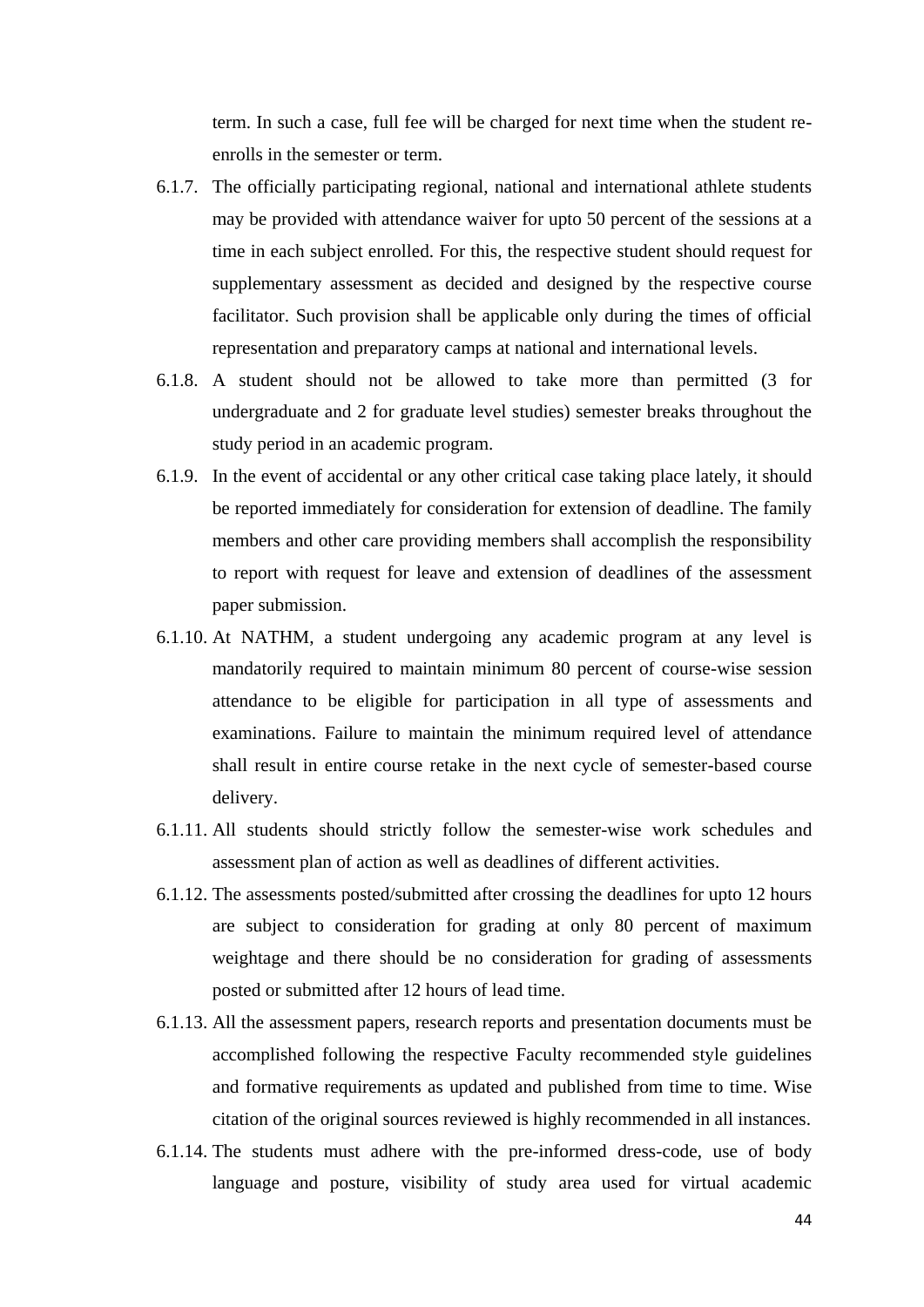discourse participation. All sort of vulgar behavior and bodily posture are strictly prohibited. The respective system program administrator or faculty member shall ask such students to leave the class or session any time during the session, if observed in questionable status.

- 6.1.15. All students are required to use descent language to communicate each other during a session. Use of vulgar words and/or offensive language should be regarded as severely offensive behavior during all formal proceedings.
- 6.1.16. No student can be permitted to post or upload the digital, virtual and alternative teaching-learning proceedings-based information or visuals in their personal or other websites and/or social media accounts without prior permission by the respective system administrator and faculty member.
- 6.1.17. No student can be permitted to bully on anybody using social media thereby affecting personal dignity of a member of the teaching-learning community. If found engaged in such acts, the respective Head of Department may take needful action.
- 6.1.18. While providing peer review feedback on various assessment materials posted by the peer members, all students are expected to use impersonal language and salutation. Use of initial salutation words including 'Dear' 'Mr' 'Ms' and the like, have been prohibited. Instead, initial name of the respective peer member should be used to address the person.
- 6.1.19. A student being in relationship with a faculty member, who is involved in grading of assessment papers of the same student, is considered unethical act. By chance if a student falls in such a relationship, it is equal responsibility of both the members involved to immediately report it to the respective HoD in confidential manner. Immediately upon receiving such information, it is the duty of the HoD to have an alternate faculty replacement thereon.
- 6.1.20. If a student or a faculty member is caught hiding such information, it may be considered for departmental action against such student as well as faculty member.
- 6.1.21. No student, in any circumstance, should be permitted to use the other students' assessment-based works in part or whole to publish any form of academic reports, professional reports, journal articles, newspaper articles, books in physical or electronic forms. If found guilty, departmental action shall be sought. However, the student may use such production for academic reviews in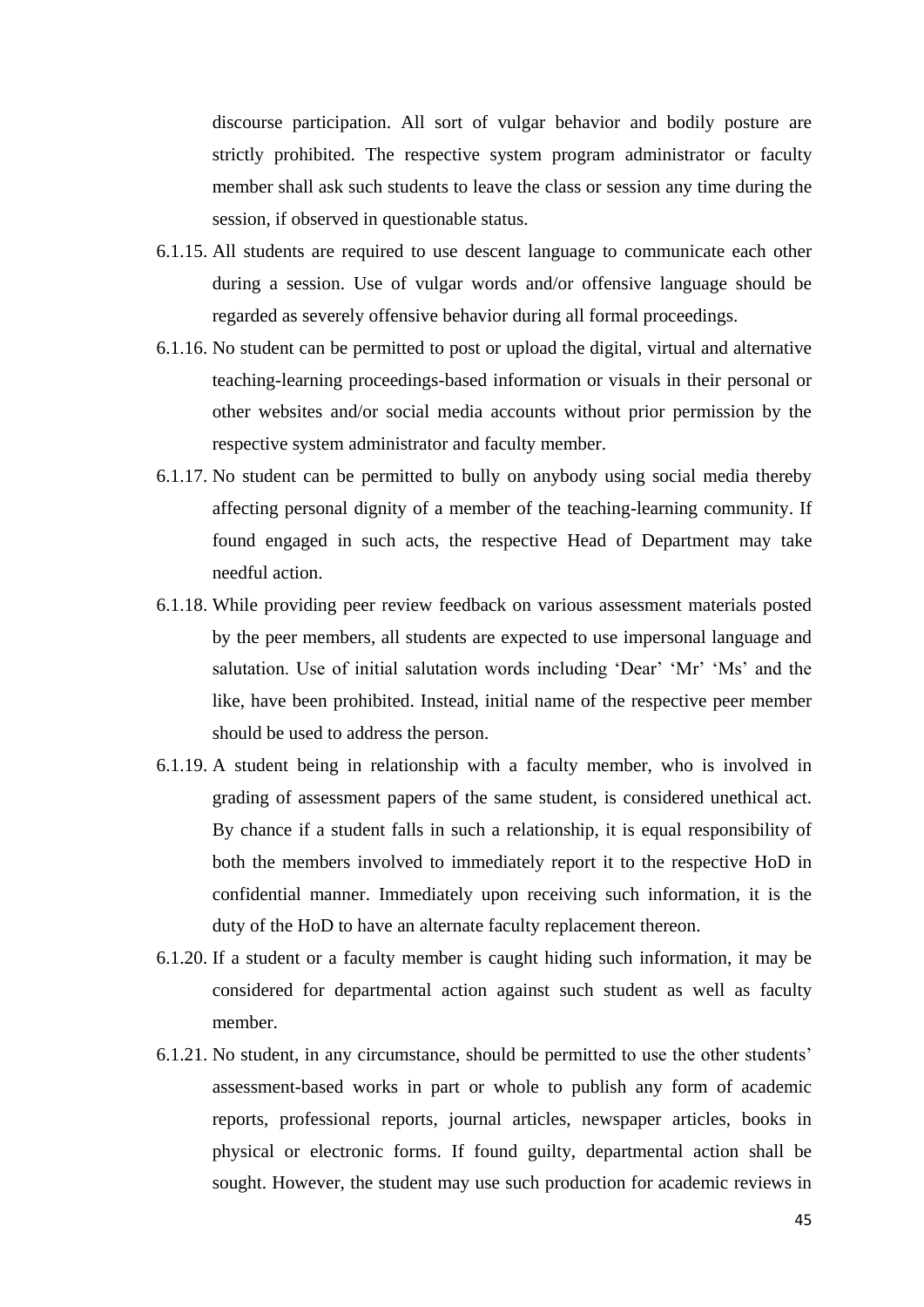compliance with permitted guidelines of text citation and referencing with prior consent of the respective student/s.

- 6.1.22. If a student working in a team-based academic project comes up with individual authorship-based publication using the outcomes of such a project, it will be considered for initiating departmental action. Instead, such a publication should be made under team authorship of all students involved.
- 6.1.23. No other activities including side talks, listening to music, doing assignments of other subjects, consuming food, etc. are permitted during the formal session.
- 6.1.24. As soon as the session closure has been called by the respective faculty, all students should log-out from the system or physical class setting.
- 6.1.25. All the prevailing national and international laws, rules and regulations in effect pertaining to electronic media-based communication and publication should be followed by each participating student.
- 6.1.26. If a student has been working in any department of the Academy, the same should be timely reported to the respective HoD, who should recommend the concerned departmental head not to depute the particular staffer (student) in jobs related to management of students' assessment and examinations.
- 6.1.27. In several instances, these codes of ethics should also be followed by the respective family members and other associates who may be in touch with the students during the virtual proceedings.
- 6.1.28. No considerations may be made from the side of the Academy on behalf of a student being convicted by law during the ongoing semester of the study.

#### **6.2. Code of Ethics for Teachers/Instructors**

- 6.2.1. The respective teacher/instructor must log-in or get into the digital, virtual or any other alternative teaching-learning session prior to 5 minutes of the session commencement. A delayed entry of upto 10 minutes may be considered for maximum three events per semester.
- 6.2.2. A teacher/instructor is not permitted to close the session before 10 minutes of planned time until and unless there is an unavoidable circumstance. Leaving the session before 10 minutes of the defined time for completion should be considered absent in the whole session. Unavoidable situation must be reported prior to the commencement of the session.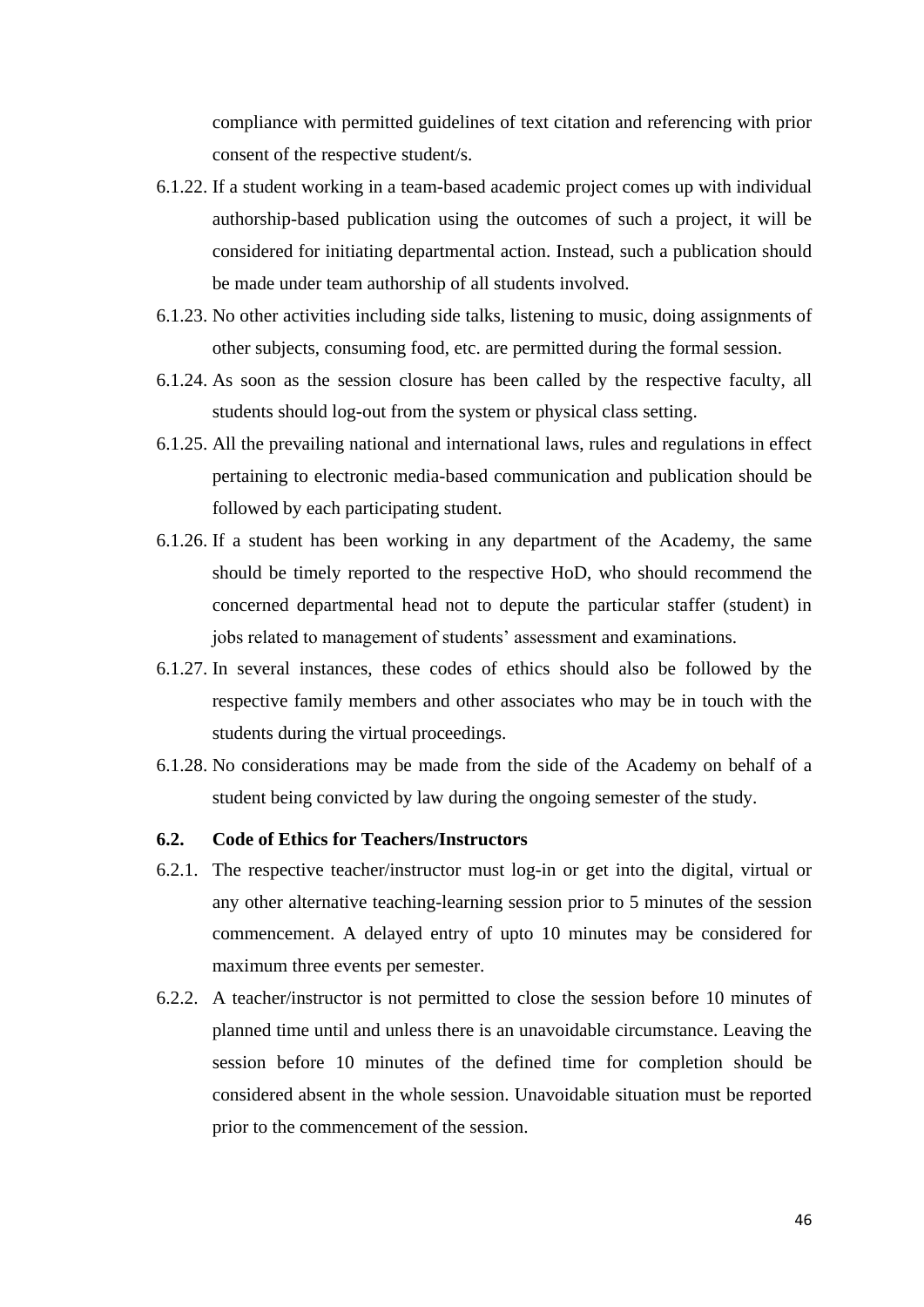- 6.2.3. Each teacher/instructor is required to deliver 100 percent of the number of sessions allocated. In case of taking a leave, alternate session must be arranged immediately after rejoining the service.
- 6.2.4. Each teacher/instructor should strictly follow his/her planned semester-based schedule and assessment plan as well as deadlines of completion of the different activities.
- 6.2.5. The teacher/instructor assigned for providing review feedback and/or grading of the assessment papers submitted by the students must accomplish the assigned tasks within stipulated timelines as specified in semester plan of the respective course. In the event of being unable to accomplish it due to some unavoidable circumstances, it must be reported in time to the designated HoD, who would then workout for an alternative arrangement.
- 6.2.6. All the assessment papers, reports and presentation documents prepared by the teacher/instructor must be accomplished following the recommended rules of language editing, style guidelines on formatting, citation and referencing and other essential requirements as released from time to time. Wise citation of the original sources reviewed is highly recommended in all instances.
- 6.2.7. All the teachers/instructors involved in teaching-learning and training systems should treat rest of members and students with perseverance of each member's personal respect and dignity.
- 6.2.8. All the teachers/instructors must adhere with pre-informed dress-code, use of body language and posture during the formal sessions or events. Any sort of vulgar behavior and bodily posture is strictly prohibited. If found in susceptible status, the respective HoD initiate necessary action.
- 6.2.9. All teachers/instructors are required to use descent language to initiate interpersonal communication during the proceedings and events. Use of vulgar words and offensive language is regarded as severely offensive behavior subject to departmental action thereon.
- 6.2.10. No faculty member is permitted to publish the digital, virtual and alternative teaching-learning proceedings-based information or visuals in his/her personal or others' websites and/or social media accounts without prior permission by the respective HoD.
- 6.2.11. In case of personal unavailability to deliver the pre-planned session/s or assessment activities due to unavoidable circumstances, it must be reported to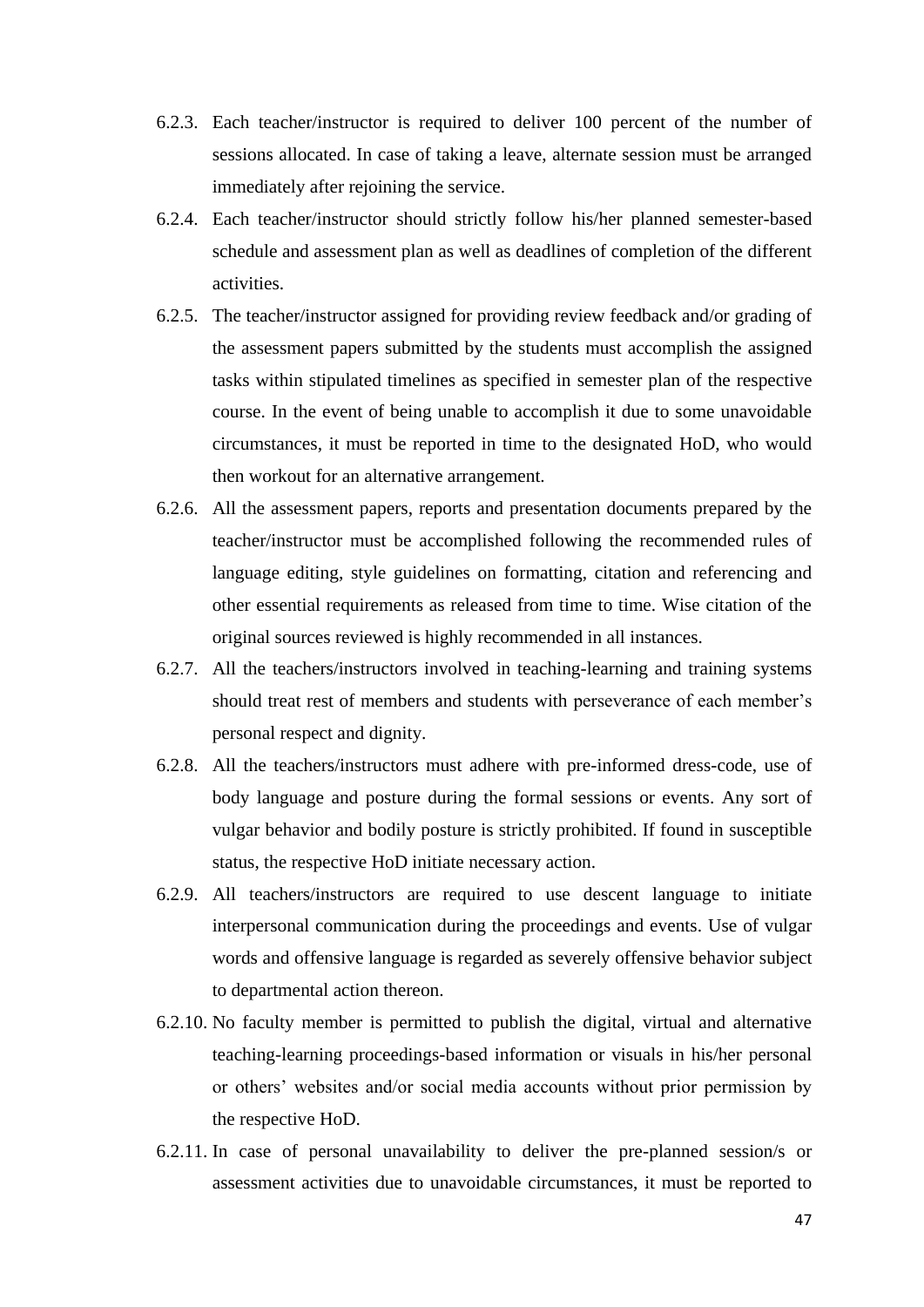the respective administrator at least 3 days in advance seeking alternative replacement. In this respect, in coordination with the respective HoD, the administrator shall provide with alternative resource person and inform the same to both the concerned learners. In the event of any accidental cases of any other critical case happening lately, it should be reported immediately for consideration of session rescheduling or replacement.

- 6.2.12. No teacher/instructor is permitted to talk about or bully on a faculty, or members of administrative staff, or a student using social media and affecting one's personal dignity. If found engaged in such acts, the respective HoD may take needful action.
- 6.2.13. While providing review-based feedback on various assessment materials submitted or posted by the students, all faculty members/instructors are expected to use impersonal language to address the students. Use of initial salutation words including 'dear' 'Mr' 'Ms' and the like, have been prohibited.
- 6.2.14. If a faculty member inters into affairs or relationship with a student, it is generally considered as an unethical deed. By no means, a faculty member/instructor being in relationship with a student should be engaged in accomplishing his/her assessments grading. It is considered a part of ethical reporting from the end of such faculty member/instructor. Upon receiving such reporting, the respective HoD should immediately arrange a replacement faculty/instructor for accomplishing the performance grading of all students of the batch. Attempt to hide such relationship is considered subject to departmental inquiry against the faculty/instructor.
- 6.2.15. No teacher/instructor, in any circumstances, can be permitted to use the students' assessment-based works in part or whole to publish any form of academic reports, professional reports, journal articles, newspaper articles, books, or any other physical or electronic output. If found guilty, departmental action shall be sought. However, the faculty member or instructor may use such production for academic reviews in compliance with permitted guidelines and the consent of the respective student/s. In addition, a faculty member or instructor guiding a student project may team up as a co-author with the respective student/s to publish the outcomes in any form of academic or professional works but cannot publish it under sole authorship.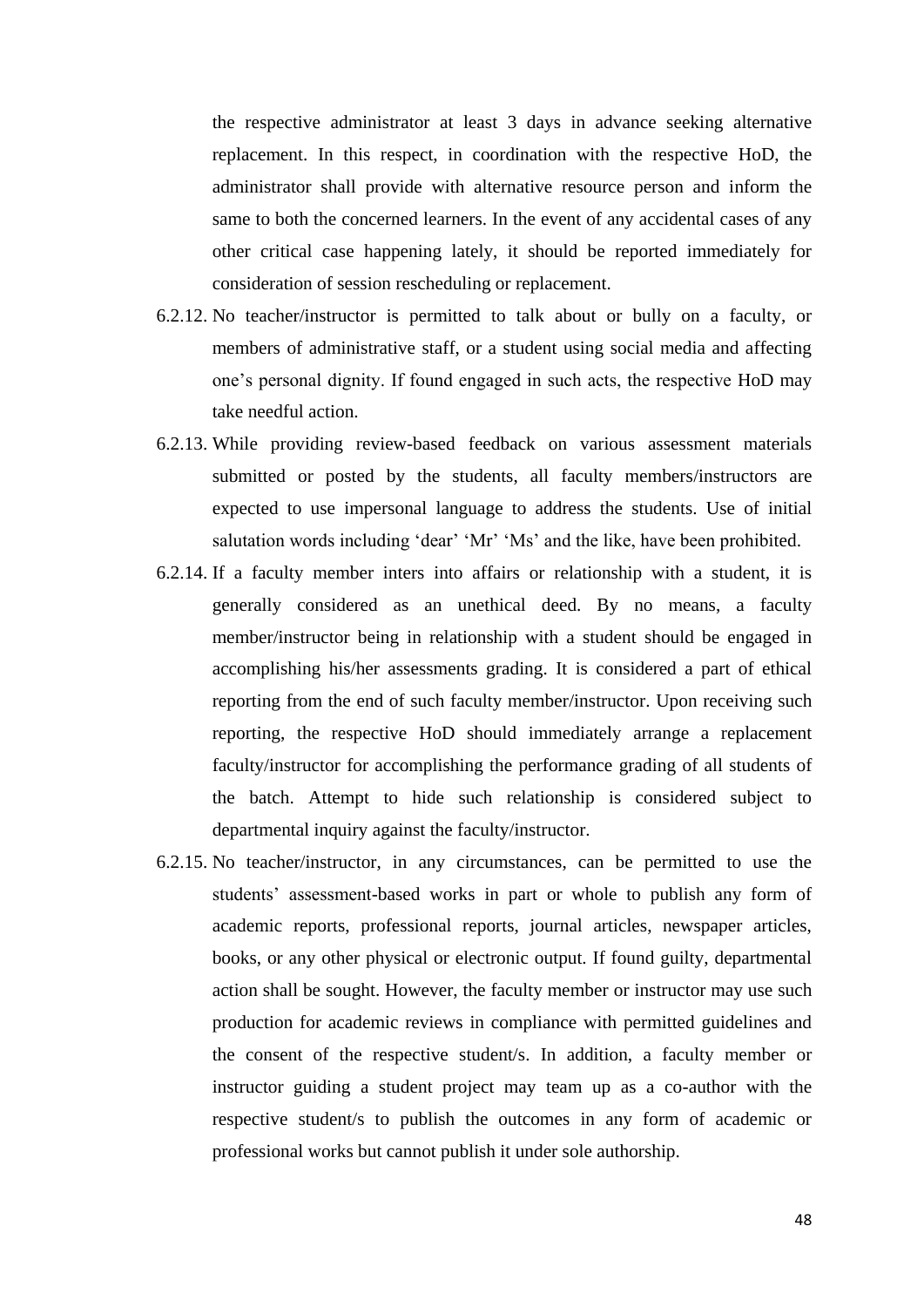- 6.2.16. If a teacher/instructor has enrolled in any of the academic programs of NATHM, it should be reported immediately to the respective HoD where he/she is serving. In such a case, the concerned teacher/instructor should be given release from involving in all type of student assessment and grading activities. Immediately, a replacement teacher/instructor should be arranged by limiting such member's responsibility to only teaching.
- 6.2.17. If a teacher/instructor has his/her spouse or own child enrolled in any of the academic programs of NATHM, such member should not be assigned to any jobs that may have direct influence on grading of his or her spouse of child's performance.
- 6.2.18. No other activities including receiving phone calls, side talks, listening to music, consuming food, etc. can be permitted during the session of event.
- 6.2.19. All the national and international laws, rules and regulations in effect pertaining to electronic media-based communication and publication should be followed by each participating teacher/instructor.
- 6.2.20. Similar code of conduct may be applicable to the rest of family members or guests accompanying with the faculty member at the time of virtual session delivery.
- 6.2.21. No considerations shall be made from the side of NATHM on behalf of a faculty member being convicted by law at any time of ongoing semester of service.

## **6.3. Code of Ethics for Administrative Staff**

- 6.3.1. The respective staff member must be present at the designated working office prior to 5 minutes of commencement of the official working hours. A delayed entry of up to 15 minutes may be considered for maximum three incidents per month.
- 6.3.2. A member of the admin staff is not permitted to close the working office 10 minutes of planned physical or virtual log-out time until and unless there is an unavoidable circumstance. Leaving the workstation before 10 minutes of the official closing time shall be treated 'absent' in the whole working shift or day. Unavoidable situation must be reported in time.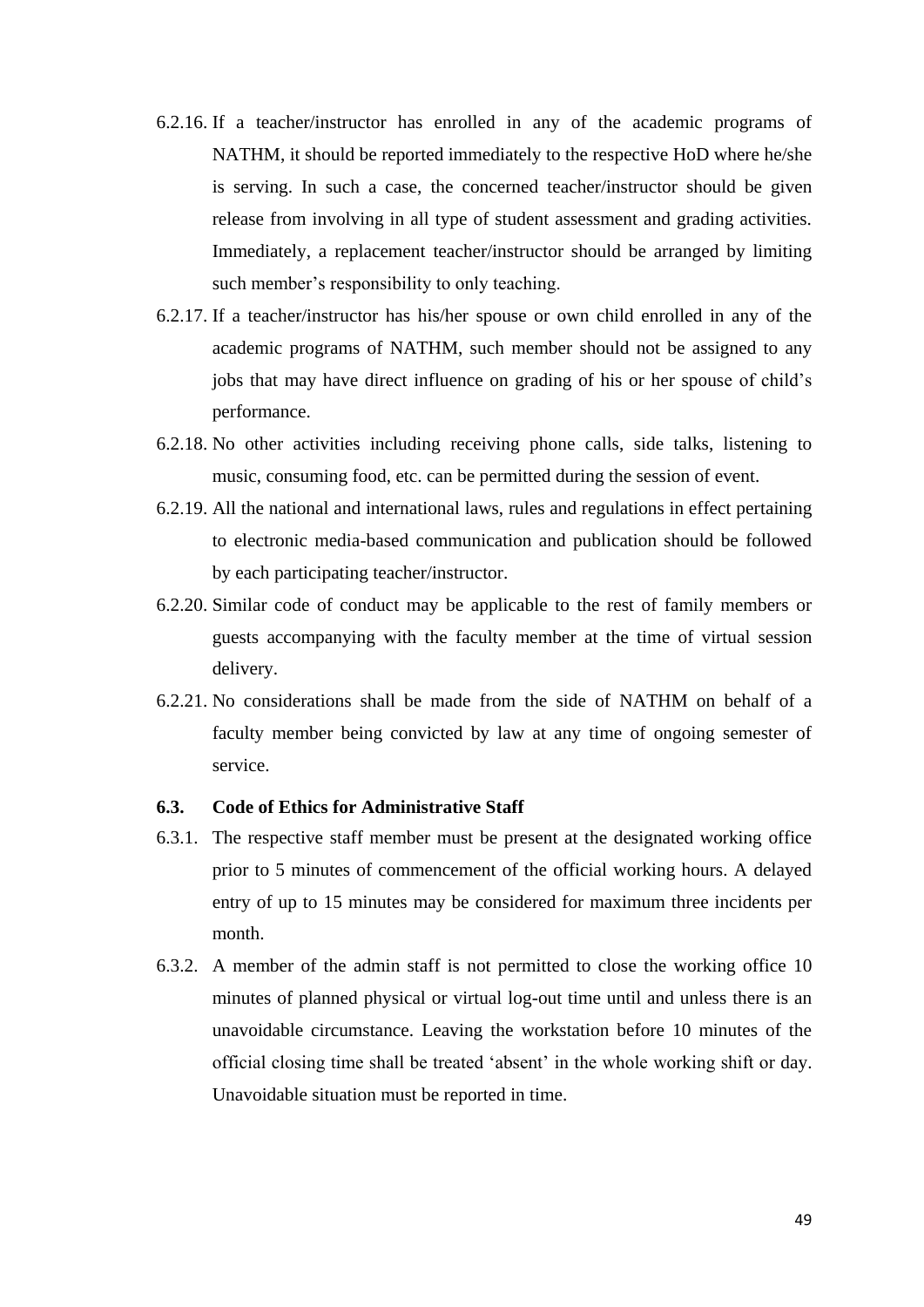- 6.3.3. A member of the staff is required to deliver 100 percent of the allocated tasks. In case of taking a leave, alternate task must be completed immediately after rejoining the service.
- 6.3.4. Each staff member should strictly follow his/her planned work schedule and plan of action as well as deadlines of completion of the different activities.
- 6.3.5. All the members of staff having access to NATHM's digital, virtual, and alternative teaching-learning systems and operating systems should treat rest of members, students and trainees with respect and dignity while communicating using such technologies and platforms.
- 6.3.6. All staff members must adhere with pre-informed dress-code, use of body language and posture. Any sort of vulgar behavior and bodily posture is strictly prohibited. If found in susceptible position, the respective HoD shall immediately take necessary action.
- 6.3.7. All members of the staff are expected to use descent language to communicate each other during the work hours. Use of vulgar words and offensive language during the virtual proceedings shall be regarded as offensive behavior.
- 6.3.8. No staff member is permitted to publish the digital, virtual and alternative teaching-learning proceedings as well as operating system-based information or visuals in their personal or others' websites and/or social media accounts without prior permission by the respective HoD.
- 6.3.9. In case of personal unavailability for delivering the pre-planned works or scheduled activities due to unavoidable circumstances, it must be reported to the respective HoD at least 3 days in advance seeking alternative replacement. In any other critical cases happening lately, it should be reported immediately for consideration or replacement.
- 6.3.10. No staff member is permitted to talk about or bully on a teacher-staff or students using social media and affecting their personal dignity. If found engaged in such act, the respective HoD may take necessary action.
- 6.3.11. If a member of the staff has enrolled in any of the academic programs of NATHM, the same should be reported immediately to the respective HoD where he/she is serving. In such case, the concerned member should be asked not to engage in any activities related to students' assessment management of the students of the same level.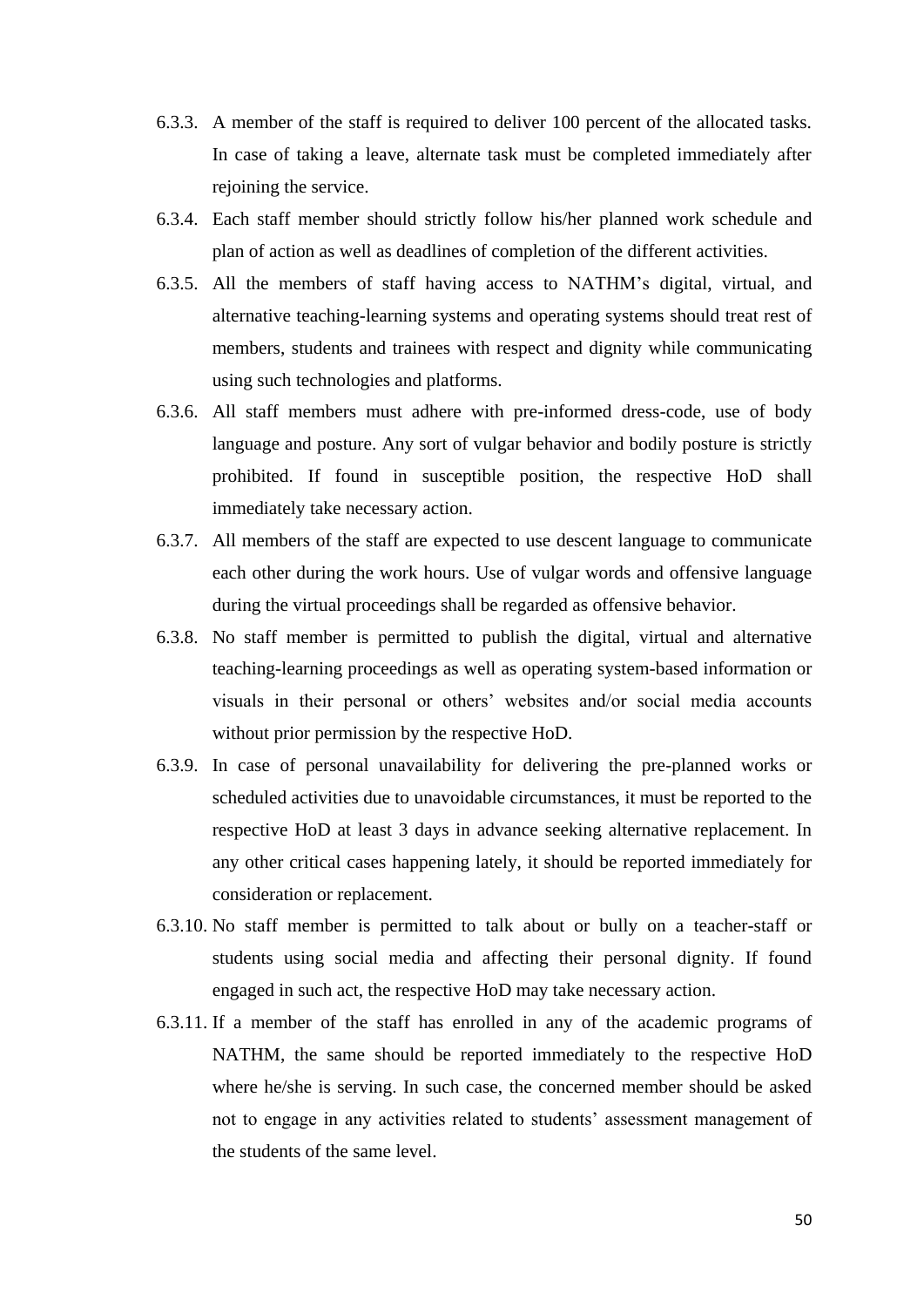- 6.3.12. If a staff member has his/her spouse or own child enrolled in any of the academic programs of the Academy, such staff should not be assigned to any jobs that may have direct influence on grading of his own spouse or child.
- 6.3.13. All the national and international laws, rules and regulations in effect pertaining to electronic media-based communication and publication should be followed by each staff.
- 6.3.14. No consideration may be made from the side of the Academy on behalf of a staff member being convicted by law during his/her service tenure at NATHM.

#### **6.4. Disclosure**

- 6.4.1. These policy guidelines shall be applicable immediately after obtaining approval from the Board.
- 6.4.2. Executive Committee shall take ownership and responsibility for needful amendments and adaptation in future after its approval by the Board.
- 6.4.3. If found any terms, rules or processes contradicting to each other, or the guidelines being incomplete in any sense or contradicting to any of the Academy's defined rules and system processes, immediately needful revision shall be made from time to time with prior approval of the Board.
- 6.4.4. The enactment of these policy guidelines shall not fully replace the existing norms and system of the institution as defined in its legal premises.